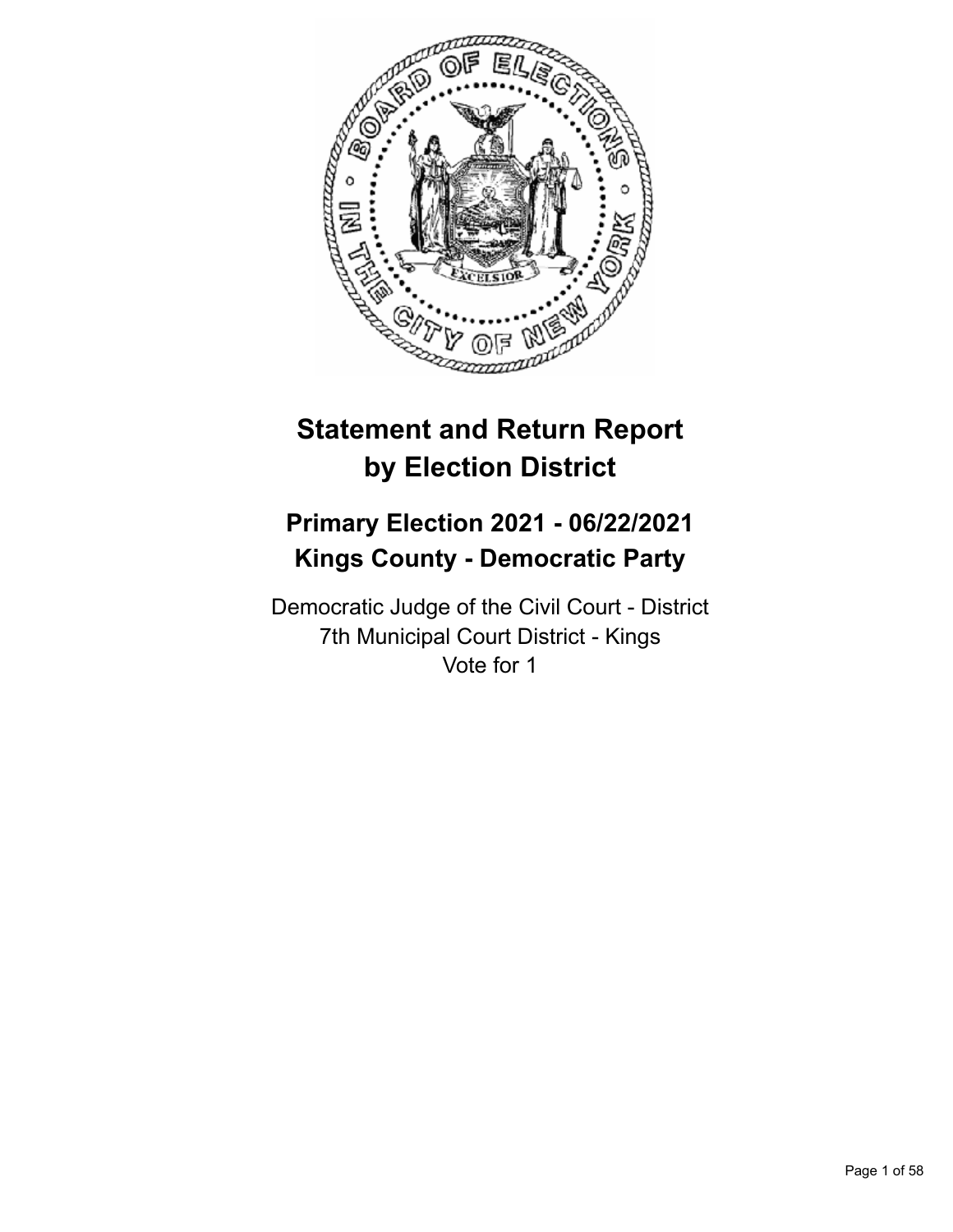

| PUBLIC COUNTER                                           | 50 |
|----------------------------------------------------------|----|
| MANUALLY COUNTED EMERGENCY                               | 0  |
| ABSENTEE / MILITARY                                      | 4  |
| AFFIDAVIT                                                | 2  |
| Total Ballots                                            | 56 |
| Less - Inapplicable Federal/Special Presidential Ballots | 0  |
| <b>Total Applicable Ballots</b>                          | 56 |
| KEISHA M. ALLEYNE                                        | 22 |
| CARMEN A. PACHECO                                        | 24 |
| <b>Total Votes</b>                                       | 46 |
| Unrecorded                                               | 10 |

#### **066/53**

| PUBLIC COUNTER                                           | 220 |
|----------------------------------------------------------|-----|
| <b>MANUALLY COUNTED EMERGENCY</b>                        | 0   |
| ABSENTEE / MILITARY                                      | 9   |
| AFFIDAVIT                                                | 2   |
| <b>Total Ballots</b>                                     | 231 |
| Less - Inapplicable Federal/Special Presidential Ballots | 0   |
| <b>Total Applicable Ballots</b>                          | 231 |
| <b>KEISHA M. ALLEYNE</b>                                 | 71  |
| CARMEN A. PACHECO                                        | 110 |
| BERNIE SANDERS (WRITE-IN)                                |     |
| UNATTRIBUTABLE WRITE-IN (WRITE-IN)                       | 3   |
| <b>Total Votes</b>                                       | 185 |
| Unrecorded                                               | 46  |

| PUBLIC COUNTER                                           | 49       |
|----------------------------------------------------------|----------|
| <b>MANUALLY COUNTED EMERGENCY</b>                        | $\Omega$ |
| ABSENTEE / MILITARY                                      | 20       |
| AFFIDAVIT                                                | 3        |
| <b>Total Ballots</b>                                     | 72       |
| Less - Inapplicable Federal/Special Presidential Ballots | $\Omega$ |
| <b>Total Applicable Ballots</b>                          | 72       |
| <b>KEISHA M. ALLEYNE</b>                                 | 24       |
| CARMEN A. PACHECO                                        | 30       |
| <b>Total Votes</b>                                       | 54       |
| Unrecorded                                               | 18       |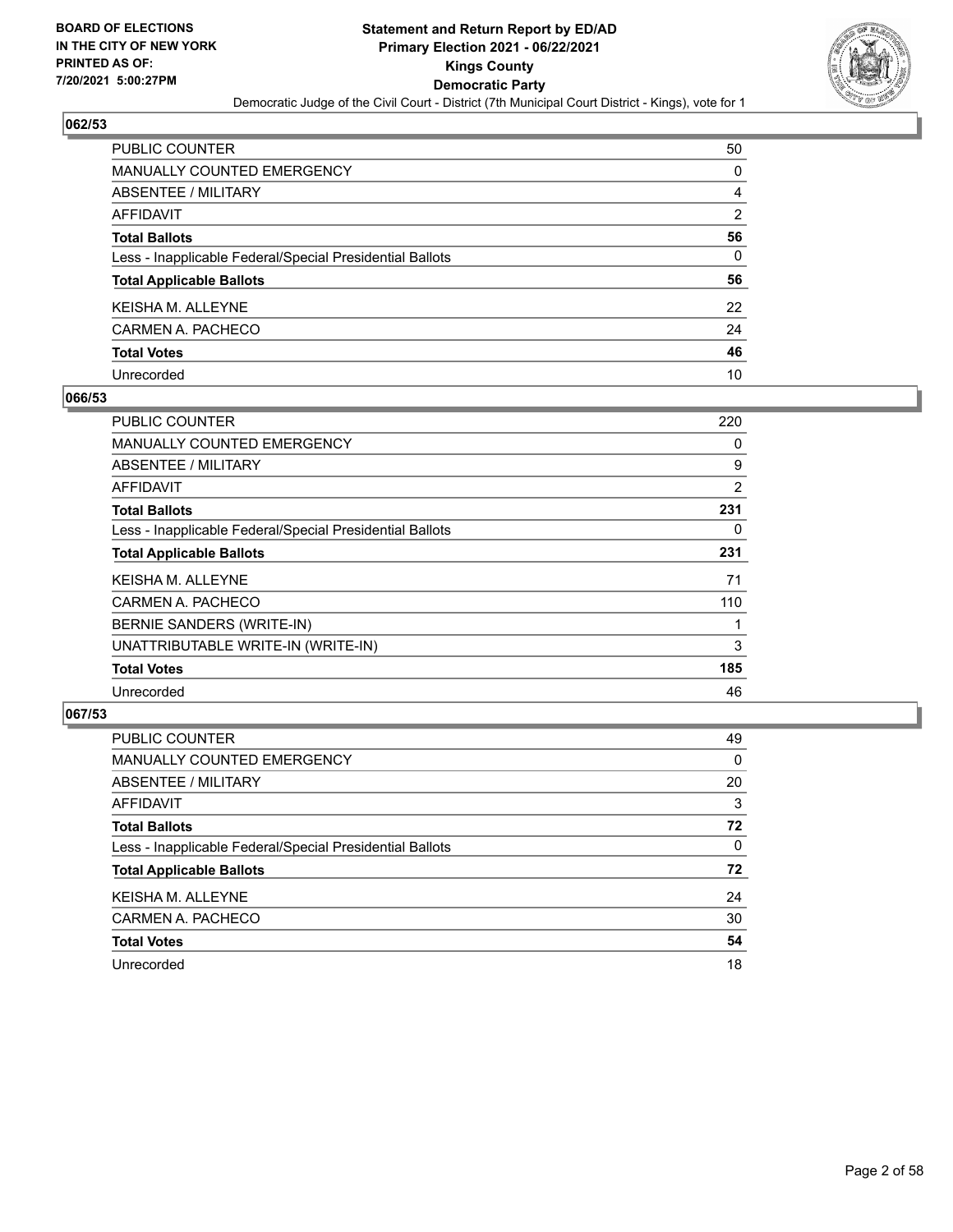

| <b>PUBLIC COUNTER</b>                                    | 136 |
|----------------------------------------------------------|-----|
| <b>MANUALLY COUNTED EMERGENCY</b>                        | 0   |
| <b>ABSENTEE / MILITARY</b>                               | 13  |
| <b>AFFIDAVIT</b>                                         | 2   |
| <b>Total Ballots</b>                                     | 151 |
| Less - Inapplicable Federal/Special Presidential Ballots | 0   |
| <b>Total Applicable Ballots</b>                          | 151 |
| <b>KEISHA M. ALLEYNE</b>                                 | 36  |
| CARMEN A. PACHECO                                        | 80  |
| <b>Total Votes</b>                                       | 116 |
| Unrecorded                                               | 35  |

#### **069/53**

| <b>PUBLIC COUNTER</b>                                    | 130      |
|----------------------------------------------------------|----------|
| MANUALLY COUNTED EMERGENCY                               | 0        |
| ABSENTEE / MILITARY                                      | 9        |
| AFFIDAVIT                                                | 3        |
| <b>Total Ballots</b>                                     | 142      |
| Less - Inapplicable Federal/Special Presidential Ballots | $\Omega$ |
| <b>Total Applicable Ballots</b>                          | 142      |
| <b>KEISHA M. ALLEYNE</b>                                 | 53       |
| CARMEN A. PACHECO                                        | 71       |
| <b>Total Votes</b>                                       | 124      |
| Unrecorded                                               | 18       |

| <b>PUBLIC COUNTER</b>                                    | 200 |
|----------------------------------------------------------|-----|
| <b>MANUALLY COUNTED EMERGENCY</b>                        | 0   |
| ABSENTEE / MILITARY                                      | 7   |
| <b>AFFIDAVIT</b>                                         | 4   |
| <b>Total Ballots</b>                                     | 211 |
| Less - Inapplicable Federal/Special Presidential Ballots | 0   |
| <b>Total Applicable Ballots</b>                          | 211 |
| <b>KEISHA M. ALLEYNE</b>                                 | 90  |
| CARMEN A. PACHECO                                        | 93  |
| <b>Total Votes</b>                                       | 183 |
| Unrecorded                                               | 28  |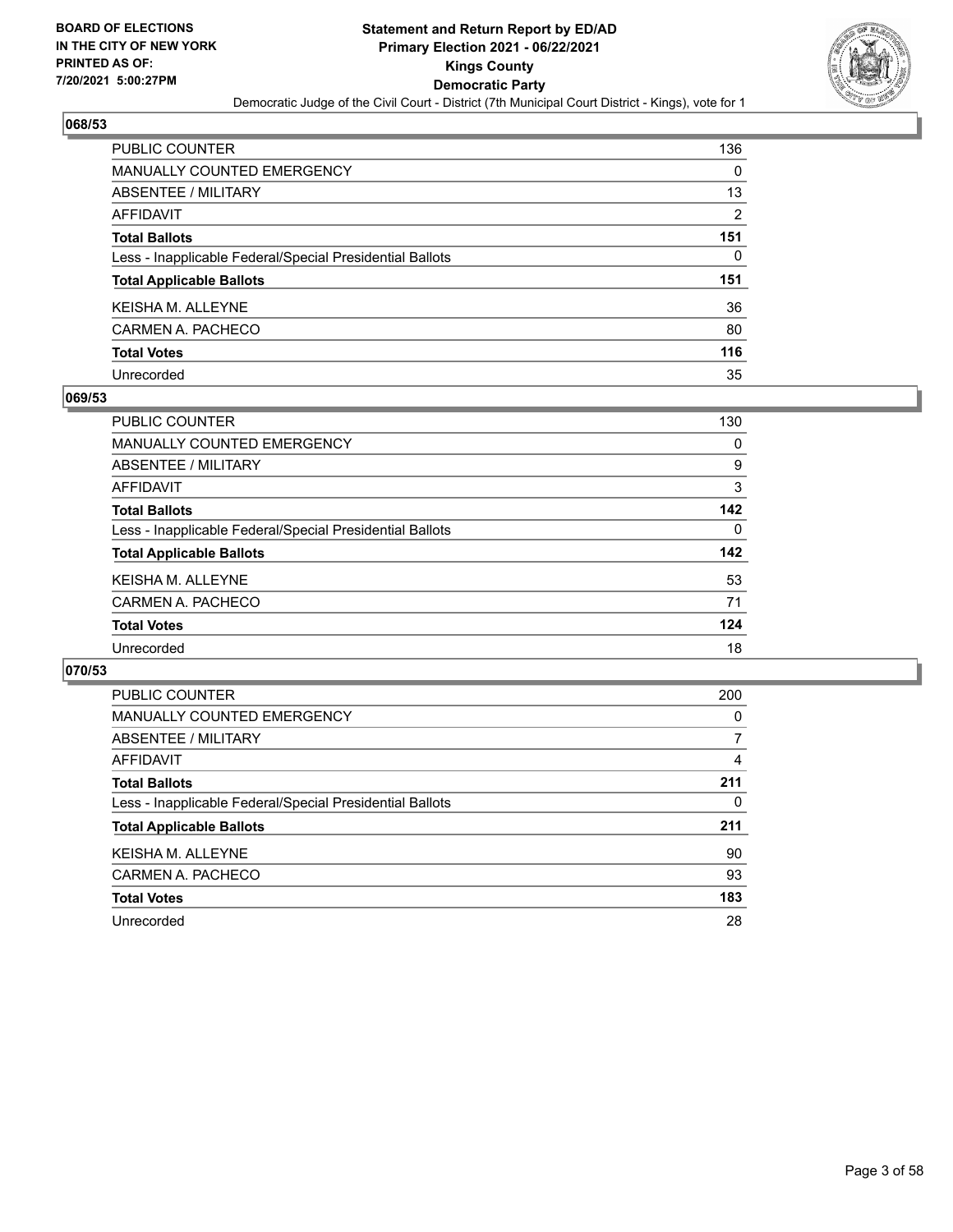

| PUBLIC COUNTER                                           | 111 |
|----------------------------------------------------------|-----|
| <b>MANUALLY COUNTED EMERGENCY</b>                        | 0   |
| ABSENTEE / MILITARY                                      | 4   |
| AFFIDAVIT                                                | 0   |
| <b>Total Ballots</b>                                     | 115 |
| Less - Inapplicable Federal/Special Presidential Ballots | 0   |
| <b>Total Applicable Ballots</b>                          | 115 |
| KEISHA M. ALLEYNE                                        | 44  |
| CARMEN A. PACHECO                                        | 51  |
| <b>Total Votes</b>                                       | 95  |
| Unrecorded                                               | 20  |

#### **072/53**

| <b>PUBLIC COUNTER</b>                                    | 182 |
|----------------------------------------------------------|-----|
| MANUALLY COUNTED EMERGENCY                               | 0   |
| ABSENTEE / MILITARY                                      | 8   |
| AFFIDAVIT                                                | 1   |
| <b>Total Ballots</b>                                     | 191 |
| Less - Inapplicable Federal/Special Presidential Ballots | 0   |
| <b>Total Applicable Ballots</b>                          | 191 |
| <b>KEISHA M. ALLEYNE</b>                                 | 79  |
| CARMEN A. PACHECO                                        | 73  |
| NALIMA ANWASA (WRITE-IN)                                 |     |
| <b>Total Votes</b>                                       | 153 |
| Unrecorded                                               | 38  |

| <b>PUBLIC COUNTER</b>                                    | 147            |
|----------------------------------------------------------|----------------|
| MANUALLY COUNTED EMERGENCY                               | 0              |
| ABSENTEE / MILITARY                                      | 6              |
| AFFIDAVIT                                                | $\overline{2}$ |
| <b>Total Ballots</b>                                     | 155            |
| Less - Inapplicable Federal/Special Presidential Ballots | $\Omega$       |
| <b>Total Applicable Ballots</b>                          | 155            |
| <b>KEISHA M. ALLEYNE</b>                                 | 59             |
| CARMEN A. PACHECO                                        | 72             |
| UNATTRIBUTABLE WRITE-IN (WRITE-IN)                       |                |
| <b>Total Votes</b>                                       | 132            |
| Unrecorded                                               | 23             |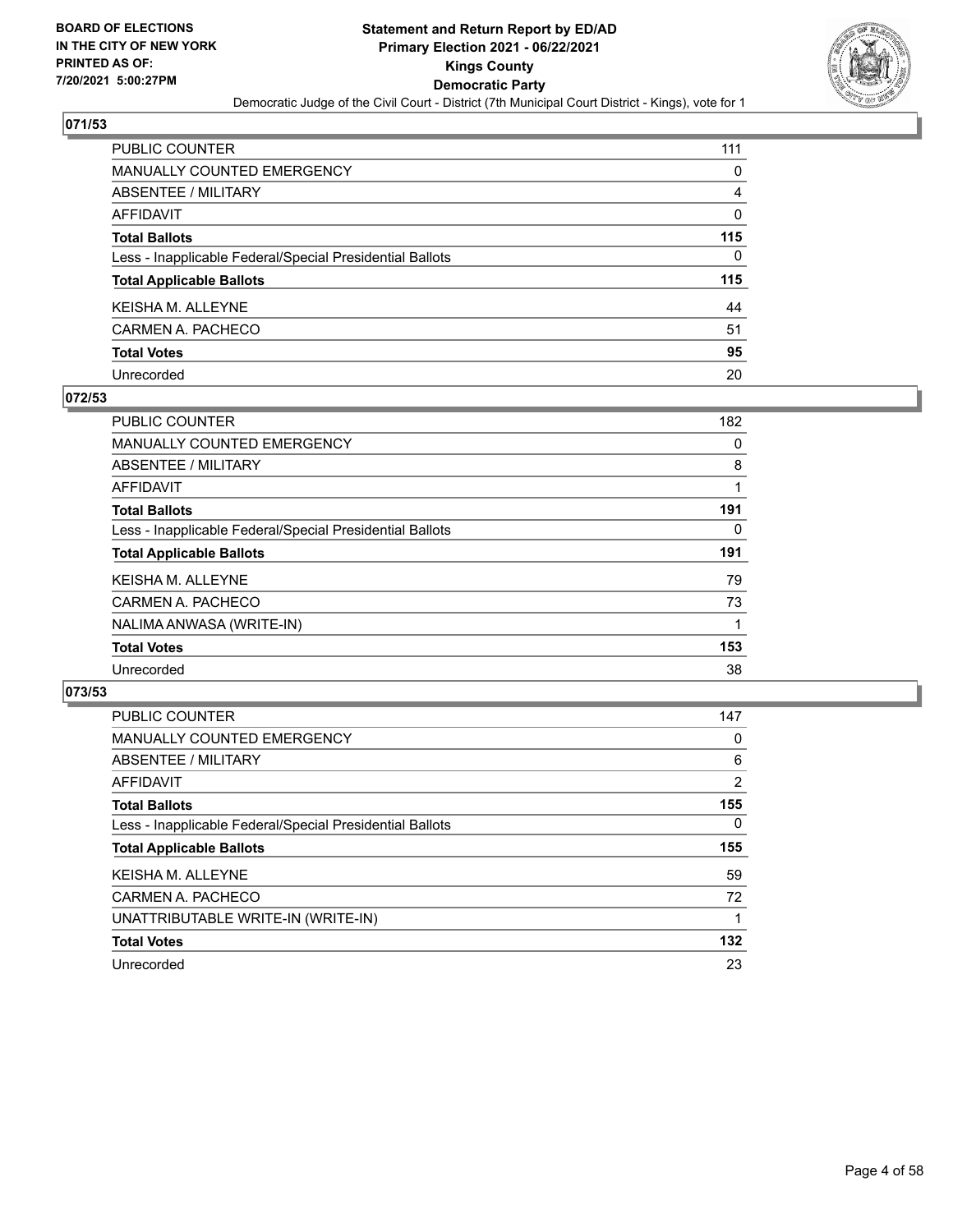

| PUBLIC COUNTER                                           | 188 |
|----------------------------------------------------------|-----|
| <b>MANUALLY COUNTED EMERGENCY</b>                        | 0   |
| <b>ABSENTEE / MILITARY</b>                               | 8   |
| AFFIDAVIT                                                |     |
| <b>Total Ballots</b>                                     | 197 |
| Less - Inapplicable Federal/Special Presidential Ballots | 0   |
| <b>Total Applicable Ballots</b>                          | 197 |
| <b>KEISHA M. ALLEYNE</b>                                 | 43  |
| CARMEN A. PACHECO                                        | 119 |
| UNATTRIBUTABLE WRITE-IN (WRITE-IN)                       |     |
| <b>Total Votes</b>                                       | 163 |
| Unrecorded                                               | 34  |

#### **075/53**

| <b>PUBLIC COUNTER</b>                                    | 71             |
|----------------------------------------------------------|----------------|
| <b>MANUALLY COUNTED EMERGENCY</b>                        | 0              |
| ABSENTEE / MILITARY                                      | $\overline{2}$ |
| <b>AFFIDAVIT</b>                                         | $\overline{2}$ |
| <b>Total Ballots</b>                                     | 75             |
| Less - Inapplicable Federal/Special Presidential Ballots | $\Omega$       |
| <b>Total Applicable Ballots</b>                          | 75             |
| <b>KEISHA M. ALLEYNE</b>                                 | 27             |
| CARMEN A. PACHECO                                        | 34             |
| UNATTRIBUTABLE WRITE-IN (WRITE-IN)                       |                |
| <b>Total Votes</b>                                       | 62             |
| Unrecorded                                               | 13             |

| <b>PUBLIC COUNTER</b>                                    | 200      |
|----------------------------------------------------------|----------|
| MANUALLY COUNTED EMERGENCY                               | 0        |
| ABSENTEE / MILITARY                                      | 10       |
| <b>AFFIDAVIT</b>                                         |          |
| <b>Total Ballots</b>                                     | 211      |
| Less - Inapplicable Federal/Special Presidential Ballots | $\Omega$ |
| <b>Total Applicable Ballots</b>                          | 211      |
| <b>KEISHA M. ALLEYNE</b>                                 | 65       |
| CARMEN A. PACHECO                                        | 94       |
| UNATTRIBUTABLE WRITE-IN (WRITE-IN)                       |          |
| <b>Total Votes</b>                                       | 160      |
| Unrecorded                                               | 51       |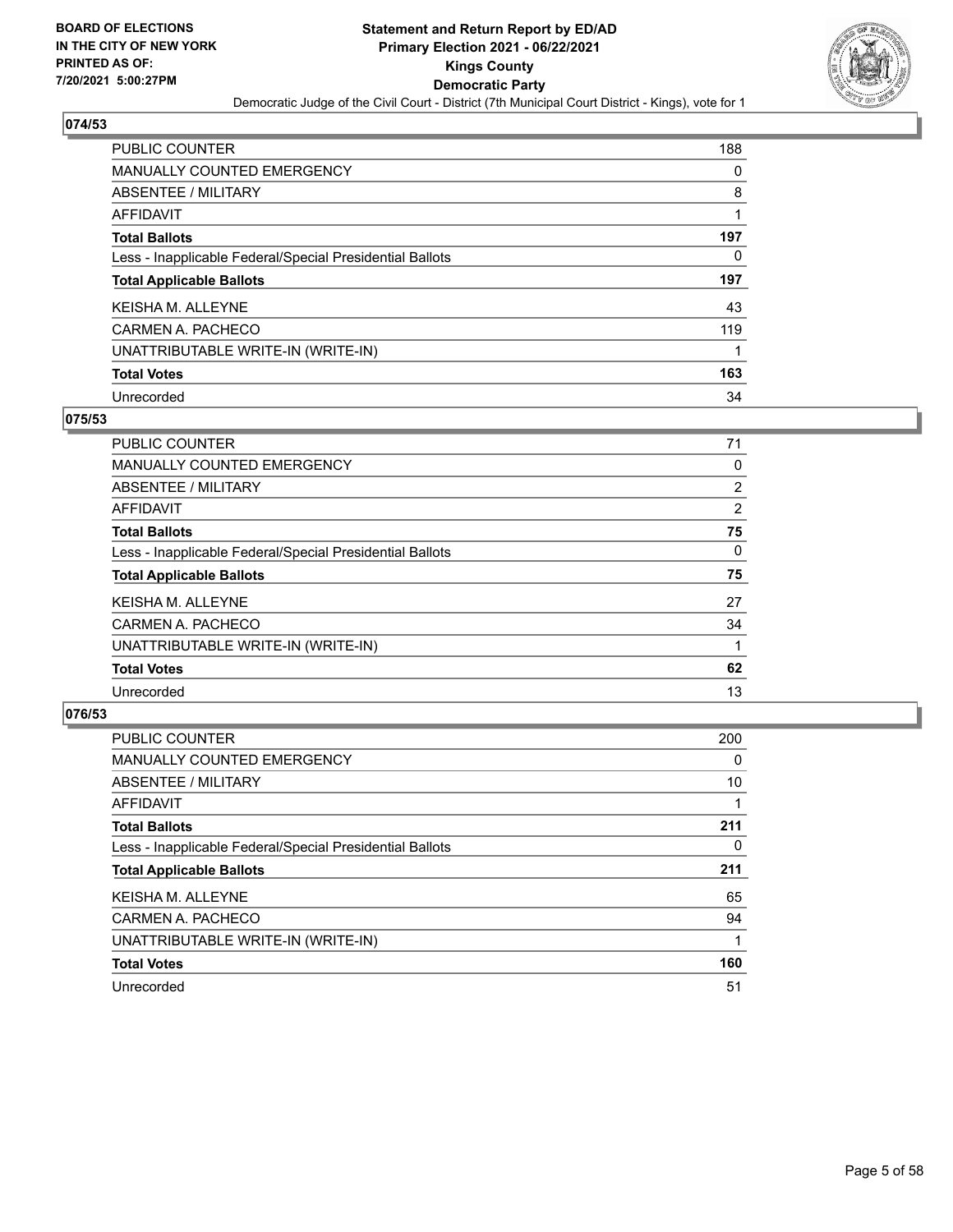

| PUBLIC COUNTER                                           | 189 |
|----------------------------------------------------------|-----|
| <b>MANUALLY COUNTED EMERGENCY</b>                        | 0   |
| ABSENTEE / MILITARY                                      | 10  |
| <b>AFFIDAVIT</b>                                         |     |
| <b>Total Ballots</b>                                     | 200 |
| Less - Inapplicable Federal/Special Presidential Ballots | 0   |
| <b>Total Applicable Ballots</b>                          | 200 |
| <b>KEISHAM, ALLEYNE</b>                                  | 65  |
| CARMEN A. PACHECO                                        | 91  |
| <b>Total Votes</b>                                       | 156 |
| Unrecorded                                               | 44  |

| <b>PUBLIC COUNTER</b>                                    | 181 |
|----------------------------------------------------------|-----|
| MANUALLY COUNTED EMERGENCY                               | 0   |
| ABSENTEE / MILITARY                                      | 5   |
| AFFIDAVIT                                                |     |
| <b>Total Ballots</b>                                     | 187 |
| Less - Inapplicable Federal/Special Presidential Ballots | 0   |
| <b>Total Applicable Ballots</b>                          | 187 |
| <b>KEISHA M. ALLEYNE</b>                                 | 73  |
| CARMEN A. PACHECO                                        | 83  |
| <b>Total Votes</b>                                       | 156 |
| Unrecorded                                               | 31  |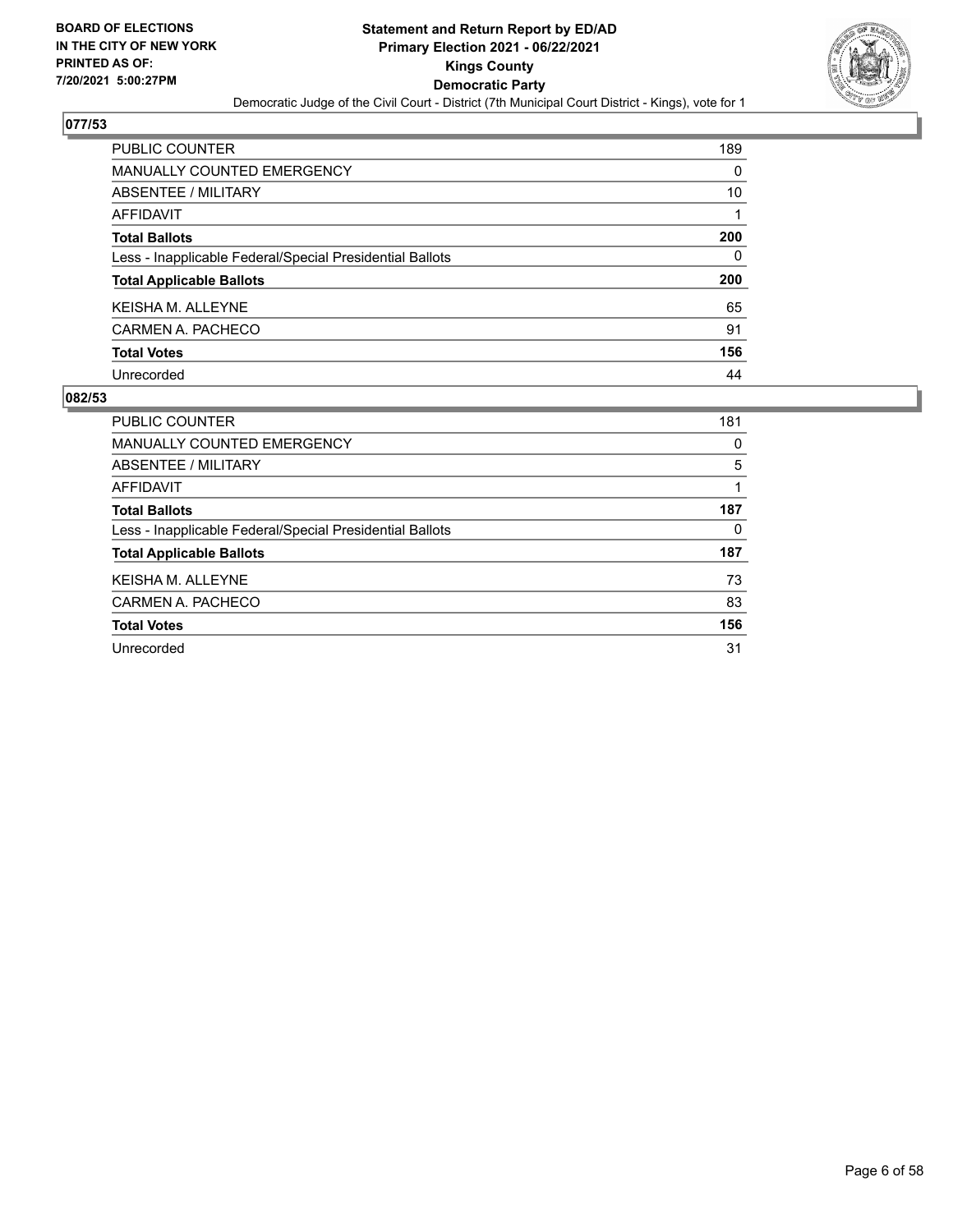

| PUBLIC COUNTER                                           | 38 |
|----------------------------------------------------------|----|
| MANUALLY COUNTED EMERGENCY                               | 0  |
| ABSENTEE / MILITARY                                      |    |
| AFFIDAVIT                                                |    |
| <b>Total Ballots</b>                                     | 40 |
| Less - Inapplicable Federal/Special Presidential Ballots | 0  |
| <b>Total Applicable Ballots</b>                          | 40 |
| <b>KEISHA M. ALLEYNE</b>                                 | 27 |
| CARMEN A. PACHECO                                        | 9  |
| UNATTRIBUTABLE WRITE-IN (WRITE-IN)                       |    |
| <b>Total Votes</b>                                       | 37 |
| Unrecorded                                               | 3  |

#### **002/54**

| <b>PUBLIC COUNTER</b>                                    | 99       |
|----------------------------------------------------------|----------|
| <b>MANUALLY COUNTED EMERGENCY</b>                        | $\Omega$ |
| ABSENTEE / MILITARY                                      | 78       |
| <b>AFFIDAVIT</b>                                         | 3        |
| <b>Total Ballots</b>                                     | 180      |
| Less - Inapplicable Federal/Special Presidential Ballots | $\Omega$ |
| <b>Total Applicable Ballots</b>                          | 180      |
| <b>KEISHA M. ALLEYNE</b>                                 | 139      |
| CARMEN A. PACHECO                                        | 30       |
| UNATTRIBUTABLE WRITE-IN (WRITE-IN)                       |          |
| <b>Total Votes</b>                                       | 170      |
| Unrecorded                                               | 10       |

| PUBLIC COUNTER                                           | 80       |
|----------------------------------------------------------|----------|
| <b>MANUALLY COUNTED EMERGENCY</b>                        | $\Omega$ |
| ABSENTEE / MILITARY                                      | 84       |
| AFFIDAVIT                                                | $\Omega$ |
| <b>Total Ballots</b>                                     | 164      |
| Less - Inapplicable Federal/Special Presidential Ballots | $\Omega$ |
| <b>Total Applicable Ballots</b>                          | 164      |
| <b>KEISHA M. ALLEYNE</b>                                 | 106      |
| CARMEN A. PACHECO                                        | 35       |
| <b>Total Votes</b>                                       | 141      |
| Unrecorded                                               | 23       |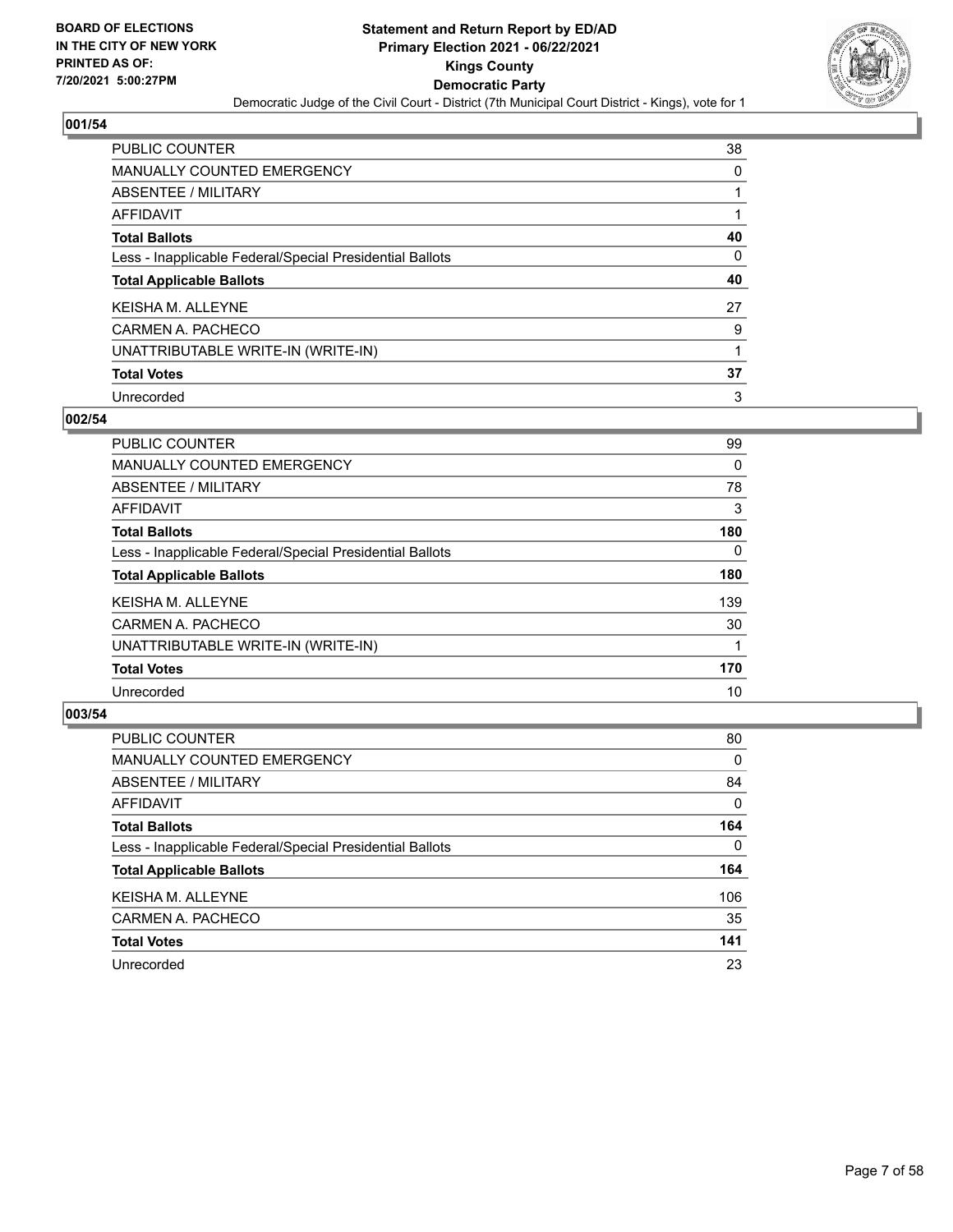

| PUBLIC COUNTER                                           | 135      |
|----------------------------------------------------------|----------|
| <b>MANUALLY COUNTED EMERGENCY</b>                        | $\Omega$ |
| ABSENTEE / MILITARY                                      | 144      |
| AFFIDAVIT                                                | 4        |
| <b>Total Ballots</b>                                     | 283      |
| Less - Inapplicable Federal/Special Presidential Ballots | 0        |
| <b>Total Applicable Ballots</b>                          | 283      |
| <b>KEISHA M. ALLEYNE</b>                                 | 180      |
| CARMEN A. PACHECO                                        | 37       |
| UNATTRIBUTABLE WRITE-IN (WRITE-IN)                       | 4        |
| <b>Total Votes</b>                                       | 221      |
| Unrecorded                                               | 62       |

#### **005/54**

| <b>PUBLIC COUNTER</b>                                    | 35             |
|----------------------------------------------------------|----------------|
| MANUALLY COUNTED EMERGENCY                               | 0              |
| ABSENTEE / MILITARY                                      | $\overline{2}$ |
| <b>AFFIDAVIT</b>                                         | 0              |
| <b>Total Ballots</b>                                     | 37             |
| Less - Inapplicable Federal/Special Presidential Ballots | 0              |
| <b>Total Applicable Ballots</b>                          | 37             |
| <b>KEISHA M. ALLEYNE</b>                                 | 24             |
| CARMEN A. PACHECO                                        | 11             |
| UNATTRIBUTABLE WRITE-IN (WRITE-IN)                       |                |
| <b>Total Votes</b>                                       | 36             |
| Unrecorded                                               |                |

| PUBLIC COUNTER                                           | 26 |
|----------------------------------------------------------|----|
| <b>MANUALLY COUNTED EMERGENCY</b>                        | 0  |
| ABSENTEE / MILITARY                                      | 13 |
| AFFIDAVIT                                                |    |
| <b>Total Ballots</b>                                     | 40 |
| Less - Inapplicable Federal/Special Presidential Ballots | 0  |
| <b>Total Applicable Ballots</b>                          | 40 |
| KEISHA M. ALLEYNE                                        | 19 |
| CARMEN A. PACHECO                                        | 9  |
| <b>Total Votes</b>                                       | 28 |
| Unrecorded                                               | 12 |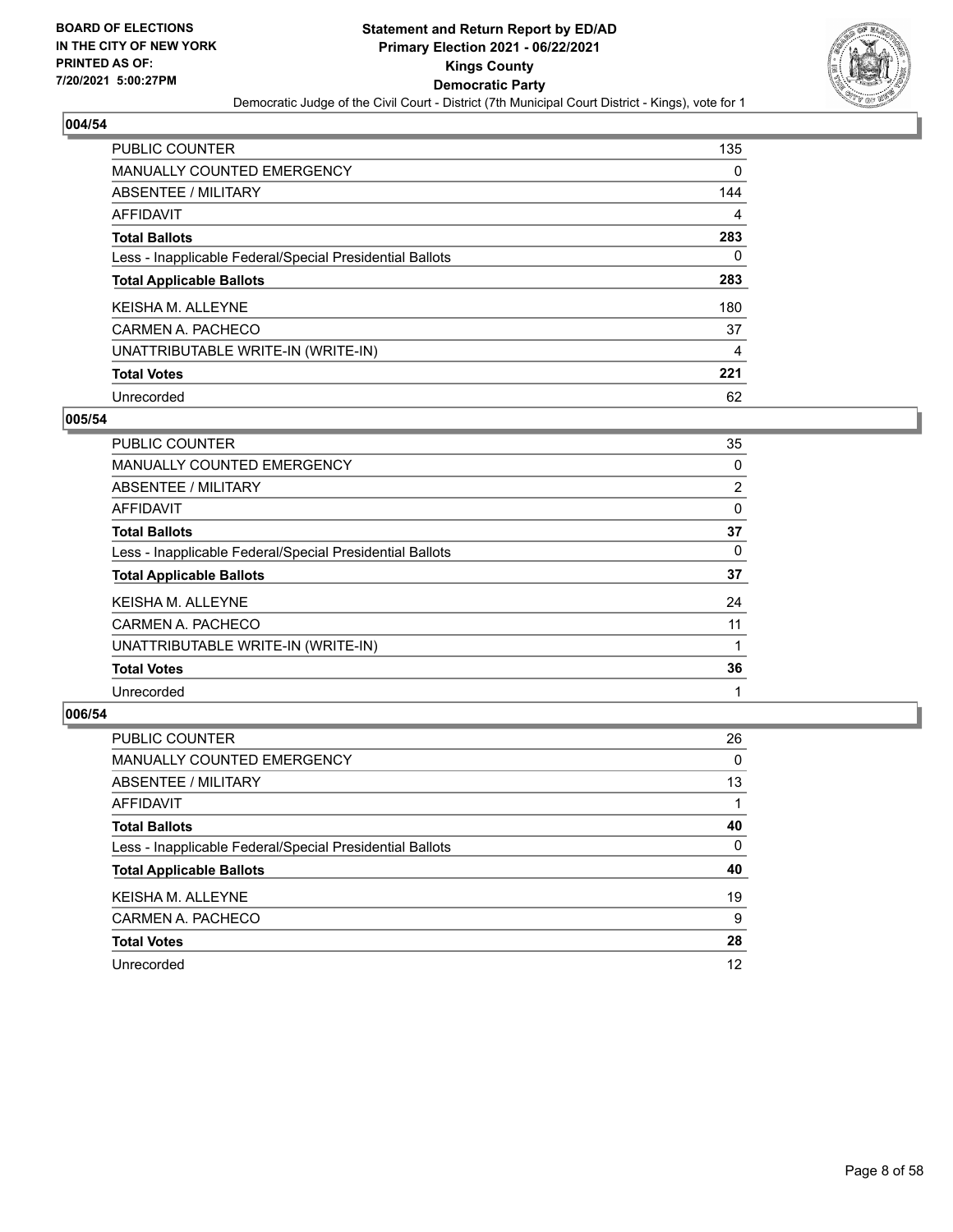

| PUBLIC COUNTER                                           | 123 |
|----------------------------------------------------------|-----|
| <b>MANUALLY COUNTED EMERGENCY</b>                        | 0   |
| <b>ABSENTEE / MILITARY</b>                               | 7   |
| <b>AFFIDAVIT</b>                                         | 3   |
| <b>Total Ballots</b>                                     | 133 |
| Less - Inapplicable Federal/Special Presidential Ballots | 0   |
| <b>Total Applicable Ballots</b>                          | 133 |
| <b>KEISHA M. ALLEYNE</b>                                 | 54  |
| CARMEN A. PACHECO                                        | 63  |
| <b>Total Votes</b>                                       | 117 |
| Unrecorded                                               | 16  |

#### **020/54**

| <b>PUBLIC COUNTER</b>                                    | 181 |
|----------------------------------------------------------|-----|
| <b>MANUALLY COUNTED EMERGENCY</b>                        | 0   |
| ABSENTEE / MILITARY                                      | 8   |
| AFFIDAVIT                                                | 3   |
| <b>Total Ballots</b>                                     | 192 |
| Less - Inapplicable Federal/Special Presidential Ballots | 0   |
| <b>Total Applicable Ballots</b>                          | 192 |
| <b>KEISHA M. ALLEYNE</b>                                 | 83  |
| CARMEN A. PACHECO                                        | 86  |
| <b>Total Votes</b>                                       | 169 |
| Unrecorded                                               | 23  |

| <b>PUBLIC COUNTER</b>                                    | 140      |
|----------------------------------------------------------|----------|
| <b>MANUALLY COUNTED EMERGENCY</b>                        | 0        |
| ABSENTEE / MILITARY                                      | 7        |
| <b>AFFIDAVIT</b>                                         | 5        |
| <b>Total Ballots</b>                                     | 152      |
| Less - Inapplicable Federal/Special Presidential Ballots | $\Omega$ |
| <b>Total Applicable Ballots</b>                          | 152      |
| <b>KEISHAM, ALLEYNE</b>                                  | 68       |
| CARMEN A. PACHECO                                        | 48       |
|                                                          |          |
| JENNA BIMBI (WRITE-IN)                                   |          |
| <b>Total Votes</b>                                       | 117      |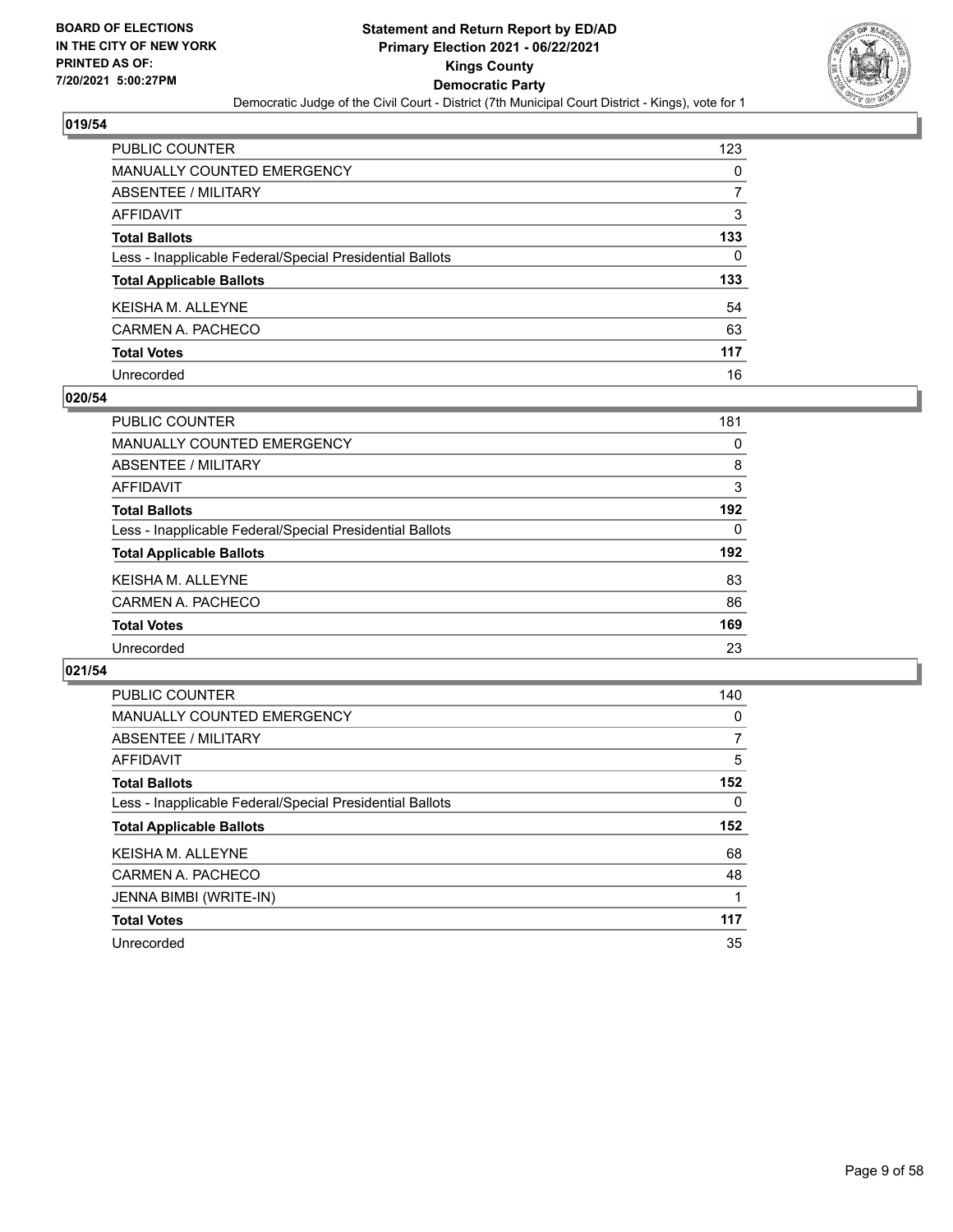

| PUBLIC COUNTER                                           | 106 |
|----------------------------------------------------------|-----|
| <b>MANUALLY COUNTED EMERGENCY</b>                        | 0   |
| ABSENTEE / MILITARY                                      | 5   |
| <b>AFFIDAVIT</b>                                         |     |
| <b>Total Ballots</b>                                     | 112 |
| Less - Inapplicable Federal/Special Presidential Ballots | 0   |
| <b>Total Applicable Ballots</b>                          | 112 |
| KEISHA M. ALLEYNE                                        | 51  |
| CARMEN A. PACHECO                                        | 40  |
| <b>Total Votes</b>                                       | 91  |
| Unrecorded                                               | 21  |

#### **023/54**

| <b>PUBLIC COUNTER</b>                                    | 165      |
|----------------------------------------------------------|----------|
| MANUALLY COUNTED EMERGENCY                               | 0        |
| ABSENTEE / MILITARY                                      | 8        |
| AFFIDAVIT                                                | 4        |
| <b>Total Ballots</b>                                     | 177      |
| Less - Inapplicable Federal/Special Presidential Ballots | $\Omega$ |
| <b>Total Applicable Ballots</b>                          | 177      |
| <b>KEISHA M. ALLEYNE</b>                                 | 75       |
| CARMEN A. PACHECO                                        | 71       |
| <b>Total Votes</b>                                       | 146      |
| Unrecorded                                               | 31       |

| <b>PUBLIC COUNTER</b>                                    | 171 |
|----------------------------------------------------------|-----|
| <b>MANUALLY COUNTED EMERGENCY</b>                        | 0   |
| ABSENTEE / MILITARY                                      | 15  |
| <b>AFFIDAVIT</b>                                         | 2   |
| <b>Total Ballots</b>                                     | 188 |
| Less - Inapplicable Federal/Special Presidential Ballots | 0   |
| <b>Total Applicable Ballots</b>                          | 188 |
| <b>KEISHAM, ALLEYNE</b>                                  | 82  |
| CARMEN A. PACHECO                                        | 74  |
| <b>Total Votes</b>                                       | 156 |
| Unrecorded                                               | 32  |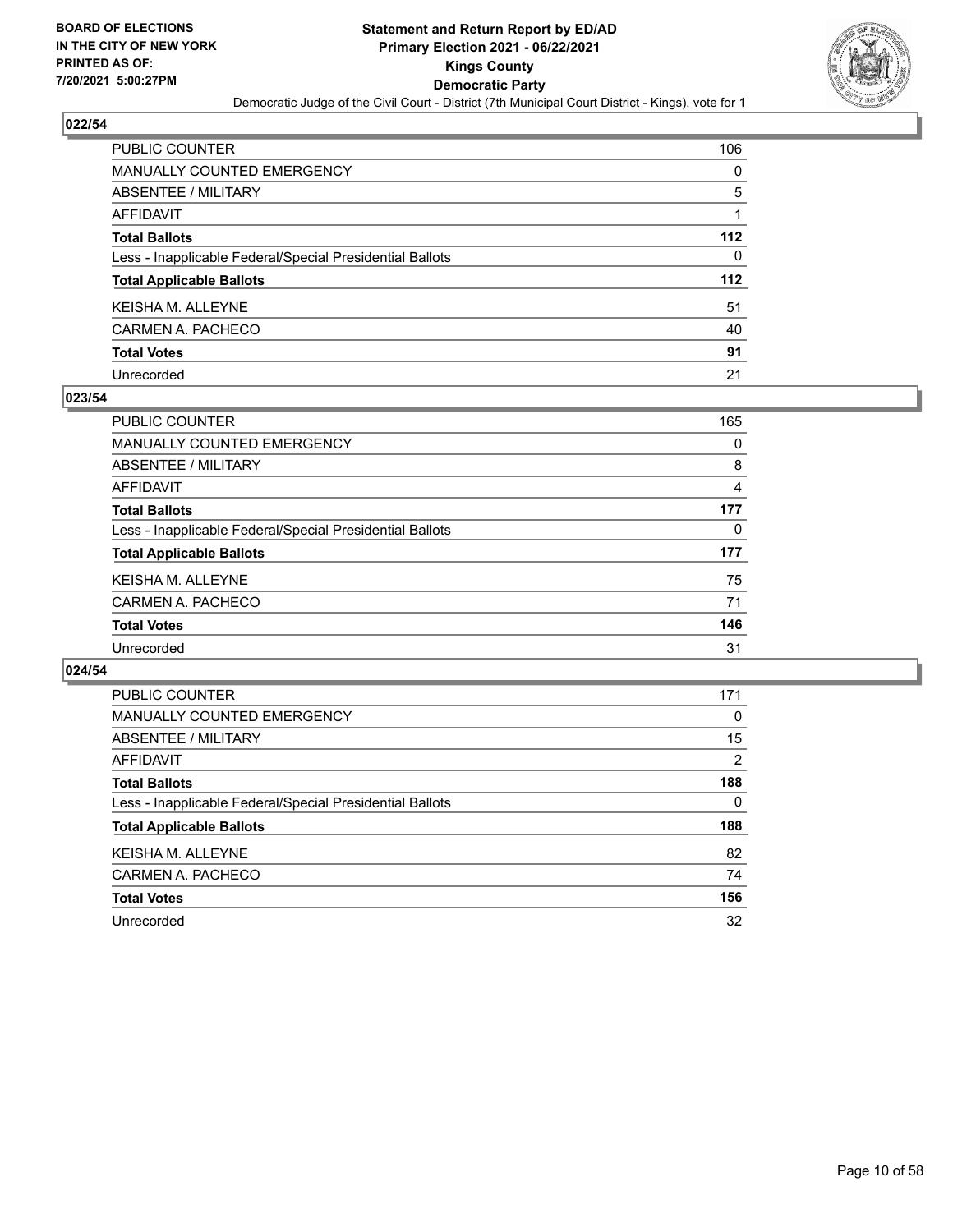

| PUBLIC COUNTER                                           | 188 |
|----------------------------------------------------------|-----|
| <b>MANUALLY COUNTED EMERGENCY</b>                        | 0   |
| ABSENTEE / MILITARY                                      | 9   |
| AFFIDAVIT                                                | 5   |
| <b>Total Ballots</b>                                     | 202 |
| Less - Inapplicable Federal/Special Presidential Ballots | 0   |
| <b>Total Applicable Ballots</b>                          | 202 |
| <b>KEISHA M. ALLEYNE</b>                                 | 101 |
| CARMEN A. PACHECO                                        | 56  |
| UNATTRIBUTABLE WRITE-IN (WRITE-IN)                       |     |
| <b>Total Votes</b>                                       | 158 |
| Unrecorded                                               | 44  |

#### **027/54**

| <b>PUBLIC COUNTER</b>                                    | 111      |
|----------------------------------------------------------|----------|
| MANUALLY COUNTED EMERGENCY                               | 0        |
| ABSENTEE / MILITARY                                      | 2        |
| AFFIDAVIT                                                | 0        |
| <b>Total Ballots</b>                                     | 113      |
| Less - Inapplicable Federal/Special Presidential Ballots | $\Omega$ |
| <b>Total Applicable Ballots</b>                          | 113      |
| <b>KEISHA M. ALLEYNE</b>                                 | 69       |
| CARMEN A. PACHECO                                        | 23       |
| <b>Total Votes</b>                                       | 92       |
| Unrecorded                                               | 21       |

| PUBLIC COUNTER                                           | 166      |
|----------------------------------------------------------|----------|
| <b>MANUALLY COUNTED EMERGENCY</b>                        | 0        |
| ABSENTEE / MILITARY                                      | 11       |
| AFFIDAVIT                                                | 3        |
| <b>Total Ballots</b>                                     | 180      |
| Less - Inapplicable Federal/Special Presidential Ballots | $\Omega$ |
| <b>Total Applicable Ballots</b>                          | 180      |
| <b>KEISHA M. ALLEYNE</b>                                 | 100      |
| CARMEN A. PACHECO                                        | 48       |
| LOLA WATERMAN (WRITE-IN)                                 |          |
| <b>Total Votes</b>                                       | 149      |
| Unrecorded                                               | 31       |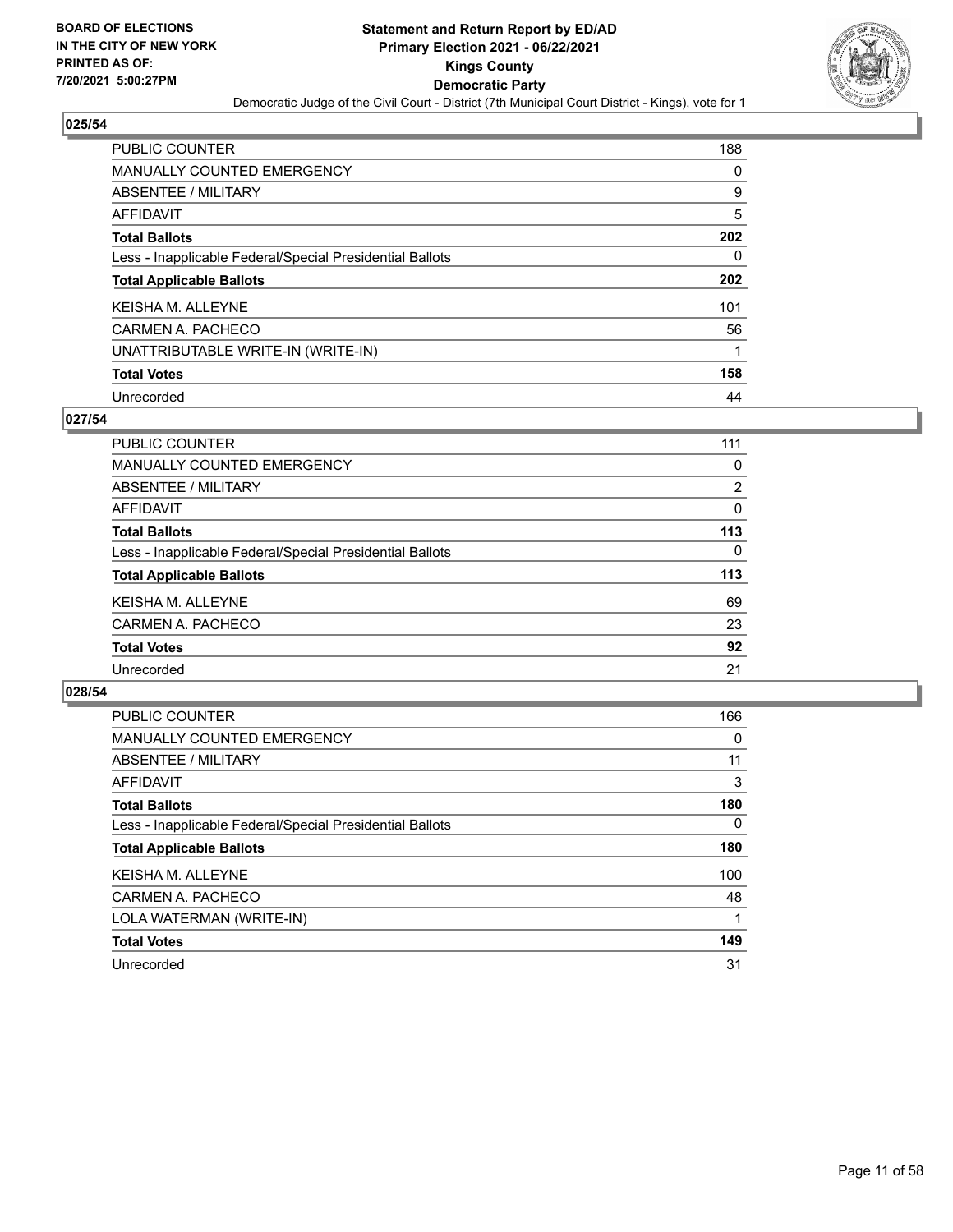

| PUBLIC COUNTER                                           | 157 |
|----------------------------------------------------------|-----|
| <b>MANUALLY COUNTED EMERGENCY</b>                        | 0   |
| ABSENTEE / MILITARY                                      | 7   |
| AFFIDAVIT                                                | 0   |
| <b>Total Ballots</b>                                     | 164 |
| Less - Inapplicable Federal/Special Presidential Ballots | 0   |
| <b>Total Applicable Ballots</b>                          | 164 |
| KEISHA M. ALLEYNE                                        | 90  |
| CARMEN A. PACHECO                                        | 41  |
| <b>Total Votes</b>                                       | 131 |
| Unrecorded                                               | 33  |

#### **030/54**

| <b>PUBLIC COUNTER</b>                                    | 143      |
|----------------------------------------------------------|----------|
| MANUALLY COUNTED EMERGENCY                               | $\Omega$ |
| ABSENTEE / MILITARY                                      | 8        |
| AFFIDAVIT                                                | 0        |
| <b>Total Ballots</b>                                     | 151      |
| Less - Inapplicable Federal/Special Presidential Ballots | $\Omega$ |
| <b>Total Applicable Ballots</b>                          | 151      |
| <b>KEISHA M. ALLEYNE</b>                                 | 84       |
| CARMEN A. PACHECO                                        | 50       |
| <b>Total Votes</b>                                       | 134      |
| Unrecorded                                               | 17       |

| <b>PUBLIC COUNTER</b>                                    | 110              |
|----------------------------------------------------------|------------------|
| MANUALLY COUNTED EMERGENCY                               | $\Omega$         |
| ABSENTEE / MILITARY                                      | 10               |
| AFFIDAVIT                                                | 2                |
| <b>Total Ballots</b>                                     | 122              |
| Less - Inapplicable Federal/Special Presidential Ballots | 0                |
| <b>Total Applicable Ballots</b>                          | 122              |
| <b>KEISHA M. ALLEYNE</b>                                 | 56               |
| CARMEN A. PACHECO                                        | 46               |
| <b>Total Votes</b>                                       | 102 <sub>2</sub> |
| Unrecorded                                               | 20               |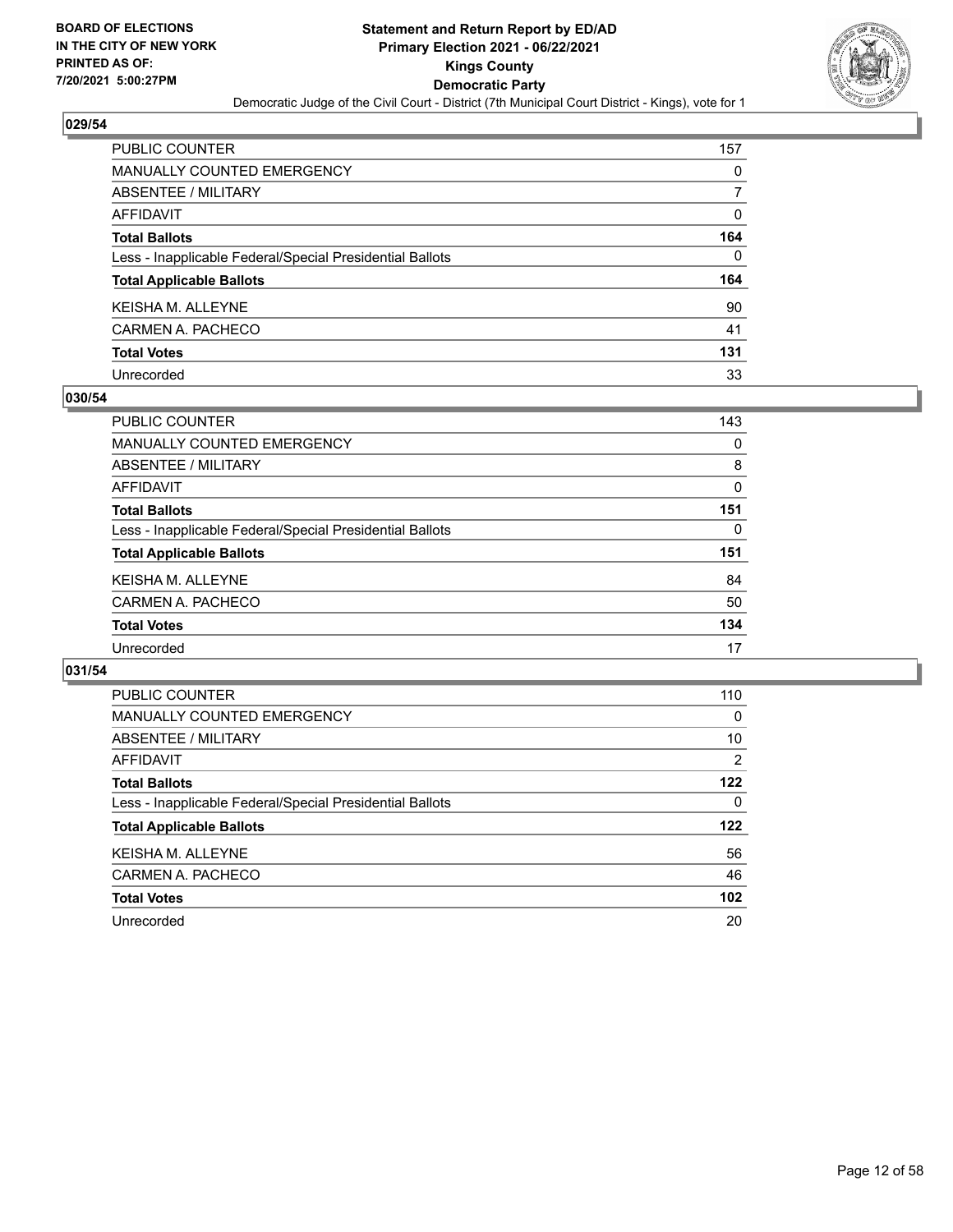

| PUBLIC COUNTER                                           | 112 |
|----------------------------------------------------------|-----|
| <b>MANUALLY COUNTED EMERGENCY</b>                        | 0   |
| ABSENTEE / MILITARY                                      | 5   |
| AFFIDAVIT                                                | 3   |
| <b>Total Ballots</b>                                     | 120 |
| Less - Inapplicable Federal/Special Presidential Ballots | 0   |
| <b>Total Applicable Ballots</b>                          | 120 |
| KEISHA M. ALLEYNE                                        | 56  |
| CARMEN A. PACHECO                                        | 47  |
| <b>Total Votes</b>                                       | 103 |
| Unrecorded                                               | 17  |

#### **033/54**

| <b>PUBLIC COUNTER</b>                                    | 137            |
|----------------------------------------------------------|----------------|
| <b>MANUALLY COUNTED EMERGENCY</b>                        | 0              |
| ABSENTEE / MILITARY                                      | 6              |
| AFFIDAVIT                                                | 3              |
| <b>Total Ballots</b>                                     | 146            |
| Less - Inapplicable Federal/Special Presidential Ballots | 0              |
| <b>Total Applicable Ballots</b>                          | 146            |
| <b>KEISHA M. ALLEYNE</b>                                 | 63             |
| CARMEN A. PACHECO                                        | 62             |
| UNATTRIBUTABLE WRITE-IN (WRITE-IN)                       | $\overline{2}$ |
| <b>Total Votes</b>                                       | 127            |
| Unrecorded                                               | 19             |

| <b>PUBLIC COUNTER</b>                                    | 134      |
|----------------------------------------------------------|----------|
| <b>MANUALLY COUNTED EMERGENCY</b>                        | $\Omega$ |
| ABSENTEE / MILITARY                                      | 9        |
| AFFIDAVIT                                                | $\Omega$ |
| <b>Total Ballots</b>                                     | 143      |
| Less - Inapplicable Federal/Special Presidential Ballots | $\Omega$ |
| <b>Total Applicable Ballots</b>                          | 143      |
| <b>KEISHA M. ALLEYNE</b>                                 | 69       |
| CARMEN A. PACHECO                                        | 60       |
| <b>Total Votes</b>                                       | 129      |
| Unrecorded                                               | 14       |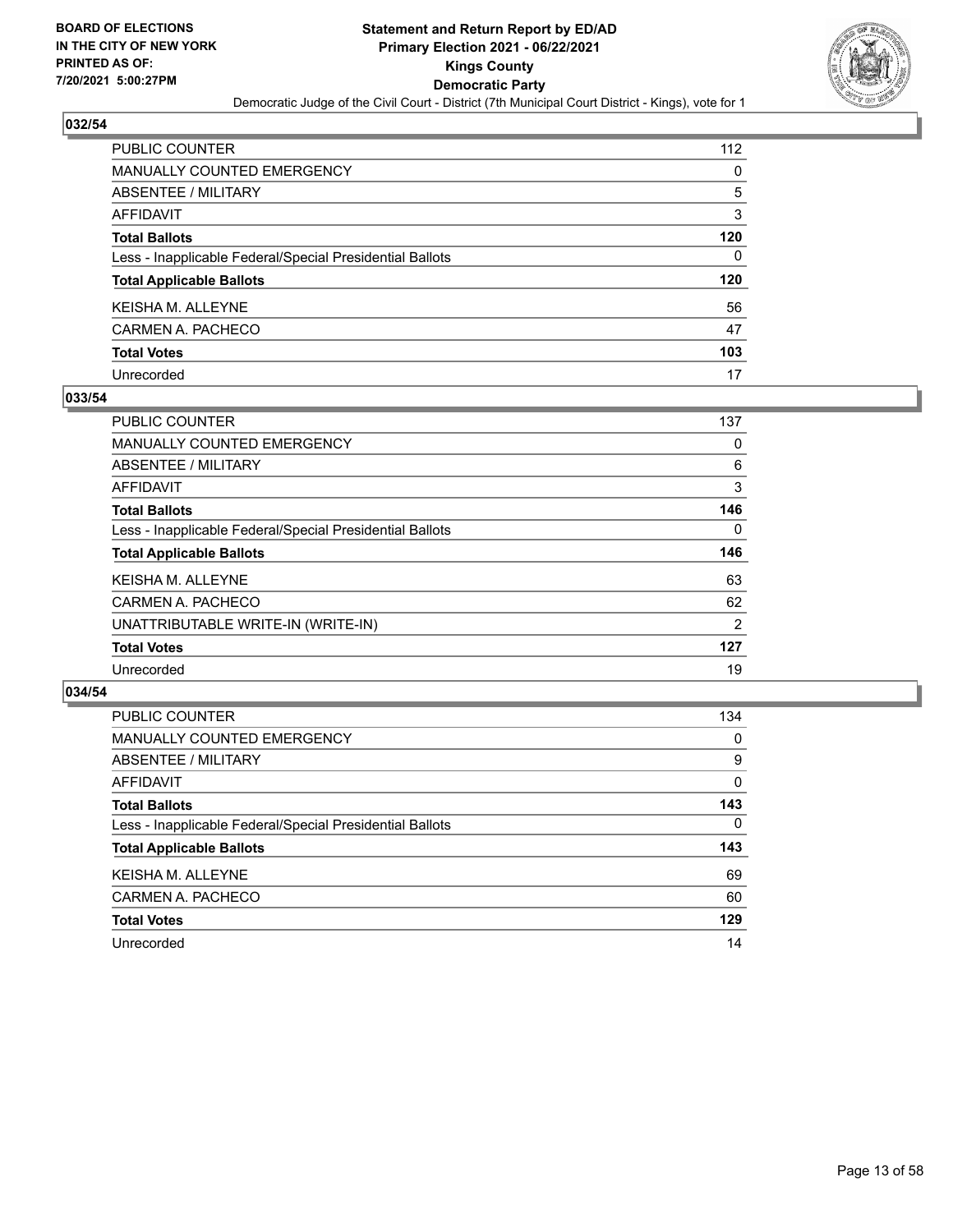

| PUBLIC COUNTER                                           | 123 |
|----------------------------------------------------------|-----|
| <b>MANUALLY COUNTED EMERGENCY</b>                        | 0   |
| <b>ABSENTEE / MILITARY</b>                               | 8   |
| AFFIDAVIT                                                | 0   |
| <b>Total Ballots</b>                                     | 131 |
| Less - Inapplicable Federal/Special Presidential Ballots | 0   |
| <b>Total Applicable Ballots</b>                          | 131 |
|                                                          |     |
| <b>KEISHA M. ALLEYNE</b>                                 | 67  |
| CARMEN A. PACHECO                                        | 45  |
| UNATTRIBUTABLE WRITE-IN (WRITE-IN)                       |     |
| <b>Total Votes</b>                                       | 113 |

#### **036/54**

| <b>PUBLIC COUNTER</b>                                    | 136      |
|----------------------------------------------------------|----------|
| <b>MANUALLY COUNTED EMERGENCY</b>                        | 0        |
| ABSENTEE / MILITARY                                      | 4        |
| <b>AFFIDAVIT</b>                                         | 4        |
| <b>Total Ballots</b>                                     | 144      |
| Less - Inapplicable Federal/Special Presidential Ballots | $\Omega$ |
| <b>Total Applicable Ballots</b>                          | 144      |
| KEISHA M. ALLEYNE                                        | 52       |
| CARMEN A. PACHECO                                        | 74       |
| UNATTRIBUTABLE WRITE-IN (WRITE-IN)                       |          |
| <b>Total Votes</b>                                       | 127      |
| Unrecorded                                               | 17       |

| <b>PUBLIC COUNTER</b>                                    | 165      |
|----------------------------------------------------------|----------|
| <b>MANUALLY COUNTED EMERGENCY</b>                        | 0        |
| ABSENTEE / MILITARY                                      | 10       |
| <b>AFFIDAVIT</b>                                         | 2        |
| <b>Total Ballots</b>                                     | 177      |
| Less - Inapplicable Federal/Special Presidential Ballots | $\Omega$ |
| <b>Total Applicable Ballots</b>                          | 177      |
| <b>KEISHA M. ALLEYNE</b>                                 | 95       |
| CARMEN A. PACHECO                                        | 60       |
| UNATTRIBUTABLE WRITE-IN (WRITE-IN)                       |          |
| <b>Total Votes</b>                                       | 156      |
| Unrecorded                                               | 21       |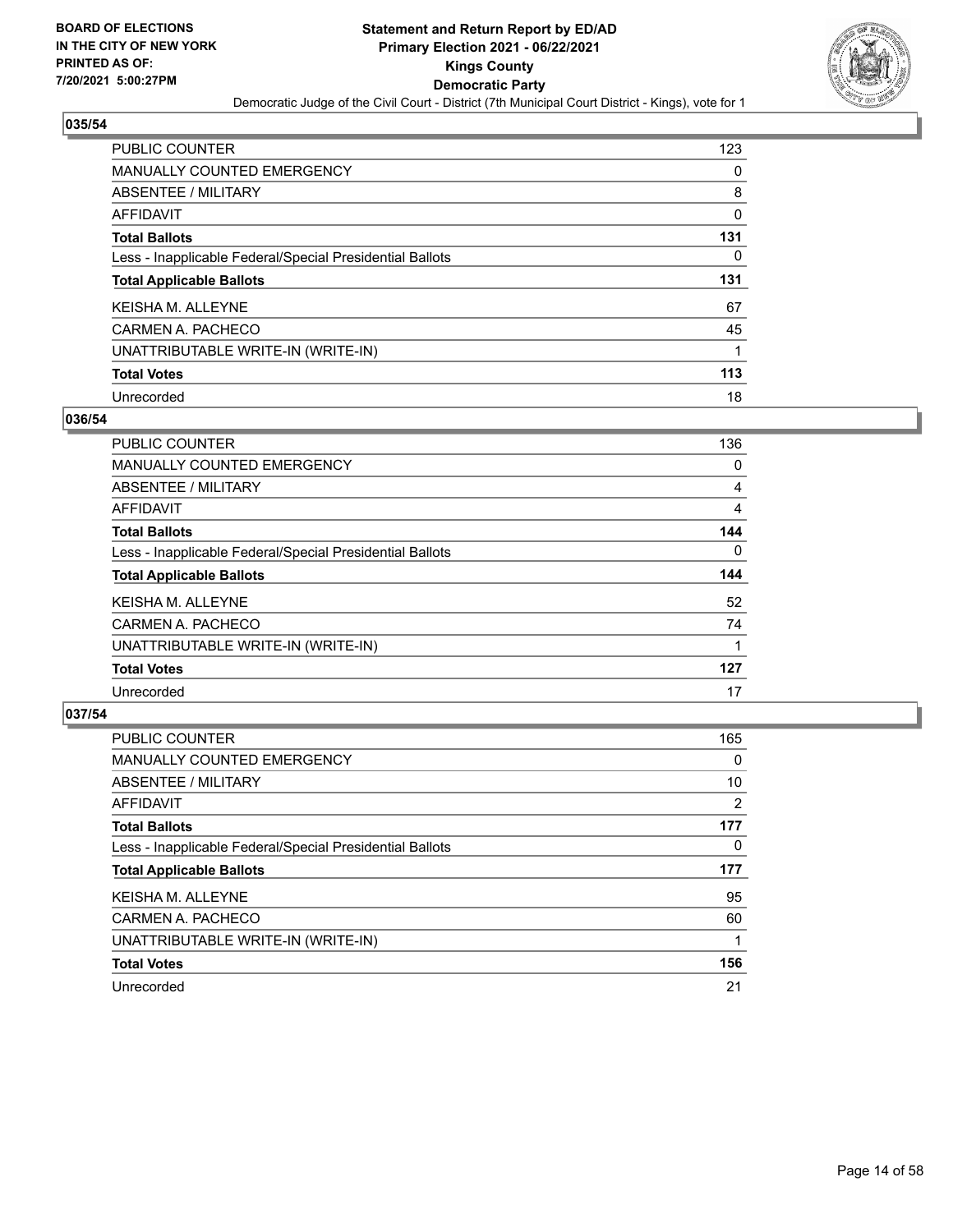

| PUBLIC COUNTER                                           | 152 |
|----------------------------------------------------------|-----|
| <b>MANUALLY COUNTED EMERGENCY</b>                        | 0   |
| <b>ABSENTEE / MILITARY</b>                               | 14  |
| <b>AFFIDAVIT</b>                                         |     |
| <b>Total Ballots</b>                                     | 167 |
| Less - Inapplicable Federal/Special Presidential Ballots | 0   |
| <b>Total Applicable Ballots</b>                          | 167 |
| <b>KEISHA M. ALLEYNE</b>                                 | 61  |
| CARMEN A. PACHECO                                        | 76  |
| <b>Total Votes</b>                                       | 137 |
| Unrecorded                                               | 30  |

#### **039/54**

| <b>PUBLIC COUNTER</b>                                    | 126 |
|----------------------------------------------------------|-----|
| <b>MANUALLY COUNTED EMERGENCY</b>                        | 0   |
| ABSENTEE / MILITARY                                      | 3   |
| AFFIDAVIT                                                | 0   |
| <b>Total Ballots</b>                                     | 129 |
| Less - Inapplicable Federal/Special Presidential Ballots | 0   |
| <b>Total Applicable Ballots</b>                          | 129 |
| <b>KEISHA M. ALLEYNE</b>                                 | 76  |
| CARMEN A. PACHECO                                        | 44  |
| UNATTRIBUTABLE WRITE-IN (WRITE-IN)                       |     |
| <b>Total Votes</b>                                       | 121 |
| Unrecorded                                               | 8   |
|                                                          |     |

| PUBLIC COUNTER                                           | 54             |
|----------------------------------------------------------|----------------|
| <b>MANUALLY COUNTED EMERGENCY</b>                        | 0              |
| ABSENTEE / MILITARY                                      | 8              |
| <b>AFFIDAVIT</b>                                         | 0              |
| <b>Total Ballots</b>                                     | 62             |
| Less - Inapplicable Federal/Special Presidential Ballots | 0              |
| <b>Total Applicable Ballots</b>                          | 62             |
| <b>KEISHA M. ALLEYNE</b>                                 | 39             |
| CARMEN A. PACHECO                                        | 17             |
| UNATTRIBUTABLE WRITE-IN (WRITE-IN)                       | $\overline{2}$ |
| <b>Total Votes</b>                                       | 58             |
| Unrecorded                                               | 4              |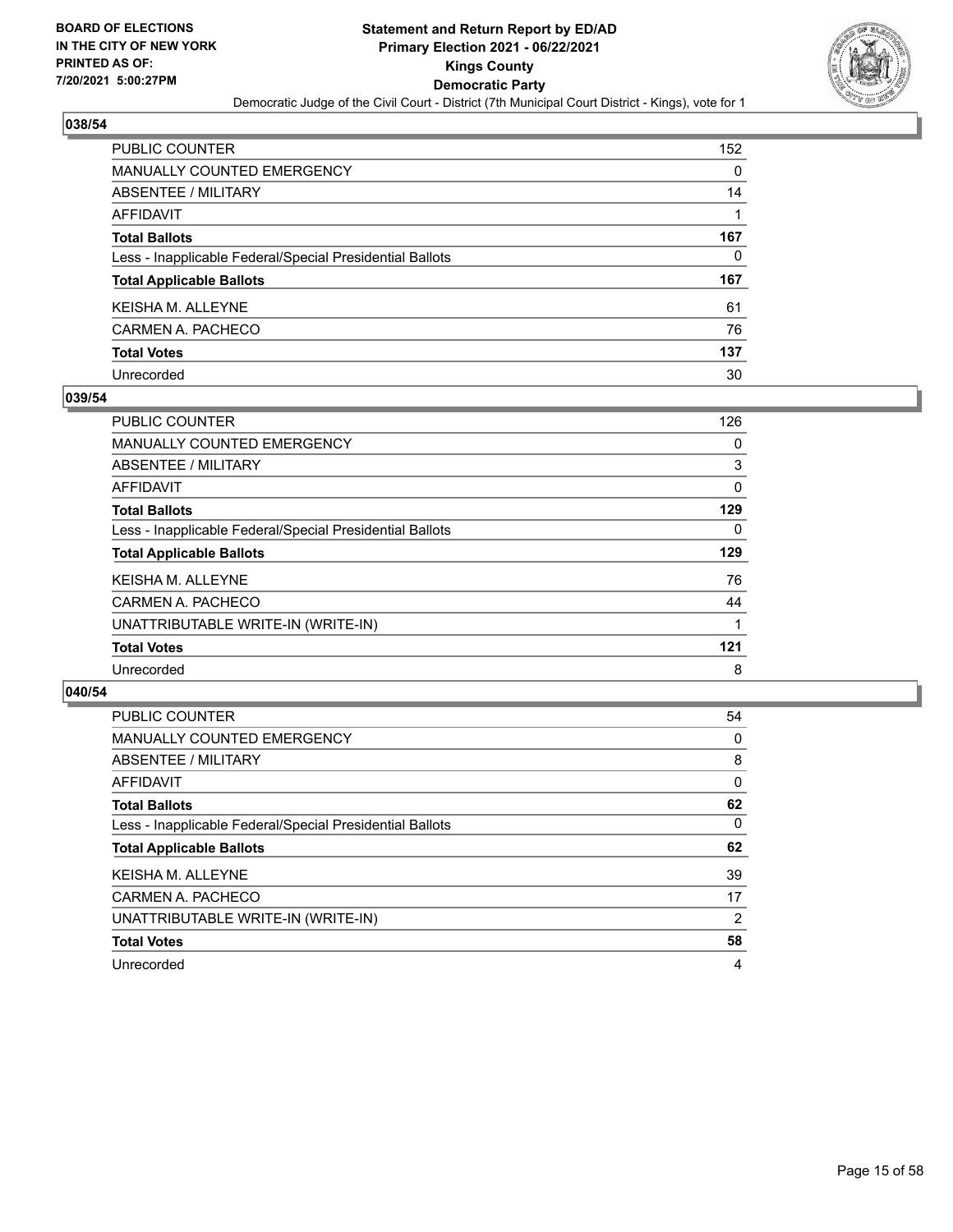

| PUBLIC COUNTER                                           | 177 |
|----------------------------------------------------------|-----|
| <b>MANUALLY COUNTED EMERGENCY</b>                        | 0   |
| ABSENTEE / MILITARY                                      | 6   |
| AFFIDAVIT                                                | 7   |
| <b>Total Ballots</b>                                     | 190 |
| Less - Inapplicable Federal/Special Presidential Ballots | 0   |
|                                                          | 190 |
| <b>Total Applicable Ballots</b>                          |     |
| <b>KEISHA M. ALLEYNE</b>                                 | 79  |
| CARMEN A. PACHECO                                        | 77  |
| UNATTRIBUTABLE WRITE-IN (WRITE-IN)                       |     |
| <b>Total Votes</b>                                       | 157 |

#### **042/54**

| <b>PUBLIC COUNTER</b>                                    | 117      |
|----------------------------------------------------------|----------|
| MANUALLY COUNTED EMERGENCY                               | 0        |
| ABSENTEE / MILITARY                                      | 9        |
| AFFIDAVIT                                                | 3        |
| <b>Total Ballots</b>                                     | 129      |
| Less - Inapplicable Federal/Special Presidential Ballots | $\Omega$ |
| <b>Total Applicable Ballots</b>                          | 129      |
| <b>KEISHA M. ALLEYNE</b>                                 | 52       |
| CARMEN A. PACHECO                                        | 69       |
| <b>Total Votes</b>                                       | 121      |
| Unrecorded                                               | 8        |

| <b>PUBLIC COUNTER</b>                                    | 145      |
|----------------------------------------------------------|----------|
| MANUALLY COUNTED EMERGENCY                               | $\Omega$ |
| ABSENTEE / MILITARY                                      | 14       |
| AFFIDAVIT                                                | $\Omega$ |
| <b>Total Ballots</b>                                     | 159      |
| Less - Inapplicable Federal/Special Presidential Ballots | $\Omega$ |
| <b>Total Applicable Ballots</b>                          | 159      |
| <b>KEISHA M. ALLEYNE</b>                                 | 74       |
| CARMEN A. PACHECO                                        | 64       |
| <b>Total Votes</b>                                       | 138      |
| Unrecorded                                               | 21       |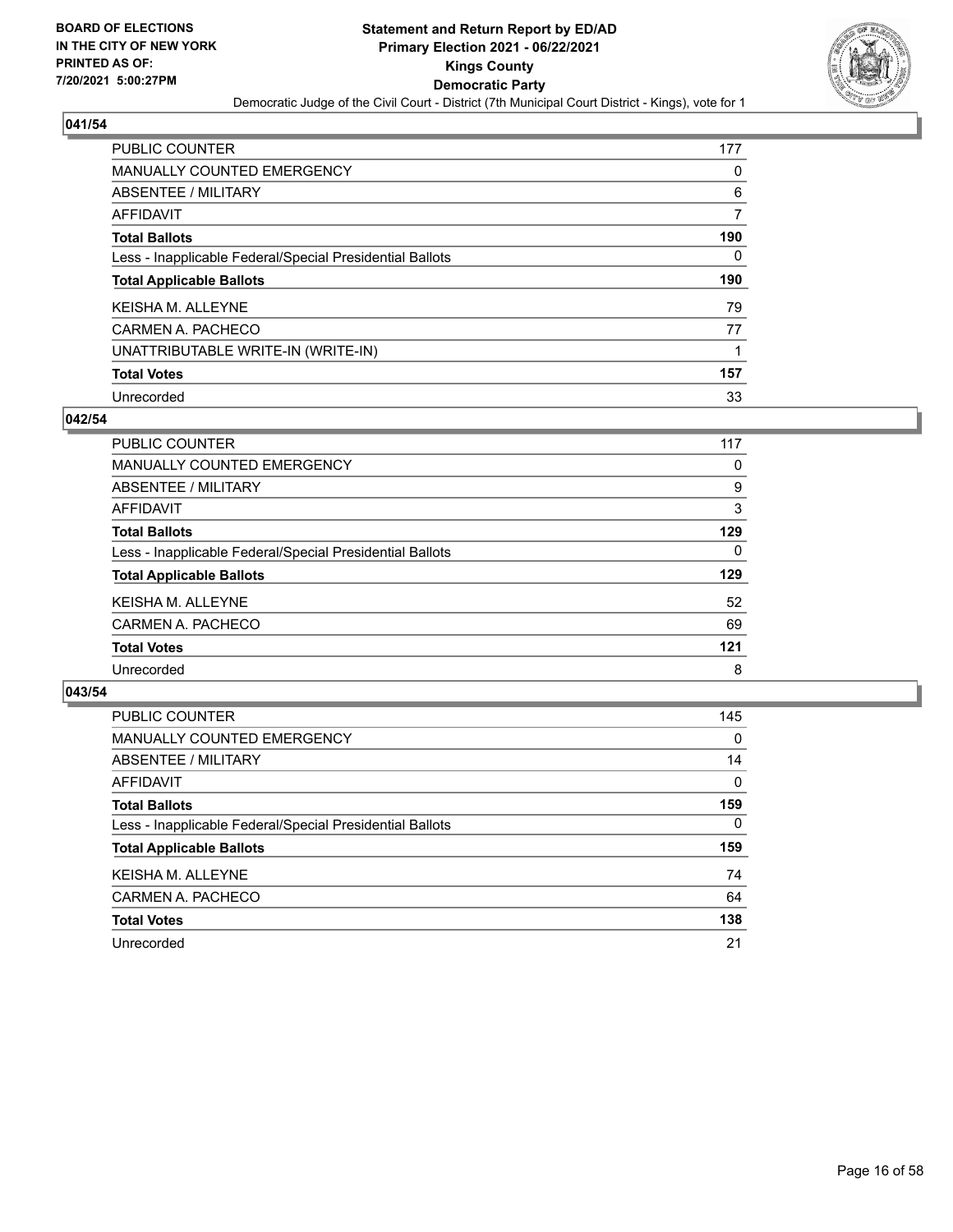

| PUBLIC COUNTER                                           | 83             |
|----------------------------------------------------------|----------------|
| MANUALLY COUNTED EMERGENCY                               | 0              |
| ABSENTEE / MILITARY                                      | 10             |
| AFFIDAVIT                                                | $\overline{2}$ |
| Total Ballots                                            | 95             |
| Less - Inapplicable Federal/Special Presidential Ballots | 0              |
| <b>Total Applicable Ballots</b>                          | 95             |
| KEISHA M. ALLEYNE                                        | 47             |
| CARMEN A. PACHECO                                        | 42             |
| <b>Total Votes</b>                                       | 89             |
| Unrecorded                                               | 6              |

#### **045/54**

| <b>PUBLIC COUNTER</b>                                    | 84 |
|----------------------------------------------------------|----|
| MANUALLY COUNTED EMERGENCY                               | 0  |
| ABSENTEE / MILITARY                                      | 11 |
| AFFIDAVIT                                                | 0  |
| <b>Total Ballots</b>                                     | 95 |
| Less - Inapplicable Federal/Special Presidential Ballots | 0  |
| <b>Total Applicable Ballots</b>                          | 95 |
| <b>KEISHA M. ALLEYNE</b>                                 | 36 |
| CARMEN A. PACHECO                                        | 49 |
| THOMAS SAVELL (WRITE-IN)                                 |    |
| UNATTRIBUTABLE WRITE-IN (WRITE-IN)                       |    |
| <b>Total Votes</b>                                       | 87 |
| Unrecorded                                               | 8  |

| <b>PUBLIC COUNTER</b>                                    | 125      |
|----------------------------------------------------------|----------|
| MANUALLY COUNTED EMERGENCY                               | $\Omega$ |
| ABSENTEE / MILITARY                                      |          |
| AFFIDAVIT                                                | 3        |
| <b>Total Ballots</b>                                     | 129      |
| Less - Inapplicable Federal/Special Presidential Ballots | $\Omega$ |
| <b>Total Applicable Ballots</b>                          | 129      |
| <b>KEISHA M. ALLEYNE</b>                                 | 52       |
| CARMEN A. PACHECO                                        | 56       |
| <b>Total Votes</b>                                       | 108      |
| Unrecorded                                               | 21       |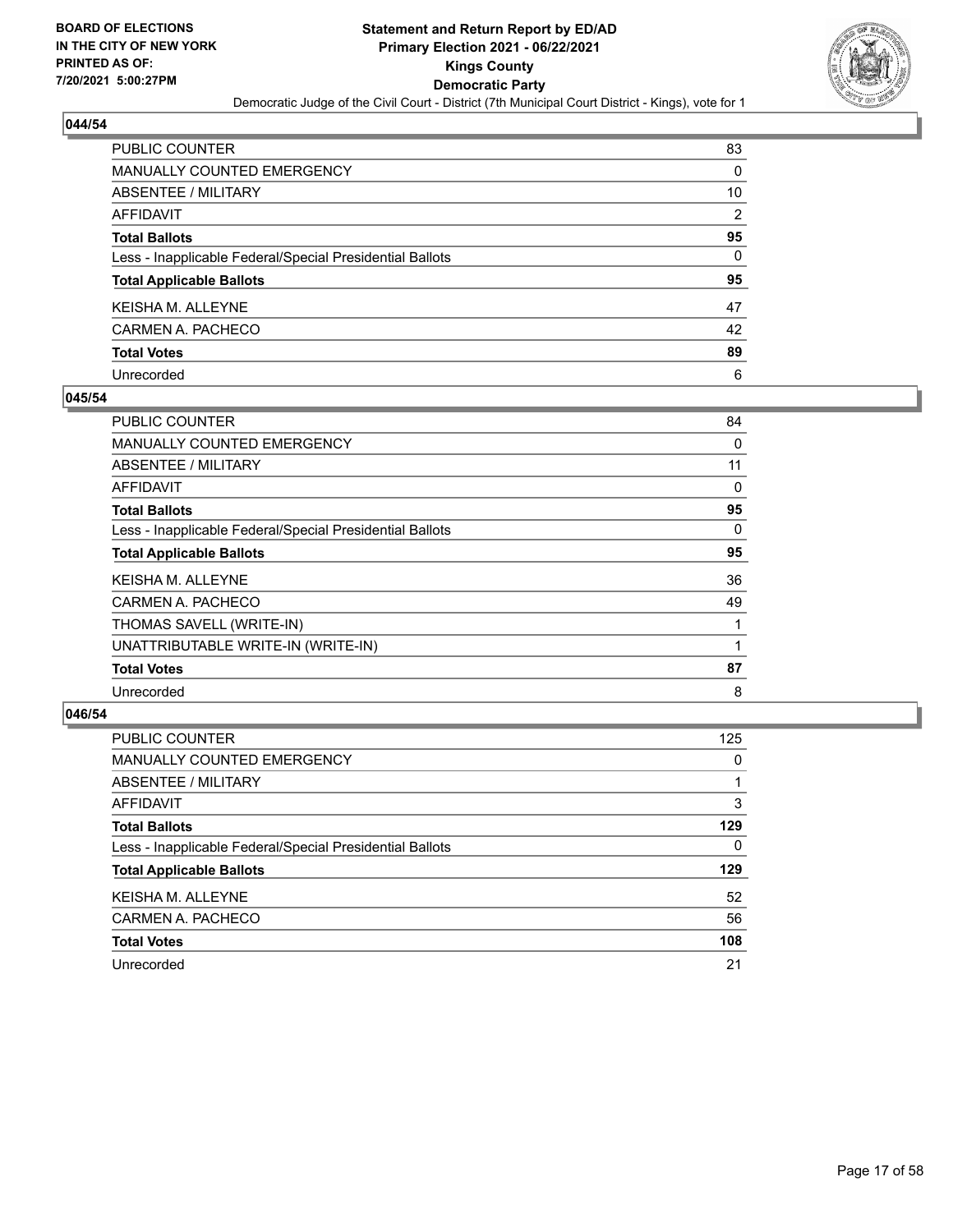

| PUBLIC COUNTER                                           | 89 |
|----------------------------------------------------------|----|
| <b>MANUALLY COUNTED EMERGENCY</b>                        | 0  |
| ABSENTEE / MILITARY                                      | 5  |
| <b>AFFIDAVIT</b>                                         | 0  |
| <b>Total Ballots</b>                                     | 94 |
| Less - Inapplicable Federal/Special Presidential Ballots | 0  |
| <b>Total Applicable Ballots</b>                          | 94 |
| KEISHA M. ALLEYNE                                        | 31 |
| CARMEN A. PACHECO                                        | 52 |
| <b>Total Votes</b>                                       | 83 |
| Unrecorded                                               | 11 |

#### **048/54**

| PUBLIC COUNTER                                           | 79       |
|----------------------------------------------------------|----------|
| <b>MANUALLY COUNTED EMERGENCY</b>                        | 0        |
| ABSENTEE / MILITARY                                      | 6        |
| AFFIDAVIT                                                | $\Omega$ |
| <b>Total Ballots</b>                                     | 85       |
| Less - Inapplicable Federal/Special Presidential Ballots | 0        |
| <b>Total Applicable Ballots</b>                          | 85       |
| <b>KEISHA M. ALLEYNE</b>                                 | 29       |
| CARMEN A. PACHECO                                        | 44       |
| <b>Total Votes</b>                                       | 73       |
| Unrecorded                                               | 12       |

| PUBLIC COUNTER                                           | 95       |
|----------------------------------------------------------|----------|
| <b>MANUALLY COUNTED EMERGENCY</b>                        | 0        |
| ABSENTEE / MILITARY                                      | 9        |
| <b>AFFIDAVIT</b>                                         |          |
| <b>Total Ballots</b>                                     | 105      |
| Less - Inapplicable Federal/Special Presidential Ballots | $\Omega$ |
| <b>Total Applicable Ballots</b>                          | 105      |
| <b>KEISHAM, ALLEYNE</b>                                  | 38       |
|                                                          |          |
| CARMEN A. PACHECO                                        | 54       |
| UNATTRIBUTABLE WRITE-IN (WRITE-IN)                       | 2        |
| <b>Total Votes</b>                                       | 94       |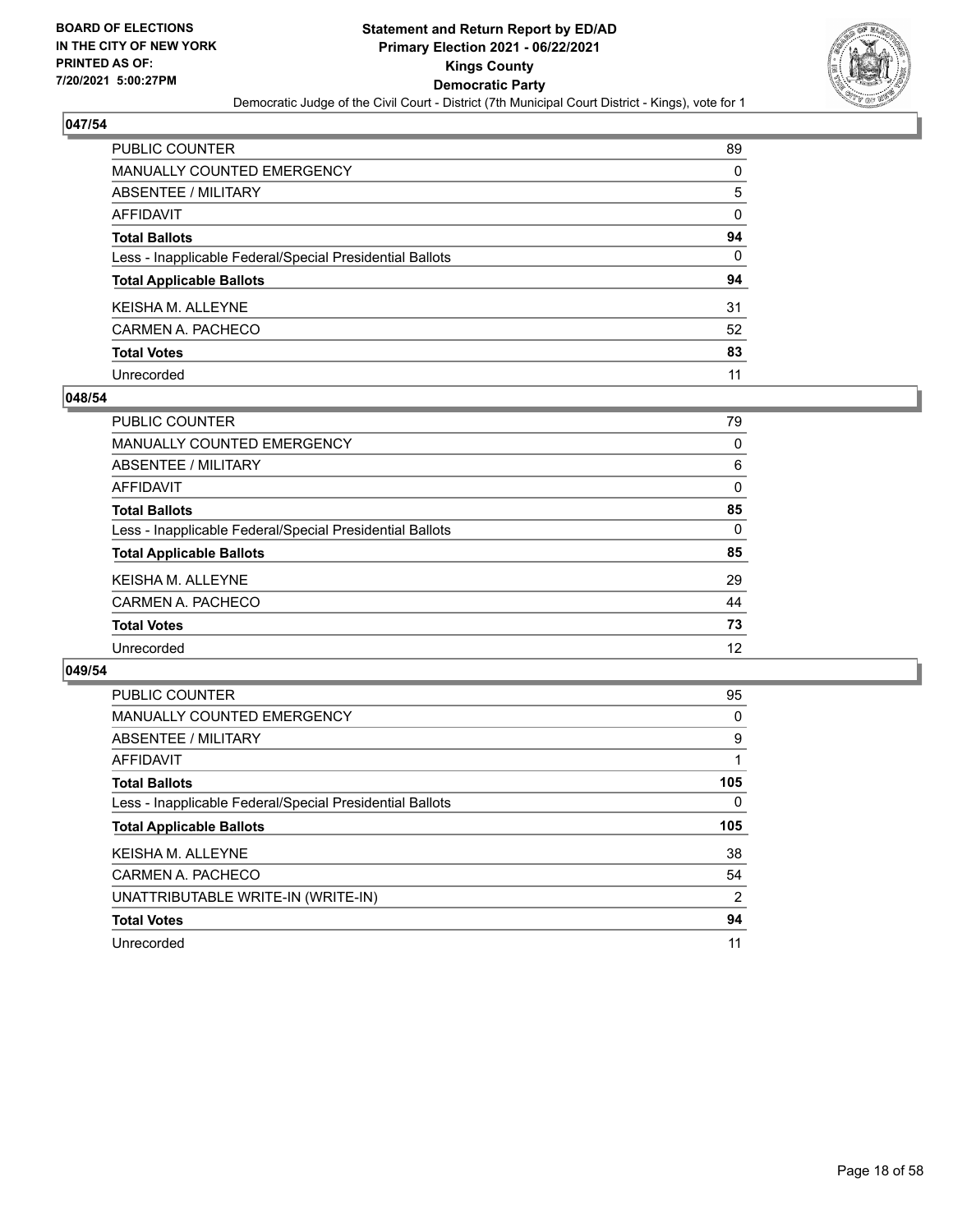

| PUBLIC COUNTER                                           | 109 |
|----------------------------------------------------------|-----|
| <b>MANUALLY COUNTED EMERGENCY</b>                        | 0   |
| ABSENTEE / MILITARY                                      | 4   |
| AFFIDAVIT                                                | 0   |
| <b>Total Ballots</b>                                     | 113 |
| Less - Inapplicable Federal/Special Presidential Ballots | 0   |
| <b>Total Applicable Ballots</b>                          | 113 |
| KEISHA M. ALLEYNE                                        | 39  |
| CARMEN A. PACHECO                                        | 57  |
| <b>Total Votes</b>                                       | 96  |
| Unrecorded                                               | 17  |

#### **051/54**

| PUBLIC COUNTER                                           | 126 |
|----------------------------------------------------------|-----|
| <b>MANUALLY COUNTED EMERGENCY</b>                        | 0   |
| ABSENTEE / MILITARY                                      | 41  |
| AFFIDAVIT                                                | 0   |
| <b>Total Ballots</b>                                     | 167 |
| Less - Inapplicable Federal/Special Presidential Ballots | 0   |
| <b>Total Applicable Ballots</b>                          | 167 |
| <b>KEISHA M. ALLEYNE</b>                                 | 85  |
| CARMEN A. PACHECO                                        | 62  |
| UNATTRIBUTABLE WRITE-IN (WRITE-IN)                       |     |
| <b>Total Votes</b>                                       | 148 |
| Unrecorded                                               | 19  |

| PUBLIC COUNTER                                           | 91       |
|----------------------------------------------------------|----------|
| <b>MANUALLY COUNTED EMERGENCY</b>                        | 0        |
| ABSENTEE / MILITARY                                      | 32       |
| AFFIDAVIT                                                |          |
| <b>Total Ballots</b>                                     | 124      |
| Less - Inapplicable Federal/Special Presidential Ballots | $\Omega$ |
| <b>Total Applicable Ballots</b>                          | 124      |
| <b>KEISHA M. ALLEYNE</b>                                 | 62       |
| CARMEN A. PACHECO                                        | 46       |
| <b>Total Votes</b>                                       | 108      |
| Unrecorded                                               | 16       |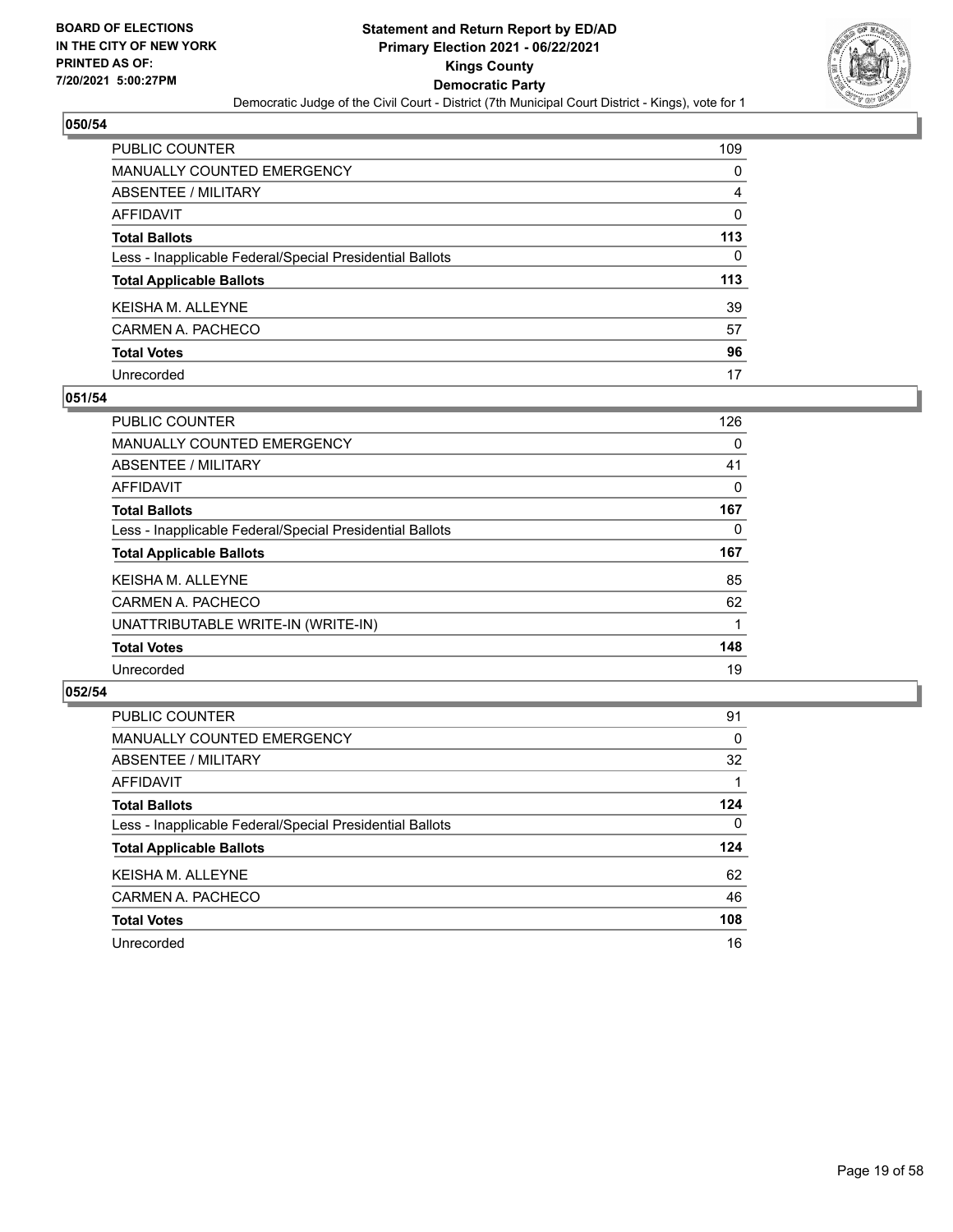

| PUBLIC COUNTER                                           | 60 |
|----------------------------------------------------------|----|
| <b>MANUALLY COUNTED EMERGENCY</b>                        | 0  |
| ABSENTEE / MILITARY                                      |    |
| AFFIDAVIT                                                | 0  |
| <b>Total Ballots</b>                                     | 61 |
| Less - Inapplicable Federal/Special Presidential Ballots | 0  |
| <b>Total Applicable Ballots</b>                          | 61 |
| KEISHA M. ALLEYNE                                        | 25 |
| CARMEN A. PACHECO                                        | 28 |
| <b>Total Votes</b>                                       | 53 |
| Unrecorded                                               | 8  |

#### **054/54**

| <b>PUBLIC COUNTER</b>                                    | 60       |
|----------------------------------------------------------|----------|
| <b>MANUALLY COUNTED EMERGENCY</b>                        | 0        |
| ABSENTEE / MILITARY                                      | 3        |
| AFFIDAVIT                                                | $\Omega$ |
| <b>Total Ballots</b>                                     | 63       |
| Less - Inapplicable Federal/Special Presidential Ballots | 0        |
| <b>Total Applicable Ballots</b>                          | 63       |
| KEISHA M. ALLEYNE                                        | 17       |
| CARMEN A. PACHECO                                        | 39       |
| <b>Total Votes</b>                                       | 56       |
| Unrecorded                                               | 7        |

| <b>PUBLIC COUNTER</b>                                    | 67       |
|----------------------------------------------------------|----------|
| <b>MANUALLY COUNTED EMERGENCY</b>                        | 0        |
| ABSENTEE / MILITARY                                      | 6        |
| AFFIDAVIT                                                |          |
| <b>Total Ballots</b>                                     | 74       |
| Less - Inapplicable Federal/Special Presidential Ballots | $\Omega$ |
| <b>Total Applicable Ballots</b>                          | 74       |
| <b>KEISHAM, ALLEYNE</b>                                  | 30       |
| CARMEN A. PACHECO                                        | 32       |
| <b>Total Votes</b>                                       | 62       |
| Unrecorded                                               | 12       |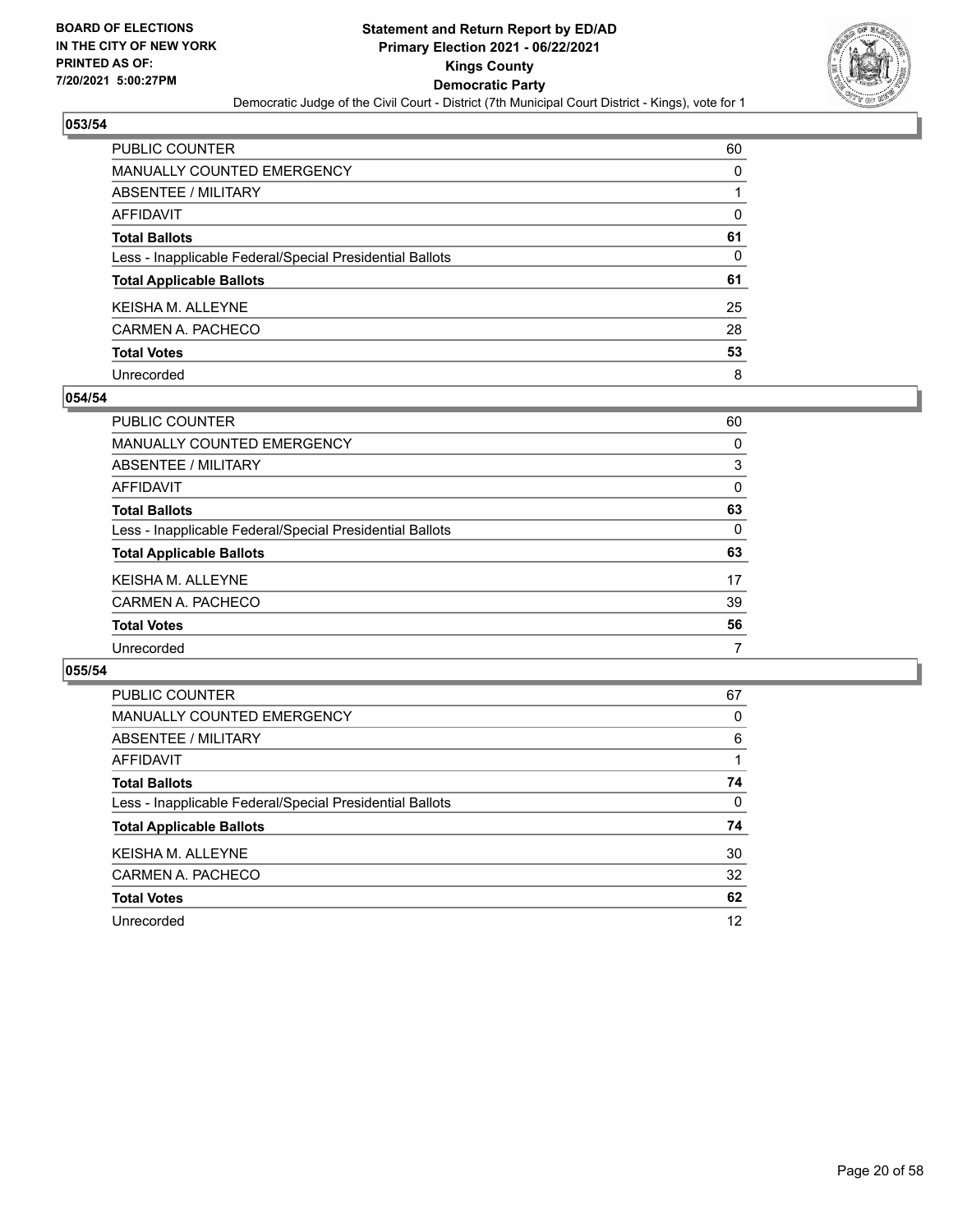

| PUBLIC COUNTER                                           | 63 |
|----------------------------------------------------------|----|
| MANUALLY COUNTED EMERGENCY                               | 0  |
| ABSENTEE / MILITARY                                      | 2  |
| AFFIDAVIT                                                |    |
| <b>Total Ballots</b>                                     | 66 |
| Less - Inapplicable Federal/Special Presidential Ballots | 0  |
| <b>Total Applicable Ballots</b>                          | 66 |
| KEISHA M. ALLEYNE                                        | 14 |
| CARMEN A. PACHECO                                        | 43 |
| <b>Total Votes</b>                                       | 57 |
| Unrecorded                                               | 9  |

#### **057/54**

| PUBLIC COUNTER                                           | 117      |
|----------------------------------------------------------|----------|
| <b>MANUALLY COUNTED EMERGENCY</b>                        | 0        |
| ABSENTEE / MILITARY                                      | 9        |
| AFFIDAVIT                                                | 2        |
| <b>Total Ballots</b>                                     | 128      |
| Less - Inapplicable Federal/Special Presidential Ballots | $\Omega$ |
| <b>Total Applicable Ballots</b>                          | 128      |
| <b>KEISHA M. ALLEYNE</b>                                 | 53       |
| CARMEN A. PACHECO                                        | 65       |
| <b>Total Votes</b>                                       | 118      |
| Unrecorded                                               | 10       |

| <b>PUBLIC COUNTER</b>                                    | 95             |
|----------------------------------------------------------|----------------|
| <b>MANUALLY COUNTED EMERGENCY</b>                        | 0              |
| ABSENTEE / MILITARY                                      | $\overline{2}$ |
| AFFIDAVIT                                                | $\overline{2}$ |
| <b>Total Ballots</b>                                     | 99             |
| Less - Inapplicable Federal/Special Presidential Ballots | $\Omega$       |
| <b>Total Applicable Ballots</b>                          | 99             |
| <b>KEISHA M. ALLEYNE</b>                                 | 27             |
| CARMEN A. PACHECO                                        | 56             |
| <b>Total Votes</b>                                       | 83             |
| Unrecorded                                               | 16             |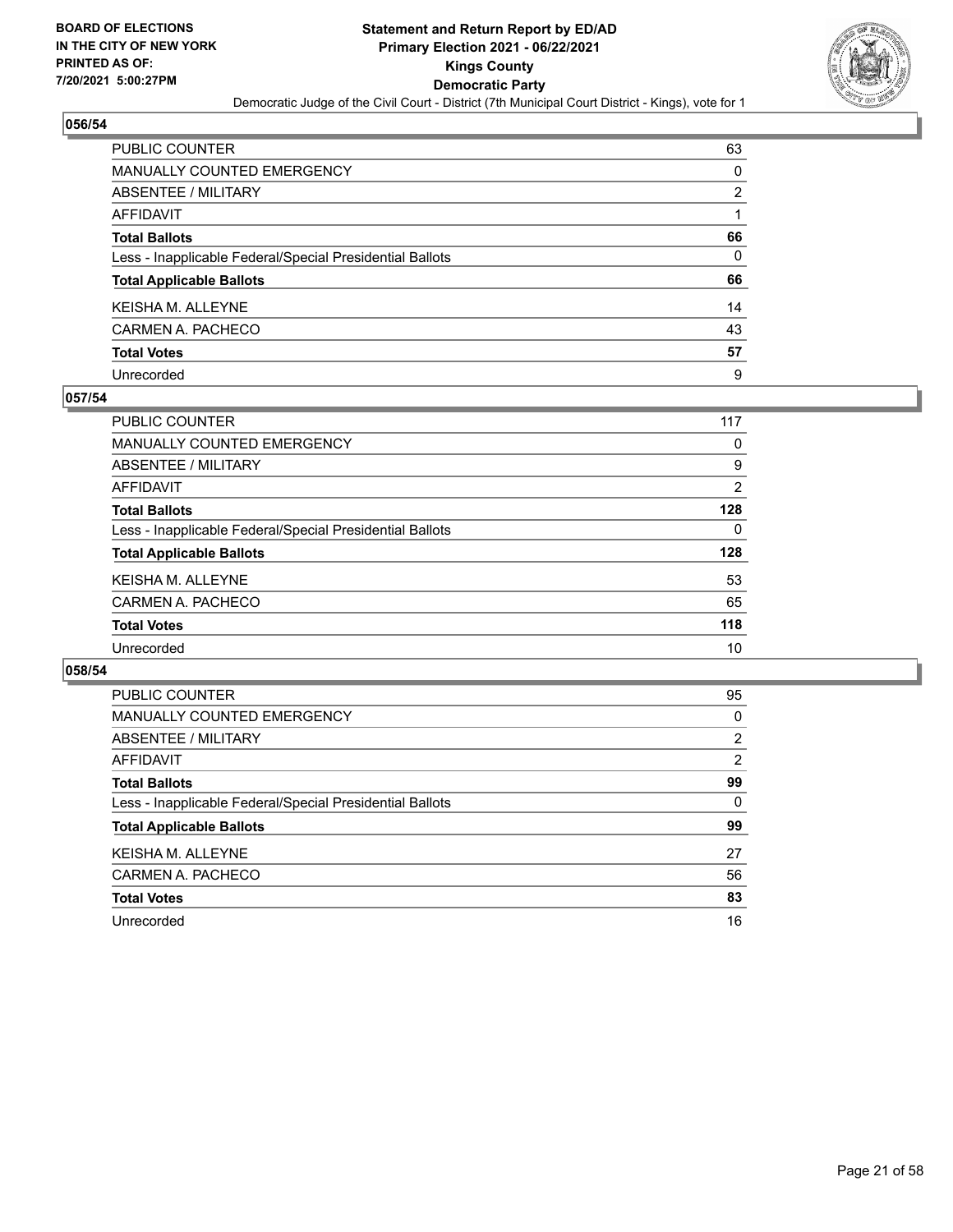

| PUBLIC COUNTER                                           | 99  |
|----------------------------------------------------------|-----|
| <b>MANUALLY COUNTED EMERGENCY</b>                        | 0   |
| ABSENTEE / MILITARY                                      | 11  |
| AFFIDAVIT                                                | 0   |
| <b>Total Ballots</b>                                     | 110 |
| Less - Inapplicable Federal/Special Presidential Ballots | 0   |
| <b>Total Applicable Ballots</b>                          | 110 |
| <b>KEISHA M. ALLEYNE</b>                                 | 42  |
| CARMEN A. PACHECO                                        | 50  |
| UNATTRIBUTABLE WRITE-IN (WRITE-IN)                       |     |
| <b>Total Votes</b>                                       | 93  |
| Unrecorded                                               | 17  |

#### **060/54**

| <b>PUBLIC COUNTER</b>                                    | 195      |
|----------------------------------------------------------|----------|
| <b>MANUALLY COUNTED EMERGENCY</b>                        | 0        |
| ABSENTEE / MILITARY                                      | 11       |
| <b>AFFIDAVIT</b>                                         | $\Omega$ |
| <b>Total Ballots</b>                                     | 206      |
| Less - Inapplicable Federal/Special Presidential Ballots | $\Omega$ |
| <b>Total Applicable Ballots</b>                          | 206      |
| <b>KEISHAM, ALLEYNE</b>                                  | 134      |
| CARMEN A. PACHECO                                        | 41       |
| <b>Total Votes</b>                                       | 175      |
| Unrecorded                                               | 31       |

| <b>PUBLIC COUNTER</b>                                    | 123      |
|----------------------------------------------------------|----------|
| MANUALLY COUNTED EMERGENCY                               | $\Omega$ |
| ABSENTEE / MILITARY                                      | 12       |
| AFFIDAVIT                                                | $\Omega$ |
| <b>Total Ballots</b>                                     | 135      |
| Less - Inapplicable Federal/Special Presidential Ballots | $\Omega$ |
| <b>Total Applicable Ballots</b>                          | 135      |
| <b>KEISHA M. ALLEYNE</b>                                 | 82       |
| CARMEN A. PACHECO                                        | 28       |
| <b>Total Votes</b>                                       | 110      |
| Unrecorded                                               | 25       |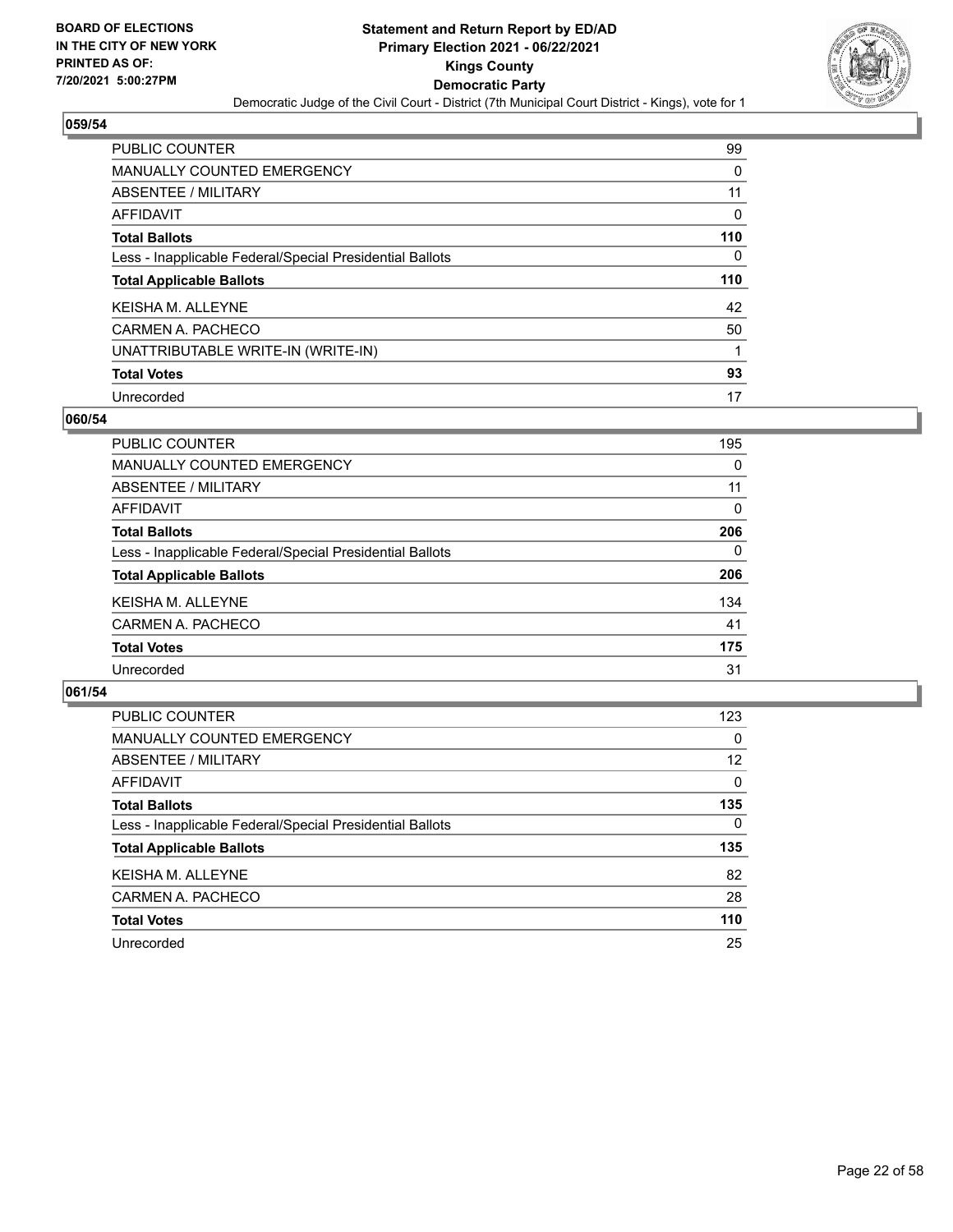

| PUBLIC COUNTER                                           | 115      |
|----------------------------------------------------------|----------|
| <b>MANUALLY COUNTED EMERGENCY</b>                        | $\Omega$ |
| <b>ABSENTEE / MILITARY</b>                               | 10       |
| <b>AFFIDAVIT</b>                                         | 5        |
| <b>Total Ballots</b>                                     | 130      |
| Less - Inapplicable Federal/Special Presidential Ballots | 0        |
| <b>Total Applicable Ballots</b>                          | 130      |
| <b>KEISHA M. ALLEYNE</b>                                 | 70       |
| CARMEN A. PACHECO                                        | 44       |
| <b>Total Votes</b>                                       | 114      |
| Unrecorded                                               | 16       |

#### **063/54**

| <b>PUBLIC COUNTER</b>                                    | 154      |
|----------------------------------------------------------|----------|
| <b>MANUALLY COUNTED EMERGENCY</b>                        | $\Omega$ |
| ABSENTEE / MILITARY                                      | 14       |
| AFFIDAVIT                                                | 5        |
| <b>Total Ballots</b>                                     | 173      |
| Less - Inapplicable Federal/Special Presidential Ballots | $\Omega$ |
| <b>Total Applicable Ballots</b>                          | 173      |
| <b>KEISHA M. ALLEYNE</b>                                 | 93       |
| CARMEN A. PACHECO                                        | 43       |
| <b>Total Votes</b>                                       | 136      |
| Unrecorded                                               | 37       |
|                                                          |          |

| <b>PUBLIC COUNTER</b>                                    | 128      |
|----------------------------------------------------------|----------|
| <b>MANUALLY COUNTED EMERGENCY</b>                        | 0        |
| ABSENTEE / MILITARY                                      | 10       |
| AFFIDAVIT                                                | $\Omega$ |
| <b>Total Ballots</b>                                     | 138      |
| Less - Inapplicable Federal/Special Presidential Ballots | 0        |
| <b>Total Applicable Ballots</b>                          | 138      |
| <b>KEISHAM, ALLEYNE</b>                                  | 82       |
| CARMEN A. PACHECO                                        | 38       |
| <b>Total Votes</b>                                       | 120      |
| Unrecorded                                               | 18       |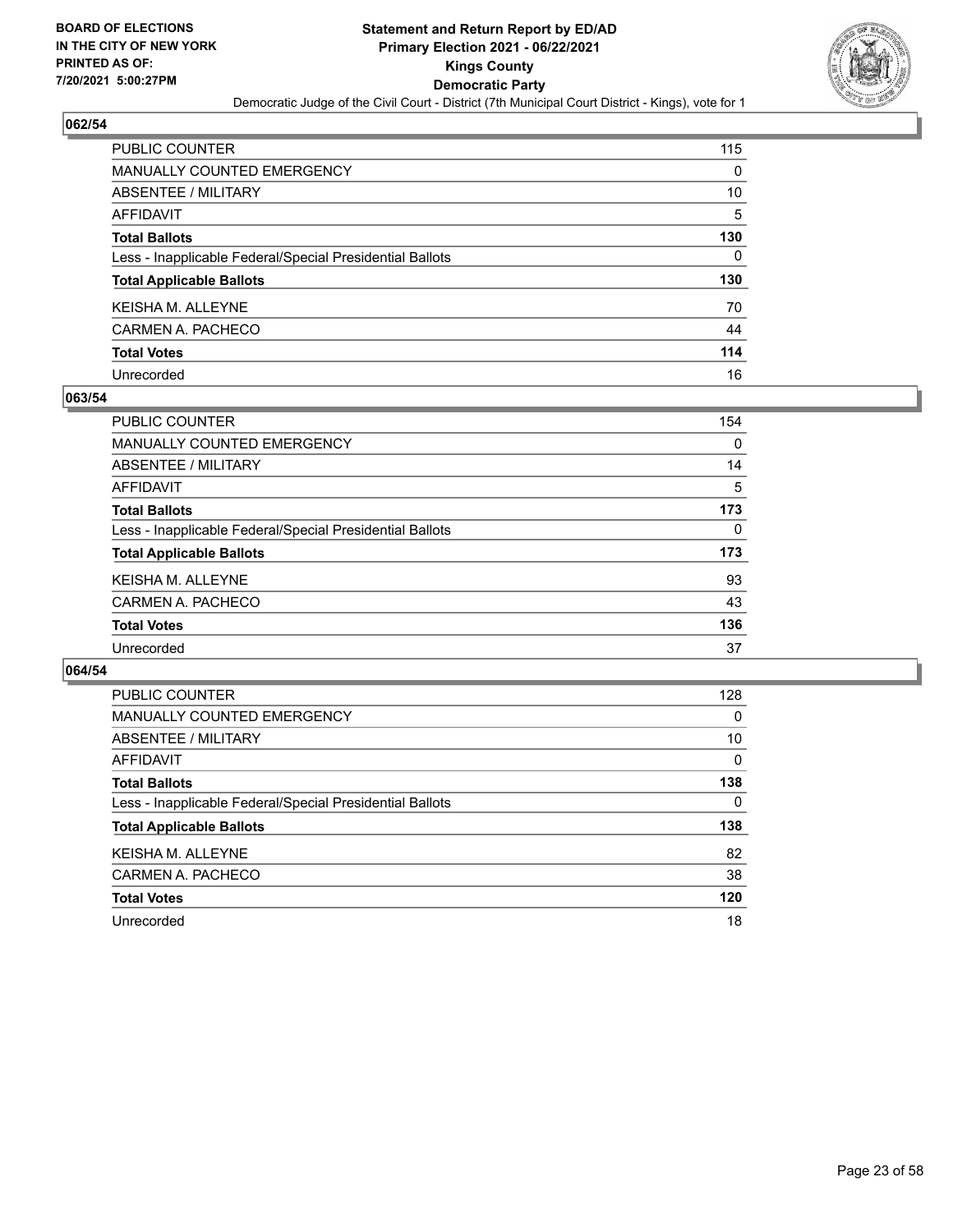

| PUBLIC COUNTER                                           | 83  |
|----------------------------------------------------------|-----|
| <b>MANUALLY COUNTED EMERGENCY</b>                        | 0   |
| ABSENTEE / MILITARY                                      | 53  |
| AFFIDAVIT                                                |     |
| <b>Total Ballots</b>                                     | 137 |
| Less - Inapplicable Federal/Special Presidential Ballots | 0   |
|                                                          |     |
| <b>Total Applicable Ballots</b>                          | 137 |
| <b>KEISHA M. ALLEYNE</b>                                 | 69  |
| CARMEN A. PACHECO                                        | 41  |
| UNATTRIBUTABLE WRITE-IN (WRITE-IN)                       |     |
| <b>Total Votes</b>                                       | 111 |

#### **066/54**

| <b>PUBLIC COUNTER</b>                                    | 106      |
|----------------------------------------------------------|----------|
| <b>MANUALLY COUNTED EMERGENCY</b>                        | $\Omega$ |
| ABSENTEE / MILITARY                                      | 32       |
| <b>AFFIDAVIT</b>                                         | 3        |
| <b>Total Ballots</b>                                     | 141      |
| Less - Inapplicable Federal/Special Presidential Ballots | $\Omega$ |
| <b>Total Applicable Ballots</b>                          | 141      |
| <b>KEISHAM, ALLEYNE</b>                                  | 80       |
| CARMEN A. PACHECO                                        | 45       |
| <b>Total Votes</b>                                       | 125      |
| Unrecorded                                               | 16       |

| <b>PUBLIC COUNTER</b>                                    | 135      |
|----------------------------------------------------------|----------|
| <b>MANUALLY COUNTED EMERGENCY</b>                        | 0        |
| ABSENTEE / MILITARY                                      | 6        |
| AFFIDAVIT                                                | 0        |
| <b>Total Ballots</b>                                     | 141      |
| Less - Inapplicable Federal/Special Presidential Ballots | $\Omega$ |
| <b>Total Applicable Ballots</b>                          | 141      |
| <b>KEISHA M. ALLEYNE</b>                                 | 83       |
| CARMEN A. PACHECO                                        | 53       |
| UNATTRIBUTABLE WRITE-IN (WRITE-IN)                       |          |
| <b>Total Votes</b>                                       | 137      |
| Unrecorded                                               | 4        |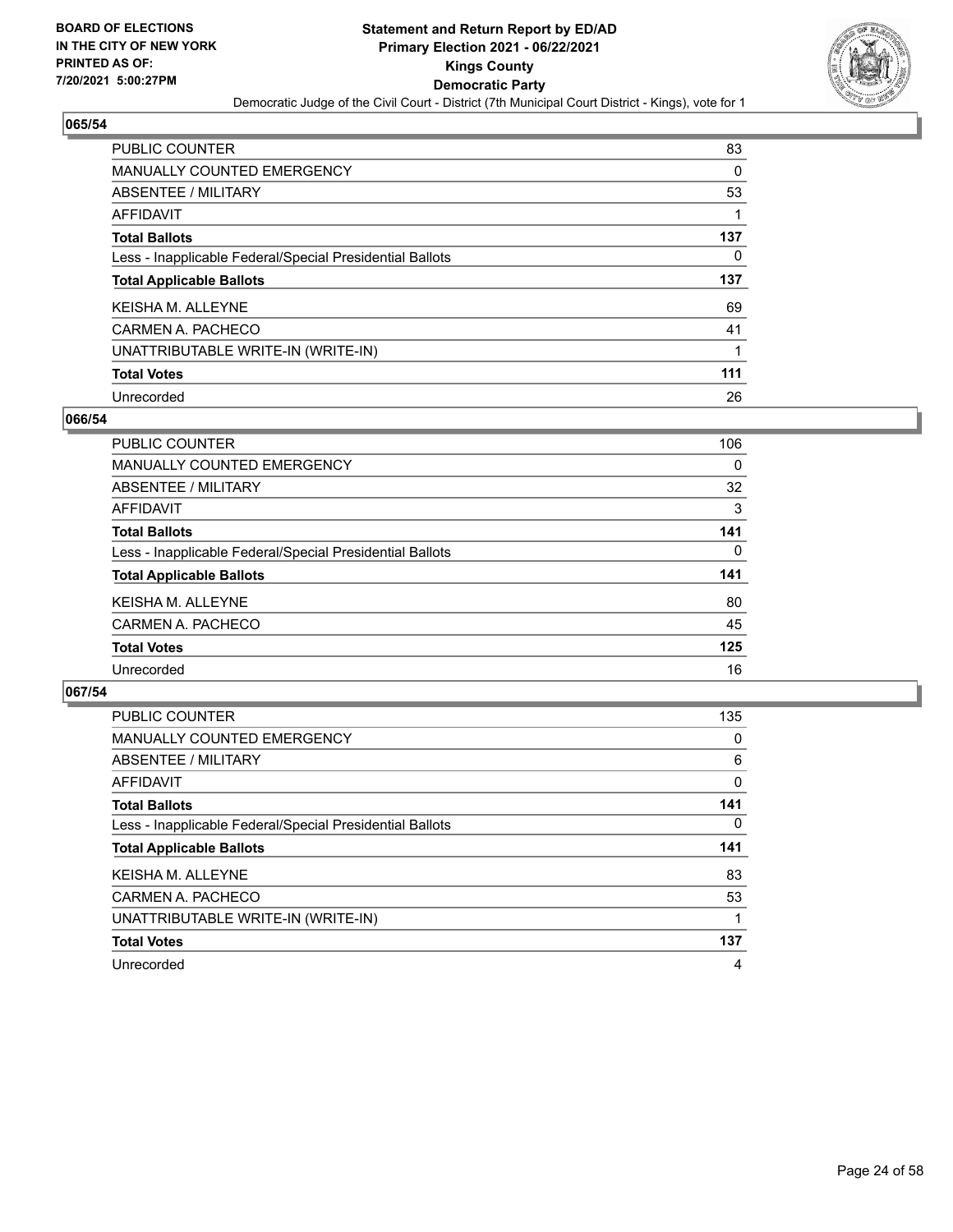

| PUBLIC COUNTER                                           | 103 |
|----------------------------------------------------------|-----|
| <b>MANUALLY COUNTED EMERGENCY</b>                        | 0   |
| ABSENTEE / MILITARY                                      | 21  |
| <b>AFFIDAVIT</b>                                         |     |
| <b>Total Ballots</b>                                     | 125 |
| Less - Inapplicable Federal/Special Presidential Ballots | 0   |
| <b>Total Applicable Ballots</b>                          | 125 |
| KEISHA M. ALLEYNE                                        | 81  |
| CARMEN A. PACHECO                                        | 34  |
| <b>Total Votes</b>                                       | 115 |
| Unrecorded                                               | 10  |

#### **069/54**

| <b>PUBLIC COUNTER</b>                                    | 110      |
|----------------------------------------------------------|----------|
| MANUALLY COUNTED EMERGENCY                               | $\Omega$ |
| ABSENTEE / MILITARY                                      | 19       |
| AFFIDAVIT                                                | 2        |
| <b>Total Ballots</b>                                     | 131      |
| Less - Inapplicable Federal/Special Presidential Ballots | $\Omega$ |
| <b>Total Applicable Ballots</b>                          | 131      |
| <b>KEISHA M. ALLEYNE</b>                                 | 67       |
| CARMEN A. PACHECO                                        | 42       |
| <b>Total Votes</b>                                       | 109      |
| Unrecorded                                               | 22       |

| <b>PUBLIC COUNTER</b>                                    | 87 |
|----------------------------------------------------------|----|
| MANUALLY COUNTED EMERGENCY                               | 0  |
| ABSENTEE / MILITARY                                      | 5  |
| AFFIDAVIT                                                | 0  |
| <b>Total Ballots</b>                                     | 92 |
| Less - Inapplicable Federal/Special Presidential Ballots | 0  |
| <b>Total Applicable Ballots</b>                          | 92 |
| <b>KEISHA M. ALLEYNE</b>                                 | 62 |
| CARMEN A. PACHECO                                        | 18 |
| <b>Total Votes</b>                                       | 80 |
| Unrecorded                                               | 12 |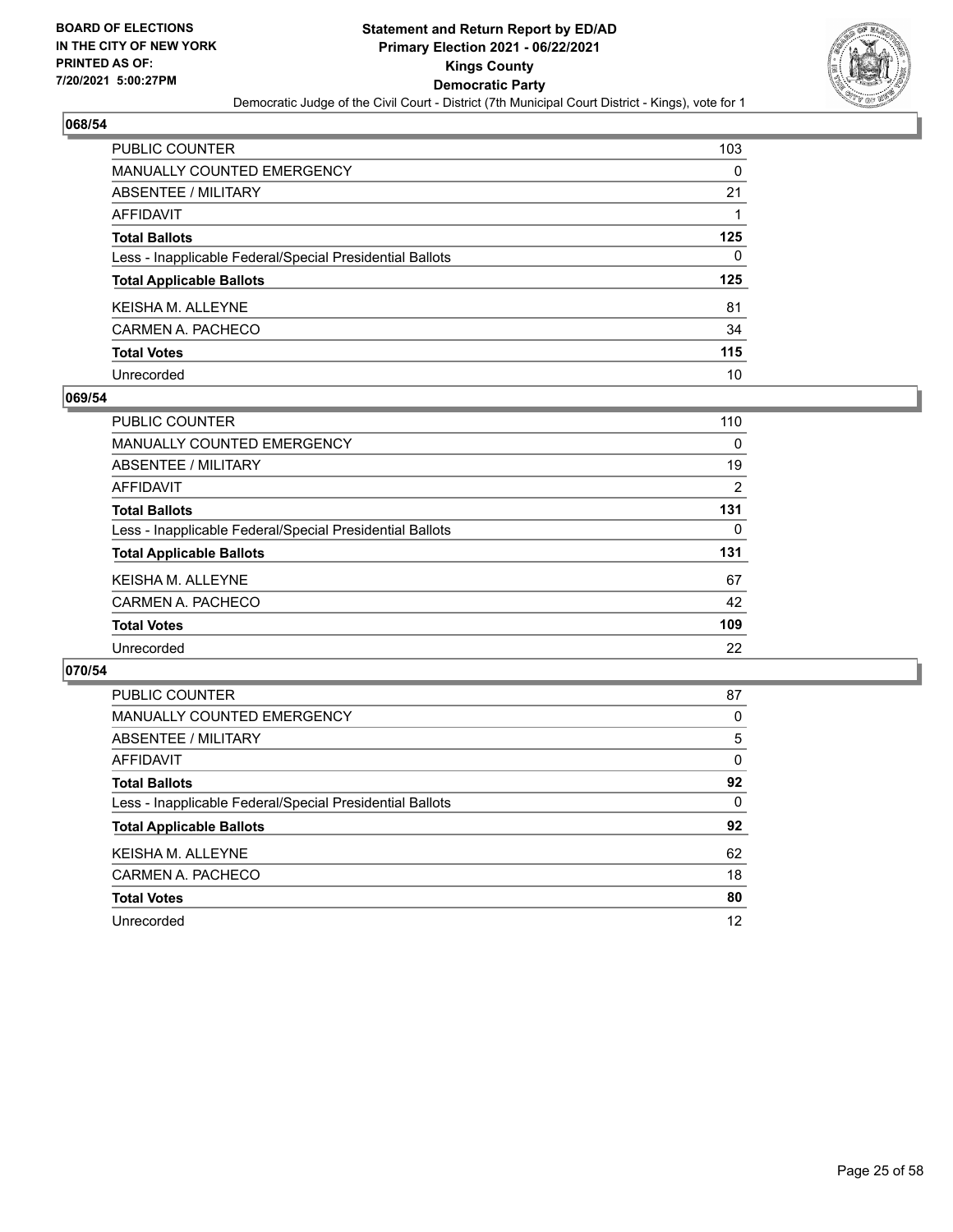

| PUBLIC COUNTER                                           | 70       |
|----------------------------------------------------------|----------|
| MANUALLY COUNTED EMERGENCY                               | 0        |
| ABSENTEE / MILITARY                                      | 10       |
| AFFIDAVIT                                                | $\Omega$ |
| <b>Total Ballots</b>                                     | 80       |
| Less - Inapplicable Federal/Special Presidential Ballots | $\Omega$ |
| <b>Total Applicable Ballots</b>                          | 80       |
| KEISHA M. ALLEYNE                                        | 54       |
| CARMEN A. PACHECO                                        | 17       |
| <b>Total Votes</b>                                       | 71       |
| Unrecorded                                               | 9        |

#### **072/54**

| <b>PUBLIC COUNTER</b>                                    | 15       |
|----------------------------------------------------------|----------|
| <b>MANUALLY COUNTED EMERGENCY</b>                        | $\Omega$ |
| ABSENTEE / MILITARY                                      | $\Omega$ |
| AFFIDAVIT                                                | 0        |
| <b>Total Ballots</b>                                     | 15       |
| Less - Inapplicable Federal/Special Presidential Ballots | $\Omega$ |
| <b>Total Applicable Ballots</b>                          | 15       |
| <b>KEISHA M. ALLEYNE</b>                                 | 11       |
| CARMEN A. PACHECO                                        | 3        |
| <b>Total Votes</b>                                       | 14       |
| Unrecorded                                               |          |

| <b>PUBLIC COUNTER</b>                                    | 132            |
|----------------------------------------------------------|----------------|
| <b>MANUALLY COUNTED EMERGENCY</b>                        | 0              |
| ABSENTEE / MILITARY                                      | $\overline{2}$ |
| <b>AFFIDAVIT</b>                                         |                |
| <b>Total Ballots</b>                                     | 135            |
| Less - Inapplicable Federal/Special Presidential Ballots | 0              |
| <b>Total Applicable Ballots</b>                          | 135            |
| <b>KEISHAM, ALLEYNE</b>                                  | 63             |
| CARMEN A. PACHECO                                        | 48             |
| UNATTRIBUTABLE WRITE-IN (WRITE-IN)                       | 1              |
| <b>Total Votes</b>                                       | 112            |
| Unrecorded                                               | 23             |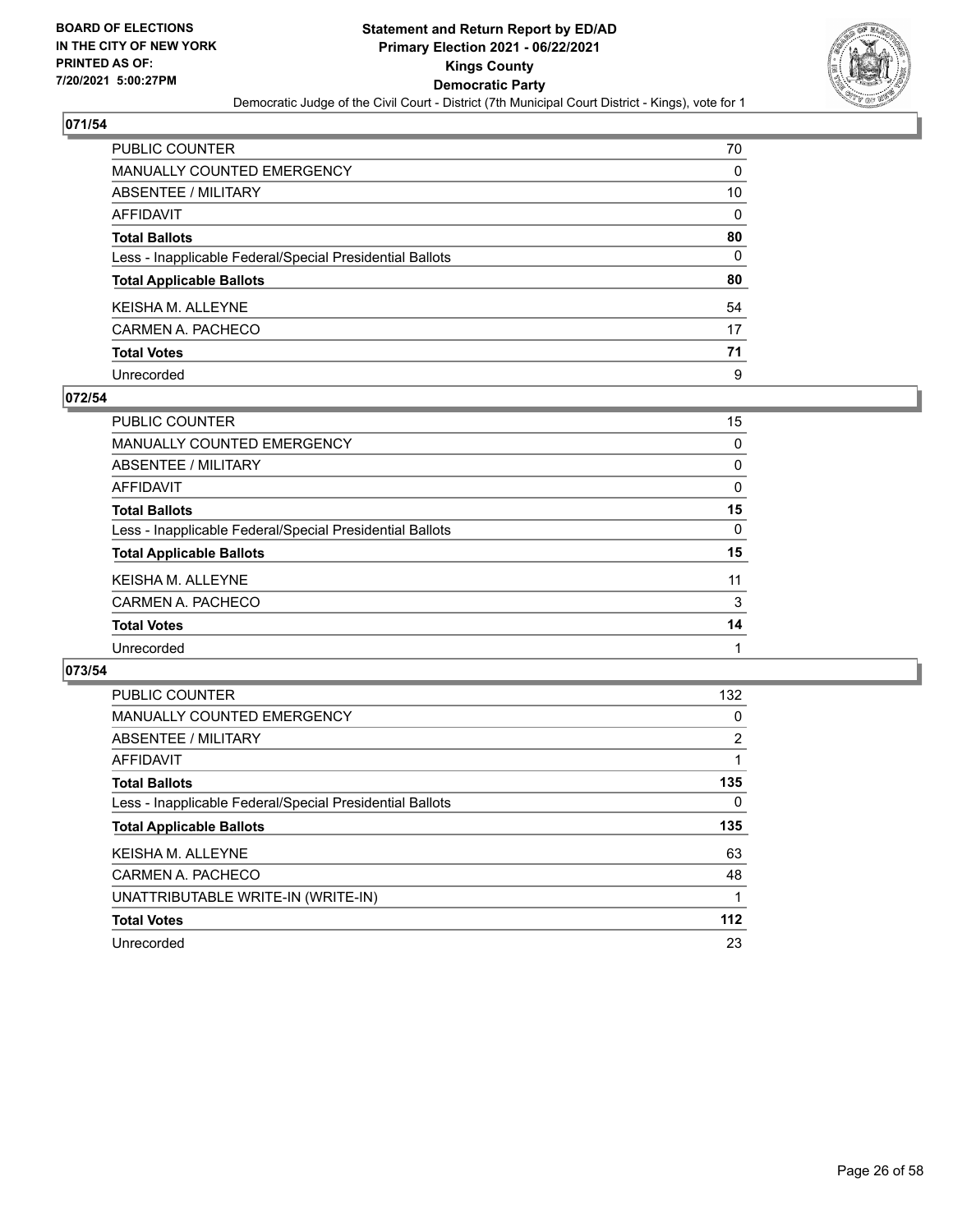

| <b>PUBLIC COUNTER</b>                                    | 142 |
|----------------------------------------------------------|-----|
| <b>MANUALLY COUNTED EMERGENCY</b>                        | 0   |
| ABSENTEE / MILITARY                                      | 9   |
| AFFIDAVIT                                                | 0   |
| <b>Total Ballots</b>                                     | 151 |
| Less - Inapplicable Federal/Special Presidential Ballots | 0   |
| <b>Total Applicable Ballots</b>                          | 151 |
|                                                          |     |
| <b>KEISHA M. ALLEYNE</b>                                 | 84  |
| CARMEN A. PACHECO                                        | 37  |
| UNATTRIBUTABLE WRITE-IN (WRITE-IN)                       |     |
| <b>Total Votes</b>                                       | 122 |

#### **075/54**

| <b>PUBLIC COUNTER</b>                                    | 37 |
|----------------------------------------------------------|----|
| <b>MANUALLY COUNTED EMERGENCY</b>                        | 0  |
| ABSENTEE / MILITARY                                      | 4  |
| <b>AFFIDAVIT</b>                                         | 0  |
| <b>Total Ballots</b>                                     | 41 |
| Less - Inapplicable Federal/Special Presidential Ballots | 0  |
| <b>Total Applicable Ballots</b>                          | 41 |
| <b>KEISHA M. ALLEYNE</b>                                 | 29 |
| CARMEN A. PACHECO                                        | 10 |
| UNATTRIBUTABLE WRITE-IN (WRITE-IN)                       |    |
| <b>Total Votes</b>                                       | 40 |
| Unrecorded                                               |    |

| PUBLIC COUNTER                                           | 76       |
|----------------------------------------------------------|----------|
| <b>MANUALLY COUNTED EMERGENCY</b>                        | 0        |
| ABSENTEE / MILITARY                                      | 3        |
| AFFIDAVIT                                                |          |
| <b>Total Ballots</b>                                     | 80       |
| Less - Inapplicable Federal/Special Presidential Ballots | $\Omega$ |
| <b>Total Applicable Ballots</b>                          | 80       |
| <b>KEISHAM. ALLEYNE</b>                                  | 37       |
| CARMEN A. PACHECO                                        | 30       |
| UNATTRIBUTABLE WRITE-IN (WRITE-IN)                       |          |
| <b>Total Votes</b>                                       | 68       |
| Unrecorded                                               | 12       |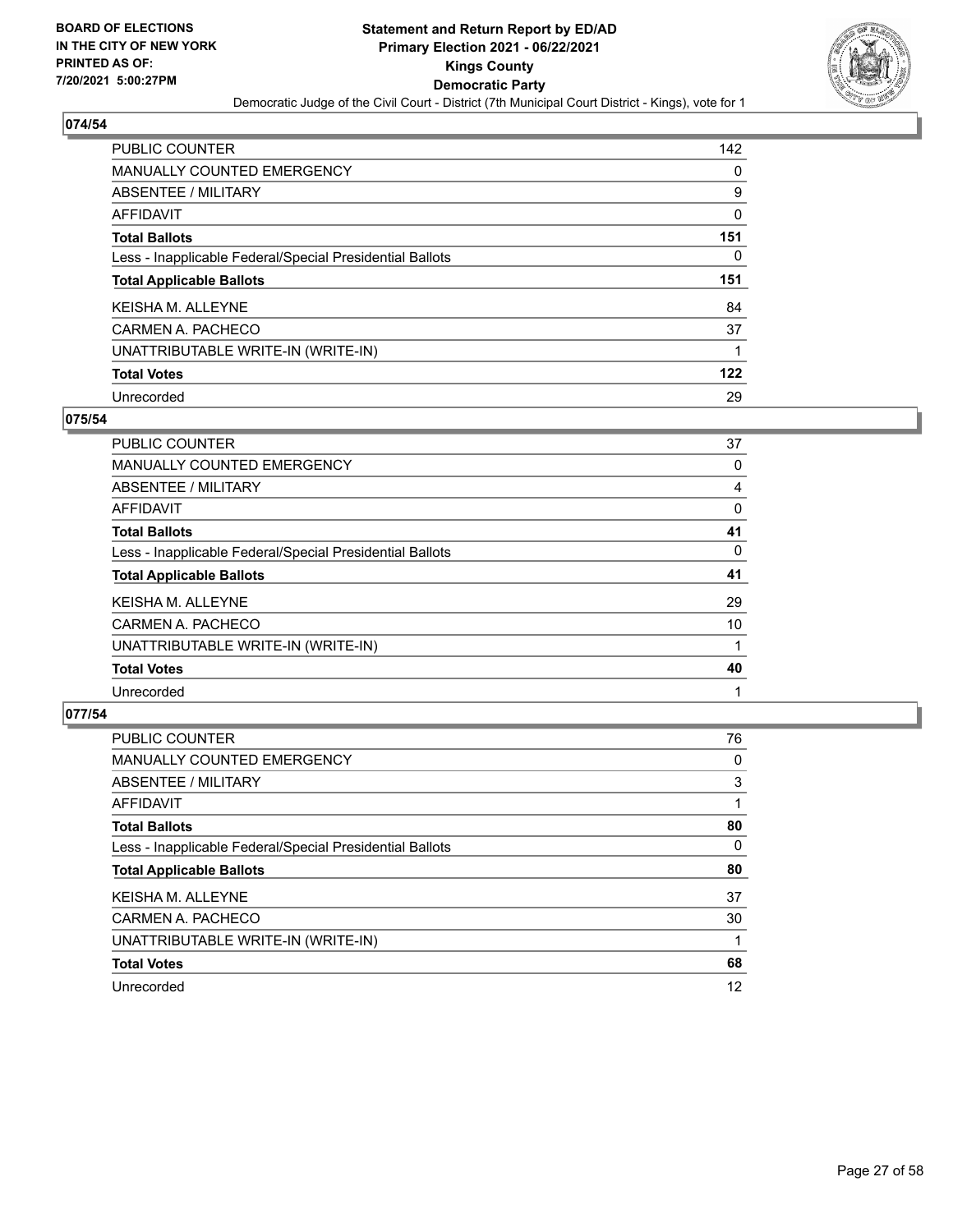

| PUBLIC COUNTER                                           | 63 |
|----------------------------------------------------------|----|
| MANUALLY COUNTED EMERGENCY                               | 0  |
| ABSENTEE / MILITARY                                      | 0  |
| AFFIDAVIT                                                | 0  |
| <b>Total Ballots</b>                                     | 63 |
| Less - Inapplicable Federal/Special Presidential Ballots | 0  |
| <b>Total Applicable Ballots</b>                          | 63 |
| KEISHA M. ALLEYNE                                        | 27 |
| CARMEN A. PACHECO                                        | 32 |
| <b>Total Votes</b>                                       | 59 |
| Unrecorded                                               | 4  |

#### **080/54**

| PUBLIC COUNTER                                           | 76       |
|----------------------------------------------------------|----------|
| <b>MANUALLY COUNTED EMERGENCY</b>                        | $\Omega$ |
| ABSENTEE / MILITARY                                      |          |
| AFFIDAVIT                                                | $\Omega$ |
| <b>Total Ballots</b>                                     | 83       |
| Less - Inapplicable Federal/Special Presidential Ballots | $\Omega$ |
| <b>Total Applicable Ballots</b>                          | 83       |
| <b>KEISHA M. ALLEYNE</b>                                 | 33       |
| CARMEN A. PACHECO                                        | 43       |
| <b>Total Votes</b>                                       | 76       |
| Unrecorded                                               | 7        |

| <b>PUBLIC COUNTER</b>                                    | 79       |
|----------------------------------------------------------|----------|
| MANUALLY COUNTED EMERGENCY                               | 0        |
| ABSENTEE / MILITARY                                      |          |
| AFFIDAVIT                                                | 0        |
| <b>Total Ballots</b>                                     | 80       |
| Less - Inapplicable Federal/Special Presidential Ballots | $\Omega$ |
| <b>Total Applicable Ballots</b>                          | 80       |
| <b>KEISHA M. ALLEYNE</b>                                 | 25       |
| CARMEN A. PACHECO                                        | 46       |
| <b>Total Votes</b>                                       | 71       |
| Unrecorded                                               | 9        |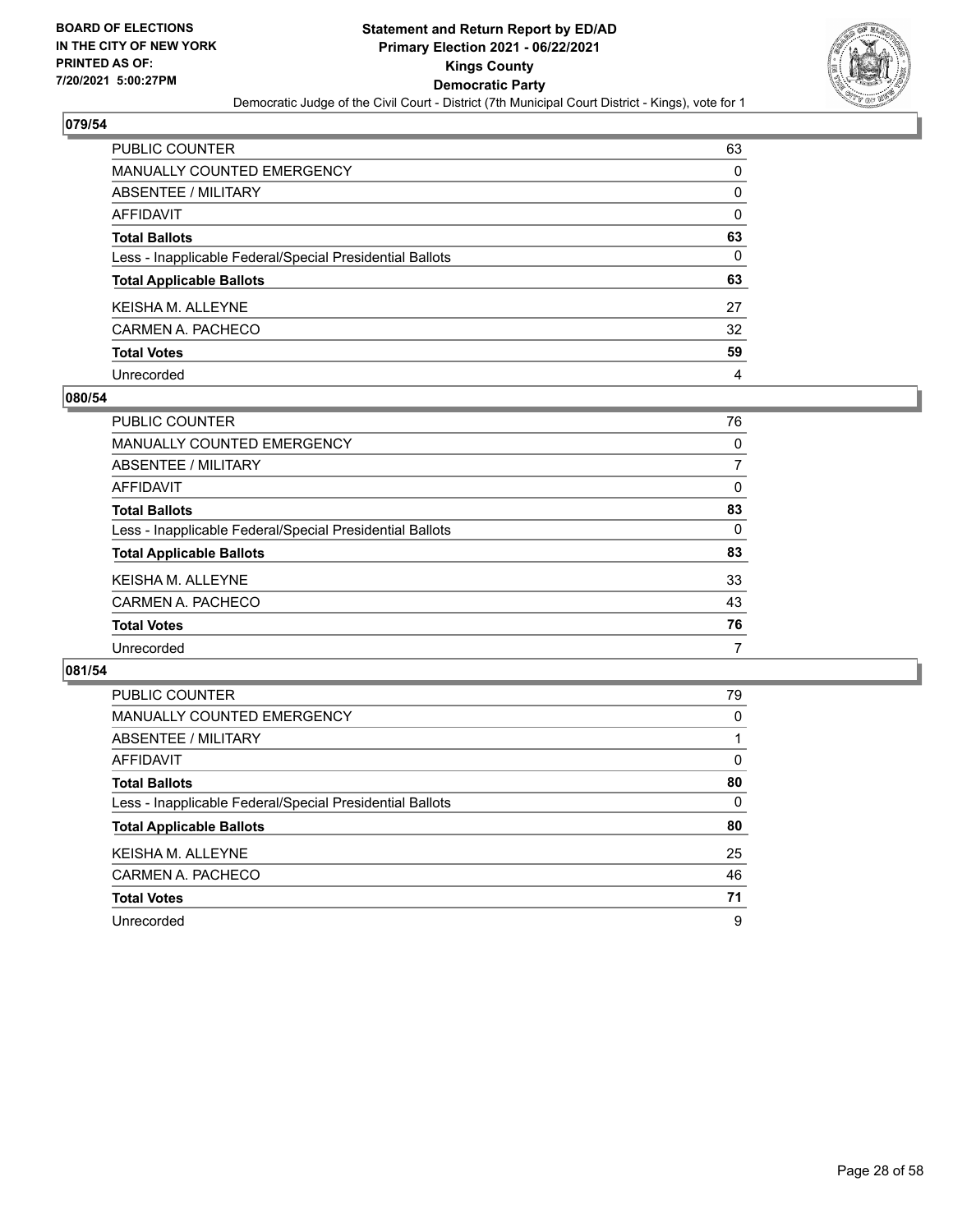

| PUBLIC COUNTER                                           | 80       |
|----------------------------------------------------------|----------|
| <b>MANUALLY COUNTED EMERGENCY</b>                        | 0        |
| ABSENTEE / MILITARY                                      | 8        |
| AFFIDAVIT                                                | $\Omega$ |
| <b>Total Ballots</b>                                     | 88       |
| Less - Inapplicable Federal/Special Presidential Ballots | 0        |
| <b>Total Applicable Ballots</b>                          | 88       |
| KEISHA M. ALLEYNE                                        | 31       |
| CARMEN A. PACHECO                                        | 51       |
| <b>Total Votes</b>                                       | 82       |
| Unrecorded                                               | 6        |

#### **083/54**

| PUBLIC COUNTER                                           | 110            |
|----------------------------------------------------------|----------------|
| <b>MANUALLY COUNTED EMERGENCY</b>                        | 0              |
| ABSENTEE / MILITARY                                      | 4              |
| AFFIDAVIT                                                | $\overline{2}$ |
| <b>Total Ballots</b>                                     | 116            |
| Less - Inapplicable Federal/Special Presidential Ballots | $\Omega$       |
| <b>Total Applicable Ballots</b>                          | 116            |
| <b>KEISHAM, ALLEYNE</b>                                  | 47             |
| CARMEN A. PACHECO                                        | 48             |
| UNATTRIBUTABLE WRITE-IN (WRITE-IN)                       |                |
| <b>Total Votes</b>                                       | 96             |
| Unrecorded                                               | 20             |

| PUBLIC COUNTER                                           | 114      |
|----------------------------------------------------------|----------|
| <b>MANUALLY COUNTED EMERGENCY</b>                        | 0        |
| ABSENTEE / MILITARY                                      | $\Omega$ |
| AFFIDAVIT                                                | 2        |
| <b>Total Ballots</b>                                     | 116      |
| Less - Inapplicable Federal/Special Presidential Ballots | $\Omega$ |
| <b>Total Applicable Ballots</b>                          | 116      |
| <b>KEISHA M. ALLEYNE</b>                                 | 47       |
| CARMEN A. PACHECO                                        | 47       |
| <b>Total Votes</b>                                       | 94       |
|                                                          |          |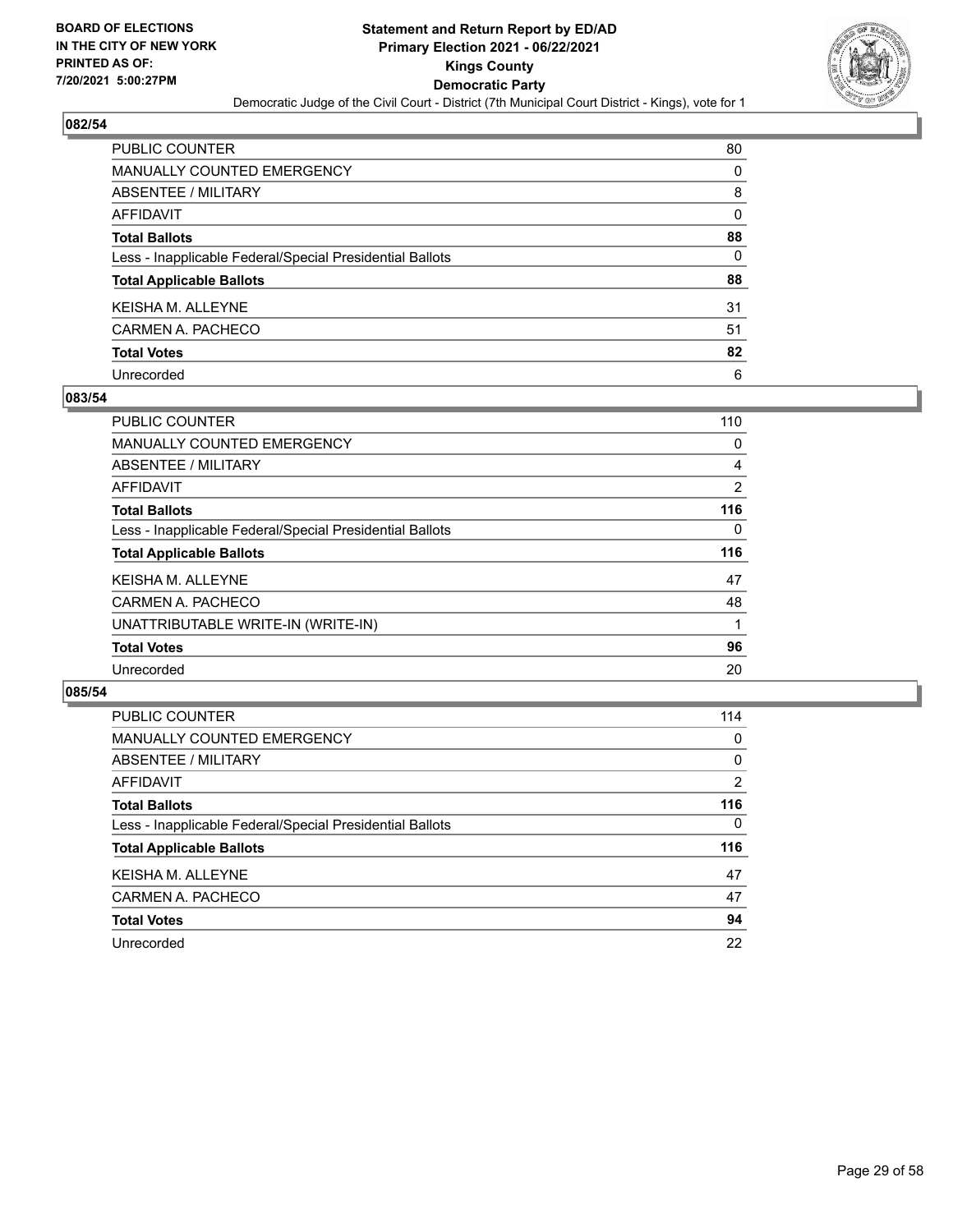

| PUBLIC COUNTER                                           | 115            |
|----------------------------------------------------------|----------------|
| <b>MANUALLY COUNTED EMERGENCY</b>                        | 0              |
| ABSENTEE / MILITARY                                      | 4              |
| <b>AFFIDAVIT</b>                                         | $\overline{4}$ |
| <b>Total Ballots</b>                                     | 123            |
| Less - Inapplicable Federal/Special Presidential Ballots | $\Omega$       |
| <b>Total Applicable Ballots</b>                          | 123            |
| KEISHA M. ALLEYNE                                        | 47             |
| CARMEN A. PACHECO                                        | 47             |
| <b>Total Votes</b>                                       | 94             |
| Unrecorded                                               | 29             |

#### **087/54**

| <b>PUBLIC COUNTER</b>                                    | 77       |
|----------------------------------------------------------|----------|
| MANUALLY COUNTED EMERGENCY                               | 0        |
| ABSENTEE / MILITARY                                      | 9        |
| AFFIDAVIT                                                | $\Omega$ |
| <b>Total Ballots</b>                                     | 86       |
| Less - Inapplicable Federal/Special Presidential Ballots | $\Omega$ |
| <b>Total Applicable Ballots</b>                          | 86       |
| <b>KEISHA M. ALLEYNE</b>                                 | 46       |
| CARMEN A. PACHECO                                        | 26       |
| <b>Total Votes</b>                                       | 72       |
| Unrecorded                                               | 14       |
|                                                          |          |

| <b>PUBLIC COUNTER</b>                                    | 149 |
|----------------------------------------------------------|-----|
| <b>MANUALLY COUNTED EMERGENCY</b>                        | 0   |
| ABSENTEE / MILITARY                                      | 8   |
| AFFIDAVIT                                                |     |
| <b>Total Ballots</b>                                     | 158 |
| Less - Inapplicable Federal/Special Presidential Ballots | 0   |
| <b>Total Applicable Ballots</b>                          | 158 |
| <b>KEISHA M. ALLEYNE</b>                                 | 100 |
| CARMEN A. PACHECO                                        | 30  |
| UNATTRIBUTABLE WRITE-IN (WRITE-IN)                       |     |
| <b>Total Votes</b>                                       | 131 |
| Unrecorded                                               | 27  |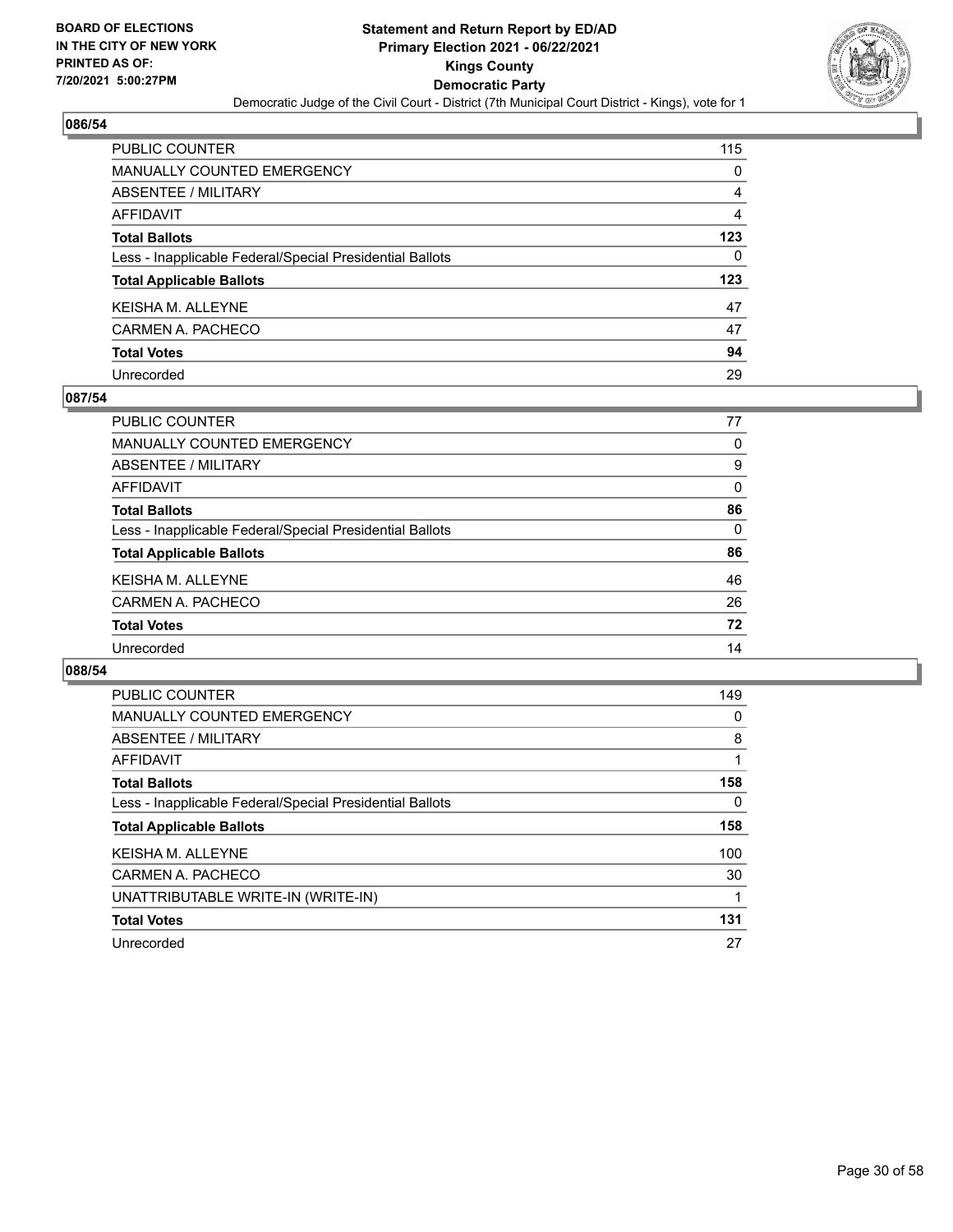

| <b>PUBLIC COUNTER</b>                                    | 127 |
|----------------------------------------------------------|-----|
| <b>MANUALLY COUNTED EMERGENCY</b>                        | 0   |
| ABSENTEE / MILITARY                                      | 12  |
| AFFIDAVIT                                                | 0   |
| <b>Total Ballots</b>                                     | 139 |
| Less - Inapplicable Federal/Special Presidential Ballots | 0   |
|                                                          |     |
| <b>Total Applicable Ballots</b>                          | 139 |
| <b>KEISHAM, ALLEYNE</b>                                  | 82  |
| CARMEN A. PACHECO                                        | 38  |
| UNATTRIBUTABLE WRITE-IN (WRITE-IN)                       |     |
| <b>Total Votes</b>                                       | 121 |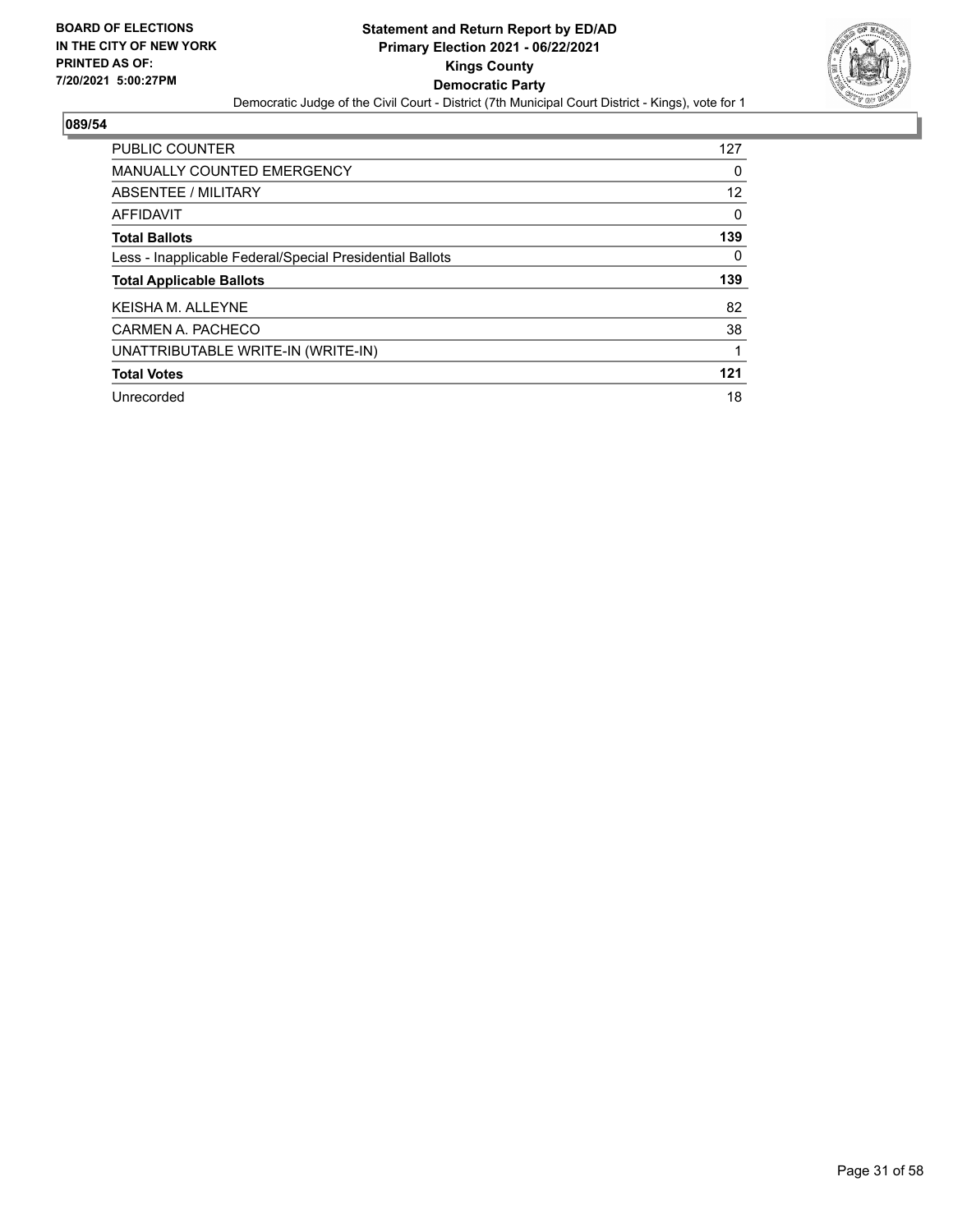

| <b>PUBLIC COUNTER</b>                                    | 151 |
|----------------------------------------------------------|-----|
| MANUALLY COUNTED EMERGENCY                               | 0   |
| ABSENTEE / MILITARY                                      | 9   |
| AFFIDAVIT                                                |     |
| <b>Total Ballots</b>                                     | 161 |
| Less - Inapplicable Federal/Special Presidential Ballots | 0   |
| <b>Total Applicable Ballots</b>                          | 161 |
| <b>KEISHA M. ALLEYNE</b>                                 | 97  |
| CARMEN A. PACHECO                                        | 39  |
| LOLA WATERMAN (WRITE-IN)                                 |     |
| UNATTRIBUTABLE WRITE-IN (WRITE-IN)                       |     |
| <b>Total Votes</b>                                       | 138 |
| Unrecorded                                               | 23  |

#### **008/55**

| PUBLIC COUNTER                                           | 15       |
|----------------------------------------------------------|----------|
| <b>MANUALLY COUNTED EMERGENCY</b>                        | $\Omega$ |
| ABSENTEE / MILITARY                                      | 3        |
| AFFIDAVIT                                                | $\Omega$ |
| <b>Total Ballots</b>                                     | 18       |
| Less - Inapplicable Federal/Special Presidential Ballots | $\Omega$ |
| <b>Total Applicable Ballots</b>                          | 18       |
| <b>KEISHA M. ALLEYNE</b>                                 | 12       |
| CARMEN A. PACHECO                                        | 3        |
| <b>Total Votes</b>                                       | 15       |
| Unrecorded                                               | 3        |

| PUBLIC COUNTER                                           |          |
|----------------------------------------------------------|----------|
| MANUALLY COUNTED EMERGENCY                               | 0        |
| ABSENTEE / MILITARY                                      | 2        |
| AFFIDAVIT                                                | $\Omega$ |
| <b>Total Ballots</b>                                     | 9        |
| Less - Inapplicable Federal/Special Presidential Ballots | $\Omega$ |
| <b>Total Applicable Ballots</b>                          | 9        |
| <b>KEISHA M. ALLEYNE</b>                                 |          |
| CARMEN A. PACHECO                                        | 2        |
| <b>Total Votes</b>                                       | 9        |
|                                                          |          |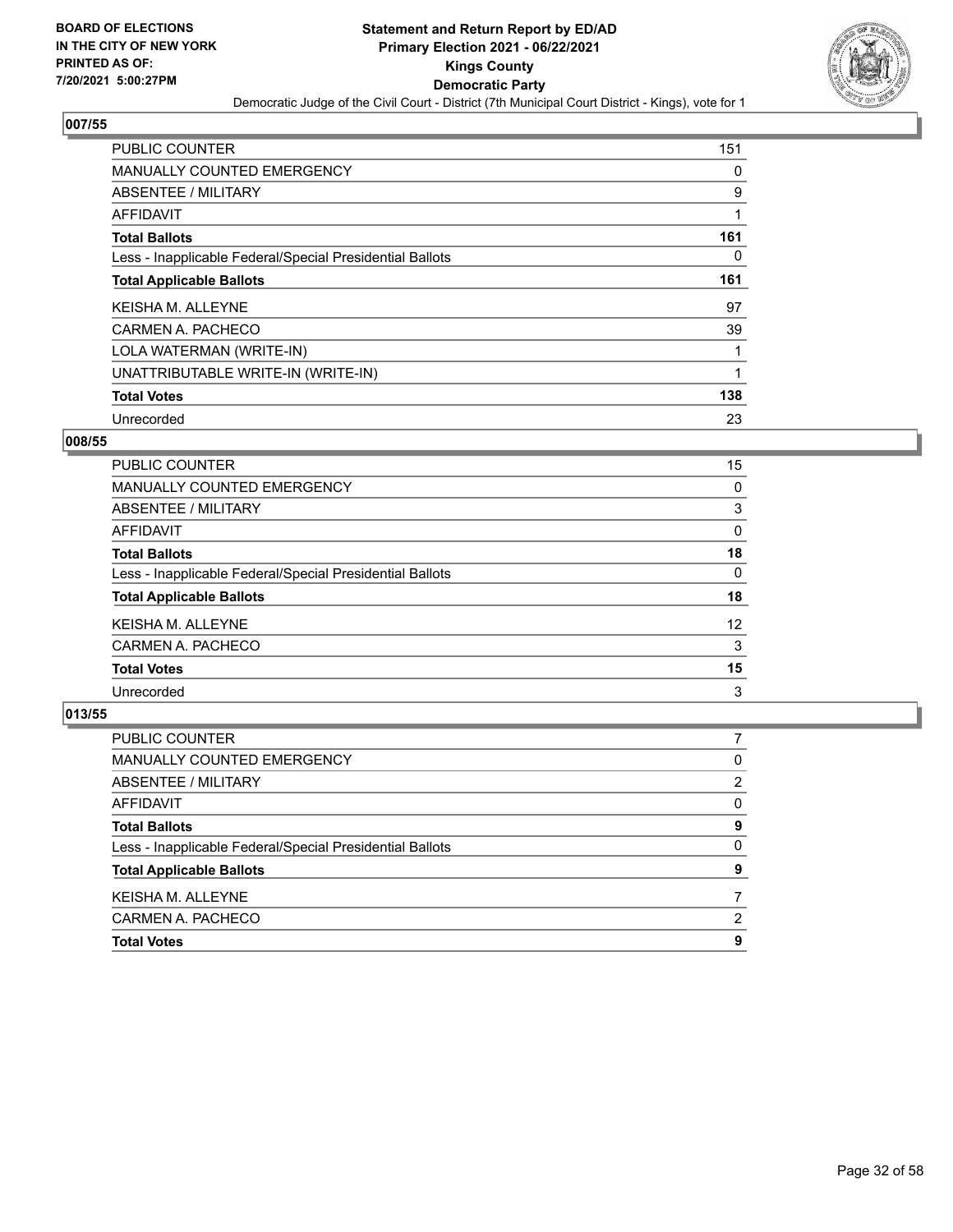

| PUBLIC COUNTER                                           | 113      |
|----------------------------------------------------------|----------|
| MANUALLY COUNTED EMERGENCY                               | 0        |
| ABSENTEE / MILITARY                                      | 4        |
| AFFIDAVIT                                                | 0        |
| <b>Total Ballots</b>                                     | 117      |
| Less - Inapplicable Federal/Special Presidential Ballots | $\Omega$ |
| <b>Total Applicable Ballots</b>                          | 117      |
| <b>KEISHA M. ALLEYNE</b>                                 | 76       |
| CARMEN A. PACHECO                                        | 22       |
| CLARK CANT (WRITE-IN)                                    |          |
| <b>Total Votes</b>                                       | 99       |
|                                                          |          |

#### **015/55**

| <b>PUBLIC COUNTER</b>                                    | 138      |
|----------------------------------------------------------|----------|
| <b>MANUALLY COUNTED EMERGENCY</b>                        |          |
| <b>ABSENTEE / MILITARY</b>                               | 13       |
| AFFIDAVIT                                                | $\Omega$ |
| <b>Total Ballots</b>                                     | 152      |
| Less - Inapplicable Federal/Special Presidential Ballots | 0        |
| <b>Total Applicable Ballots</b>                          | 152      |
| <b>KEISHAM, ALLEYNE</b>                                  | 99       |
| CARMEN A. PACHECO                                        | 31       |
| <b>Total Votes</b>                                       | 130      |
| Unrecorded                                               | 22       |

| <b>PUBLIC COUNTER</b>                                    | 21       |
|----------------------------------------------------------|----------|
| <b>MANUALLY COUNTED EMERGENCY</b>                        | 0        |
| ABSENTEE / MILITARY                                      | $\Omega$ |
| AFFIDAVIT                                                | $\Omega$ |
| <b>Total Ballots</b>                                     | 21       |
| Less - Inapplicable Federal/Special Presidential Ballots | 0        |
| <b>Total Applicable Ballots</b>                          | 21       |
| KEISHA M. ALLEYNE                                        | 8        |
| CARMEN A. PACHECO                                        | 12       |
| <b>Total Votes</b>                                       | 20       |
| Unrecorded                                               |          |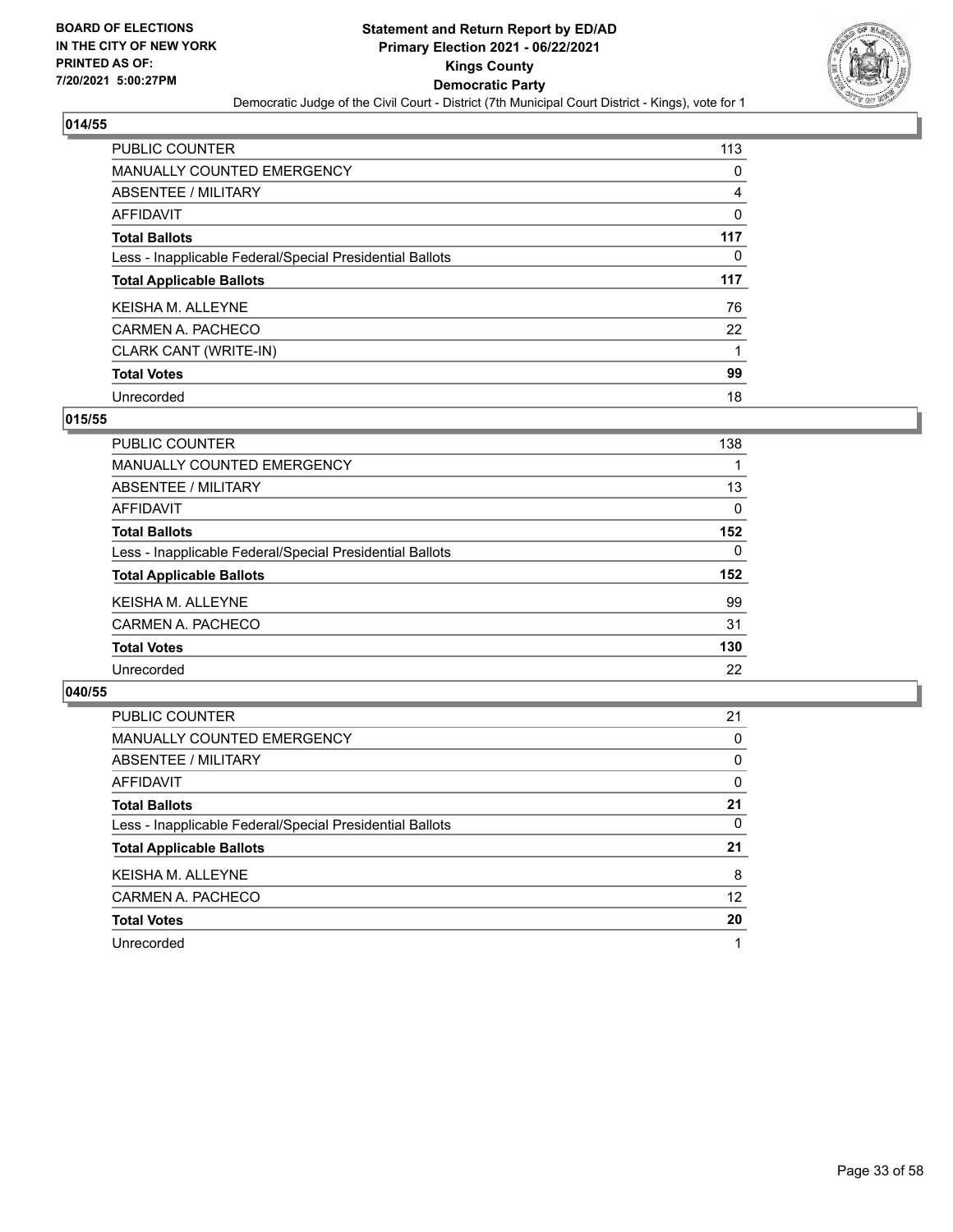

| PUBLIC COUNTER                                           | 52 |
|----------------------------------------------------------|----|
| <b>MANUALLY COUNTED EMERGENCY</b>                        | 0  |
| ABSENTEE / MILITARY                                      | 3  |
| AFFIDAVIT                                                | 0  |
| <b>Total Ballots</b>                                     | 55 |
| Less - Inapplicable Federal/Special Presidential Ballots | 0  |
| <b>Total Applicable Ballots</b>                          | 55 |
| <b>KEISHA M. ALLEYNE</b>                                 | 29 |
| CARMEN A. PACHECO                                        | 20 |
| <b>Total Votes</b>                                       | 49 |
| Unrecorded                                               | 6  |

## **042/55 COMBINED into: 041/55**

#### **043/55 COMBINED into: 040/55**

#### **044/55 COMBINED into: 050/55**

#### **045/55**

| <b>PUBLIC COUNTER</b>                                    | 110 |
|----------------------------------------------------------|-----|
| MANUALLY COUNTED EMERGENCY                               | 0   |
| ABSENTEE / MILITARY                                      | 5   |
| AFFIDAVIT                                                |     |
| <b>Total Ballots</b>                                     | 116 |
| Less - Inapplicable Federal/Special Presidential Ballots | 0   |
| <b>Total Applicable Ballots</b>                          | 116 |
| <b>KEISHA M. ALLEYNE</b>                                 | 47  |
| CARMEN A. PACHECO                                        | 57  |
| <b>Total Votes</b>                                       | 104 |
| Unrecorded                                               | 12  |

| PUBLIC COUNTER                                           | 144 |
|----------------------------------------------------------|-----|
| MANUALLY COUNTED EMERGENCY                               | 0   |
| ABSENTEE / MILITARY                                      | 6   |
| AFFIDAVIT                                                | 0   |
| <b>Total Ballots</b>                                     | 150 |
| Less - Inapplicable Federal/Special Presidential Ballots | 0   |
| <b>Total Applicable Ballots</b>                          | 150 |
| <b>KEISHA M. ALLEYNE</b>                                 | 94  |
| CARMEN A. PACHECO                                        | 38  |
| <b>Total Votes</b>                                       | 132 |
| Unrecorded                                               | 18  |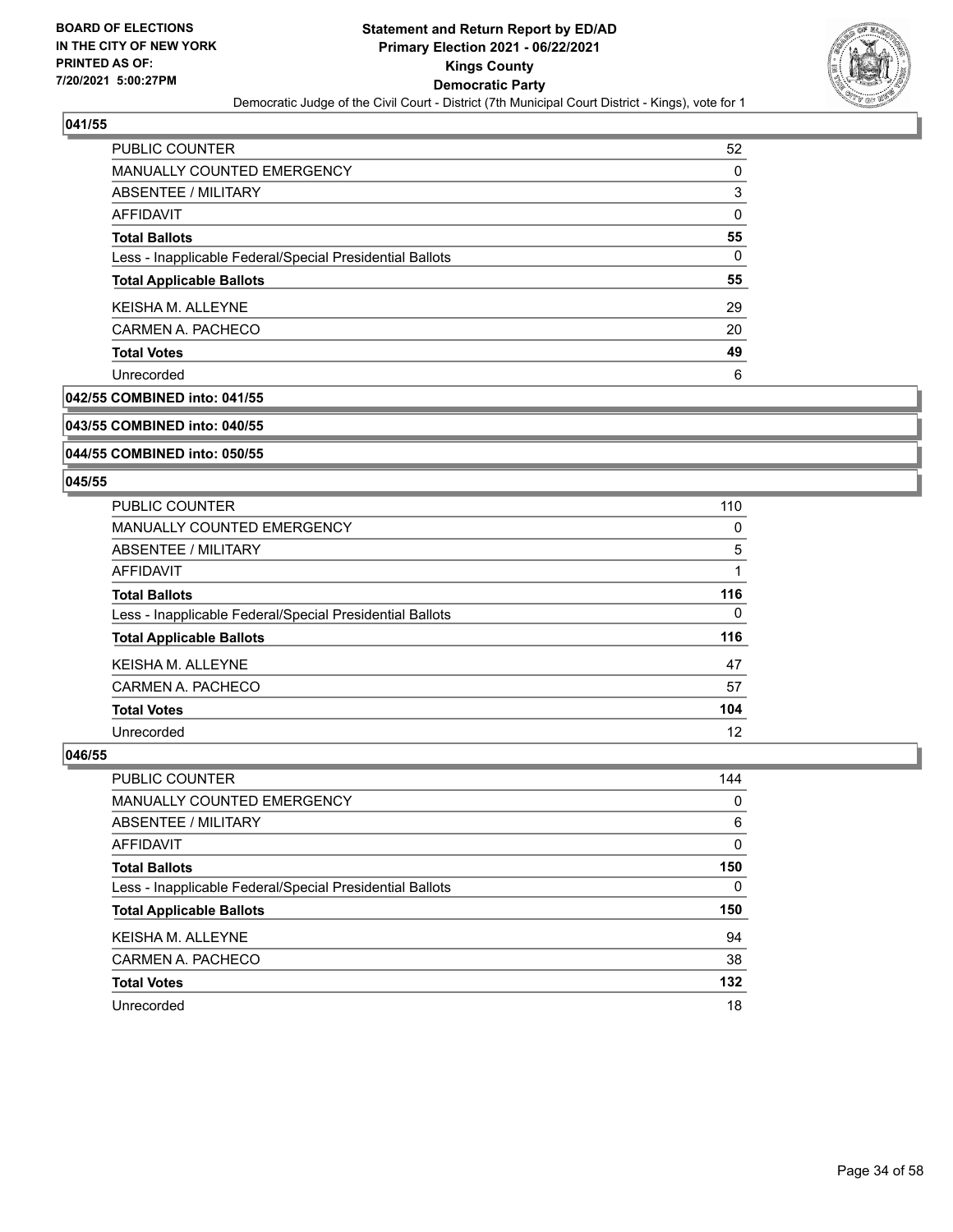

| PUBLIC COUNTER                                           | 63 |
|----------------------------------------------------------|----|
| <b>MANUALLY COUNTED EMERGENCY</b>                        | 0  |
| ABSENTEE / MILITARY                                      | 2  |
| <b>AFFIDAVIT</b>                                         | 0  |
| <b>Total Ballots</b>                                     | 65 |
| Less - Inapplicable Federal/Special Presidential Ballots | 0  |
| <b>Total Applicable Ballots</b>                          | 65 |
| KEISHA M. ALLEYNE                                        | 43 |
| CARMEN A. PACHECO                                        | 8  |
| <b>Total Votes</b>                                       | 51 |
| Unrecorded                                               | 14 |

#### **048/55**

| <b>PUBLIC COUNTER</b>                                    | 119      |
|----------------------------------------------------------|----------|
| <b>MANUALLY COUNTED EMERGENCY</b>                        | $\Omega$ |
| ABSENTEE / MILITARY                                      | 24       |
| AFFIDAVIT                                                | $\Omega$ |
| <b>Total Ballots</b>                                     | 143      |
| Less - Inapplicable Federal/Special Presidential Ballots | $\Omega$ |
| <b>Total Applicable Ballots</b>                          | 143      |
| <b>KEISHA M. ALLEYNE</b>                                 | 101      |
| CARMEN A. PACHECO                                        | 23       |
| <b>Total Votes</b>                                       | 124      |
| Unrecorded                                               | 19       |

| PUBLIC COUNTER                                           | 103      |
|----------------------------------------------------------|----------|
| <b>MANUALLY COUNTED EMERGENCY</b>                        | 0        |
| ABSENTEE / MILITARY                                      | 8        |
| <b>AFFIDAVIT</b>                                         | $\Omega$ |
| <b>Total Ballots</b>                                     | 111      |
| Less - Inapplicable Federal/Special Presidential Ballots | 0        |
| <b>Total Applicable Ballots</b>                          | 111      |
| <b>KEISHAM, ALLEYNE</b>                                  | 80       |
| CARMEN A. PACHECO                                        | 22       |
|                                                          |          |
| <b>Total Votes</b>                                       | 102      |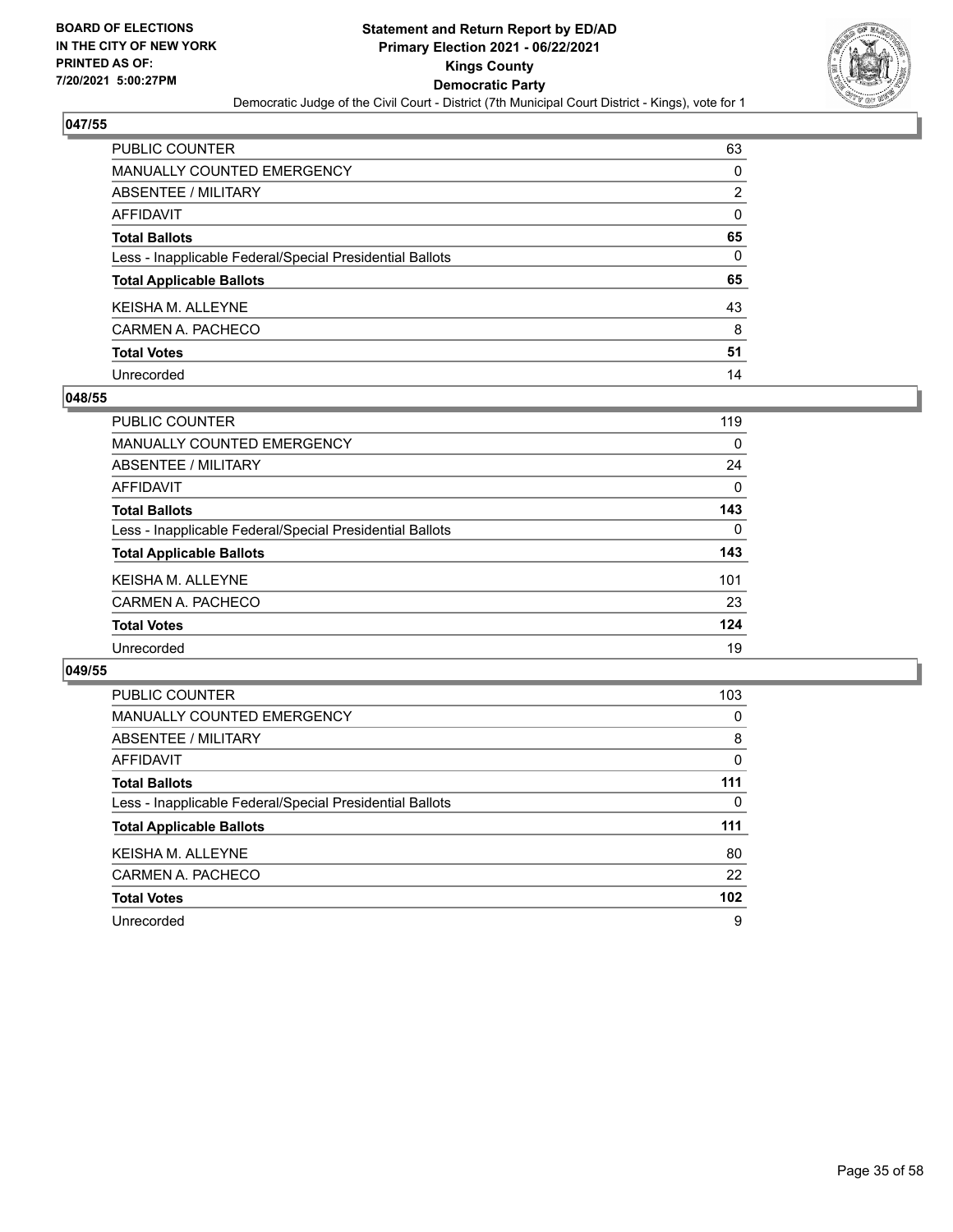

| PUBLIC COUNTER                                           | 34 |
|----------------------------------------------------------|----|
| <b>MANUALLY COUNTED EMERGENCY</b>                        | 0  |
| <b>ABSENTEE / MILITARY</b>                               | 0  |
| <b>AFFIDAVIT</b>                                         | 0  |
| <b>Total Ballots</b>                                     | 34 |
| Less - Inapplicable Federal/Special Presidential Ballots | 0  |
| <b>Total Applicable Ballots</b>                          | 34 |
| <b>KEISHAM, ALLEYNE</b>                                  | 15 |
| CARMEN A. PACHECO                                        | 16 |
| <b>Total Votes</b>                                       | 31 |
| Unrecorded                                               | 3  |

#### **054/55**

| PUBLIC COUNTER                                           | 17 |
|----------------------------------------------------------|----|
| <b>MANUALLY COUNTED EMERGENCY</b>                        | 0  |
| ABSENTEE / MILITARY                                      | 0  |
| AFFIDAVIT                                                | 0  |
| <b>Total Ballots</b>                                     | 17 |
| Less - Inapplicable Federal/Special Presidential Ballots | 0  |
| <b>Total Applicable Ballots</b>                          | 17 |
| <b>KEISHA M. ALLEYNE</b>                                 |    |
| CARMEN A. PACHECO                                        | 7  |
| <b>Total Votes</b>                                       | 14 |
| Unrecorded                                               | 3  |

| PUBLIC COUNTER                                           | O        |
|----------------------------------------------------------|----------|
| MANUALLY COUNTED EMERGENCY                               | 0        |
| ABSENTEE / MILITARY                                      | $\Omega$ |
| AFFIDAVIT                                                | 0        |
| <b>Total Ballots</b>                                     | 0        |
| Less - Inapplicable Federal/Special Presidential Ballots | 0        |
| <b>Total Applicable Ballots</b>                          | O        |
| <b>KEISHA M. ALLEYNE</b>                                 | O        |
| CARMEN A. PACHECO                                        | 0        |
| <b>Total Votes</b>                                       | O        |
| 113/55 COMBINED into: 050/55                             |          |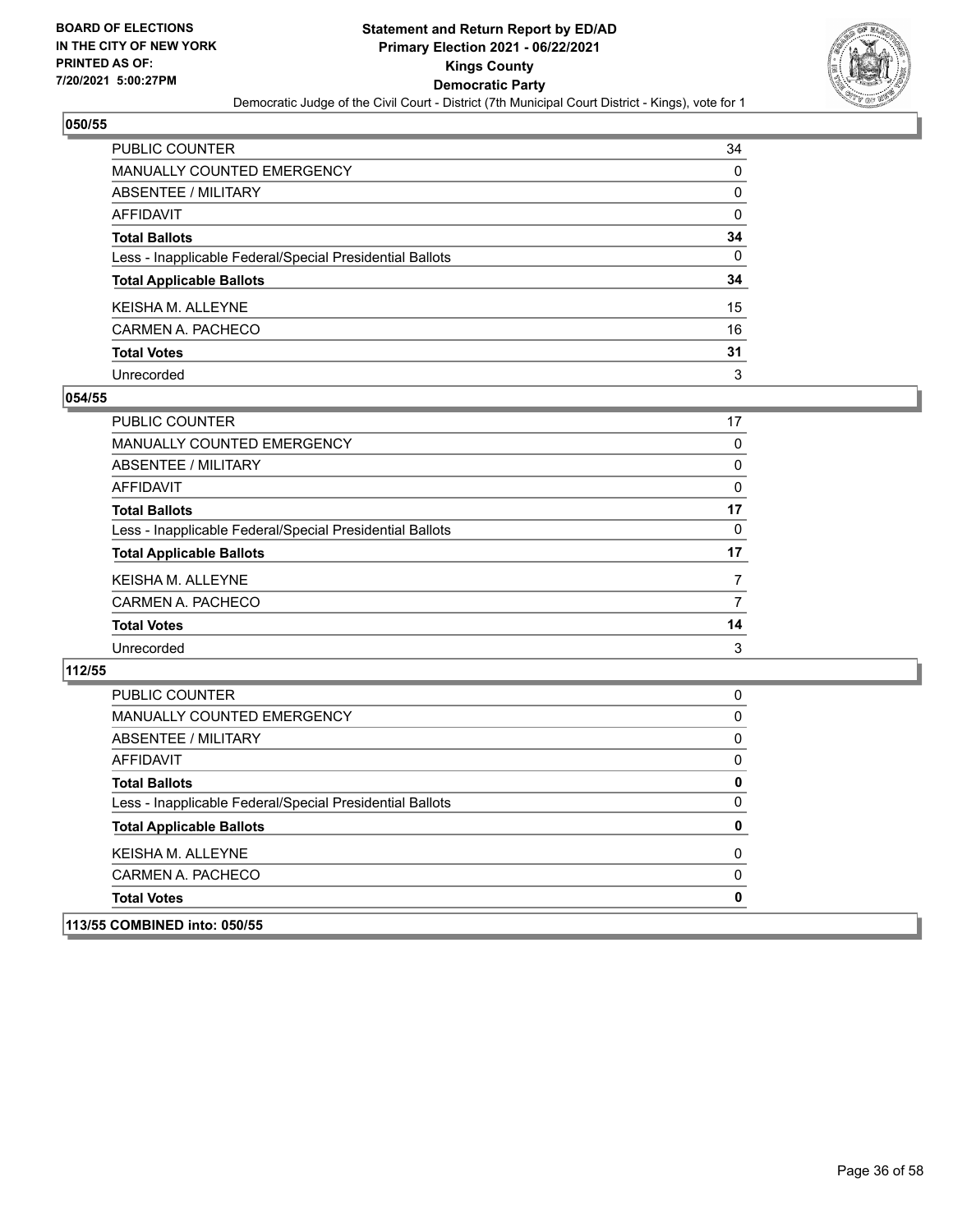

| PUBLIC COUNTER                                           | 135 |
|----------------------------------------------------------|-----|
| <b>MANUALLY COUNTED EMERGENCY</b>                        | 0   |
| ABSENTEE / MILITARY                                      | 13  |
| AFFIDAVIT                                                |     |
| <b>Total Ballots</b>                                     | 149 |
| Less - Inapplicable Federal/Special Presidential Ballots | 0   |
| <b>Total Applicable Ballots</b>                          | 149 |
| KEISHA M. ALLEYNE                                        | 105 |
| CARMEN A. PACHECO                                        | 27  |
| <b>Total Votes</b>                                       | 132 |
| Unrecorded                                               | 17  |

#### **003/60**

| PUBLIC COUNTER                                           | 169      |
|----------------------------------------------------------|----------|
| <b>MANUALLY COUNTED EMERGENCY</b>                        | $\Omega$ |
| ABSENTEE / MILITARY                                      | 13       |
| <b>AFFIDAVIT</b>                                         |          |
| <b>Total Ballots</b>                                     | 183      |
| Less - Inapplicable Federal/Special Presidential Ballots | 0        |
| <b>Total Applicable Ballots</b>                          | 183      |
| <b>KEISHAM, ALLEYNE</b>                                  | 128      |
| CARMEN A. PACHECO                                        | 32       |
| UNATTRIBUTABLE WRITE-IN (WRITE-IN)                       |          |
| <b>Total Votes</b>                                       | 161      |
| Unrecorded                                               | 22       |

| <b>PUBLIC COUNTER</b>                                    | 107 |
|----------------------------------------------------------|-----|
| <b>MANUALLY COUNTED EMERGENCY</b>                        | 0   |
| ABSENTEE / MILITARY                                      | 13  |
| AFFIDAVIT                                                | 0   |
| <b>Total Ballots</b>                                     | 120 |
| Less - Inapplicable Federal/Special Presidential Ballots | 0   |
| <b>Total Applicable Ballots</b>                          | 120 |
| <b>KEISHA M. ALLEYNE</b>                                 | 84  |
| CARMEN A. PACHECO                                        | 23  |
| UNATTRIBUTABLE WRITE-IN (WRITE-IN)                       |     |
| <b>Total Votes</b>                                       | 108 |
| Unrecorded                                               | 12  |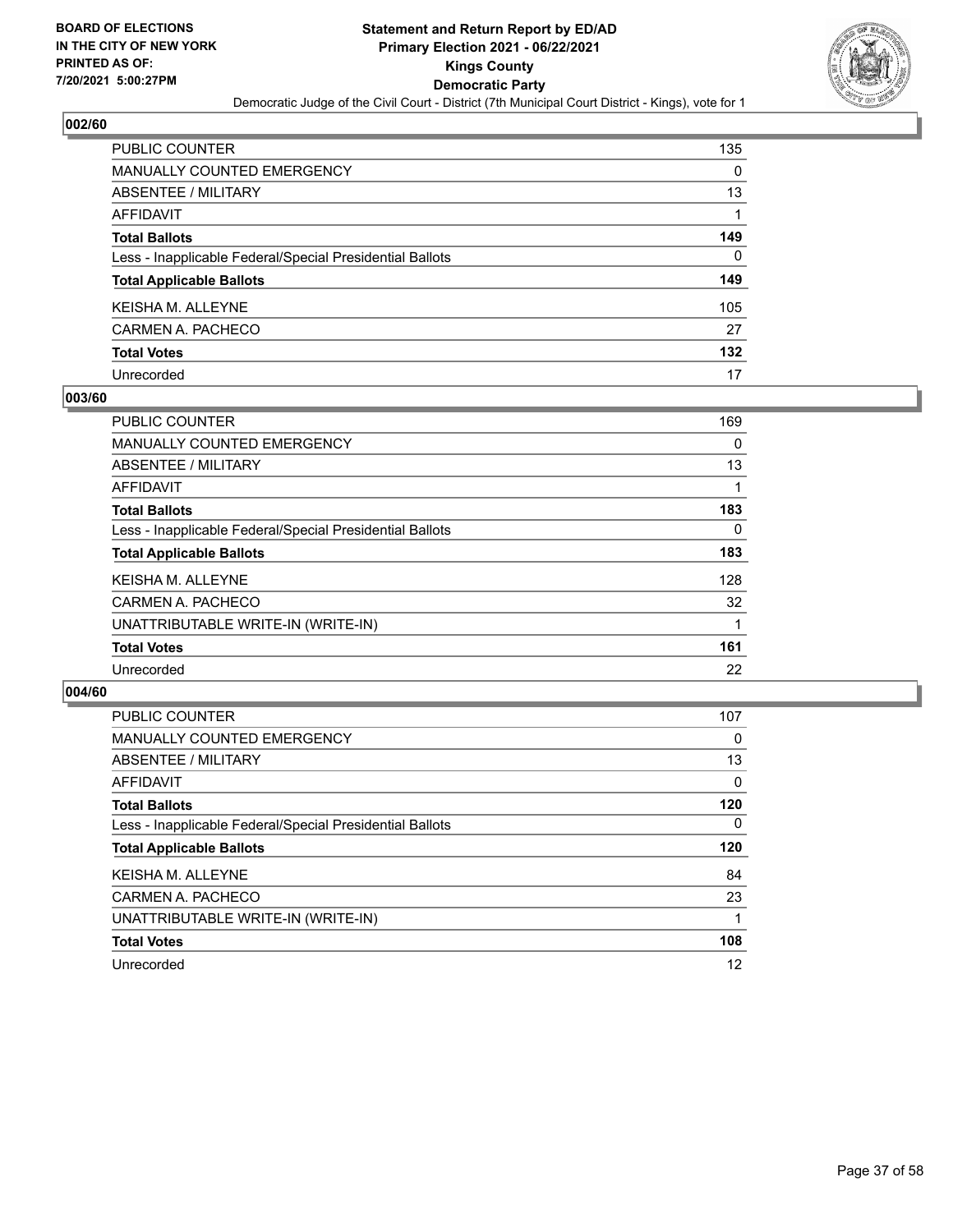

| PUBLIC COUNTER                                           | 174 |
|----------------------------------------------------------|-----|
| <b>MANUALLY COUNTED EMERGENCY</b>                        | 0   |
| ABSENTEE / MILITARY                                      | 17  |
| AFFIDAVIT                                                | 2   |
| <b>Total Ballots</b>                                     | 193 |
| Less - Inapplicable Federal/Special Presidential Ballots | 0   |
| <b>Total Applicable Ballots</b>                          | 193 |
| <b>KEISHA M. ALLEYNE</b>                                 | 121 |
| CARMEN A. PACHECO                                        | 38  |
| INGA O'NEAL (WRITE-IN)                                   |     |
| <b>Total Votes</b>                                       | 160 |
| Unrecorded                                               | 33  |

#### **006/60**

| <b>PUBLIC COUNTER</b>                                    | 24             |
|----------------------------------------------------------|----------------|
| <b>MANUALLY COUNTED EMERGENCY</b>                        | $\Omega$       |
| ABSENTEE / MILITARY                                      | 4              |
| <b>AFFIDAVIT</b>                                         | 0              |
| <b>Total Ballots</b>                                     | 28             |
| Less - Inapplicable Federal/Special Presidential Ballots | $\Omega$       |
| <b>Total Applicable Ballots</b>                          | 28             |
| <b>KEISHAM, ALLEYNE</b>                                  | 9              |
| CARMEN A. PACHECO                                        | 16             |
| UNATTRIBUTABLE WRITE-IN (WRITE-IN)                       |                |
| <b>Total Votes</b>                                       | 26             |
| Unrecorded                                               | $\overline{2}$ |

| <b>PUBLIC COUNTER</b>                                    | 209      |
|----------------------------------------------------------|----------|
| MANUALLY COUNTED EMERGENCY                               | 0        |
| ABSENTEE / MILITARY                                      | 14       |
| AFFIDAVIT                                                | $\Omega$ |
| <b>Total Ballots</b>                                     | 223      |
| Less - Inapplicable Federal/Special Presidential Ballots | $\Omega$ |
| <b>Total Applicable Ballots</b>                          | 223      |
| <b>KEISHA M. ALLEYNE</b>                                 | 136      |
| CARMEN A. PACHECO                                        | 44       |
| UNATTRIBUTABLE WRITE-IN (WRITE-IN)                       |          |
| <b>Total Votes</b>                                       | 181      |
| Unrecorded                                               | 42       |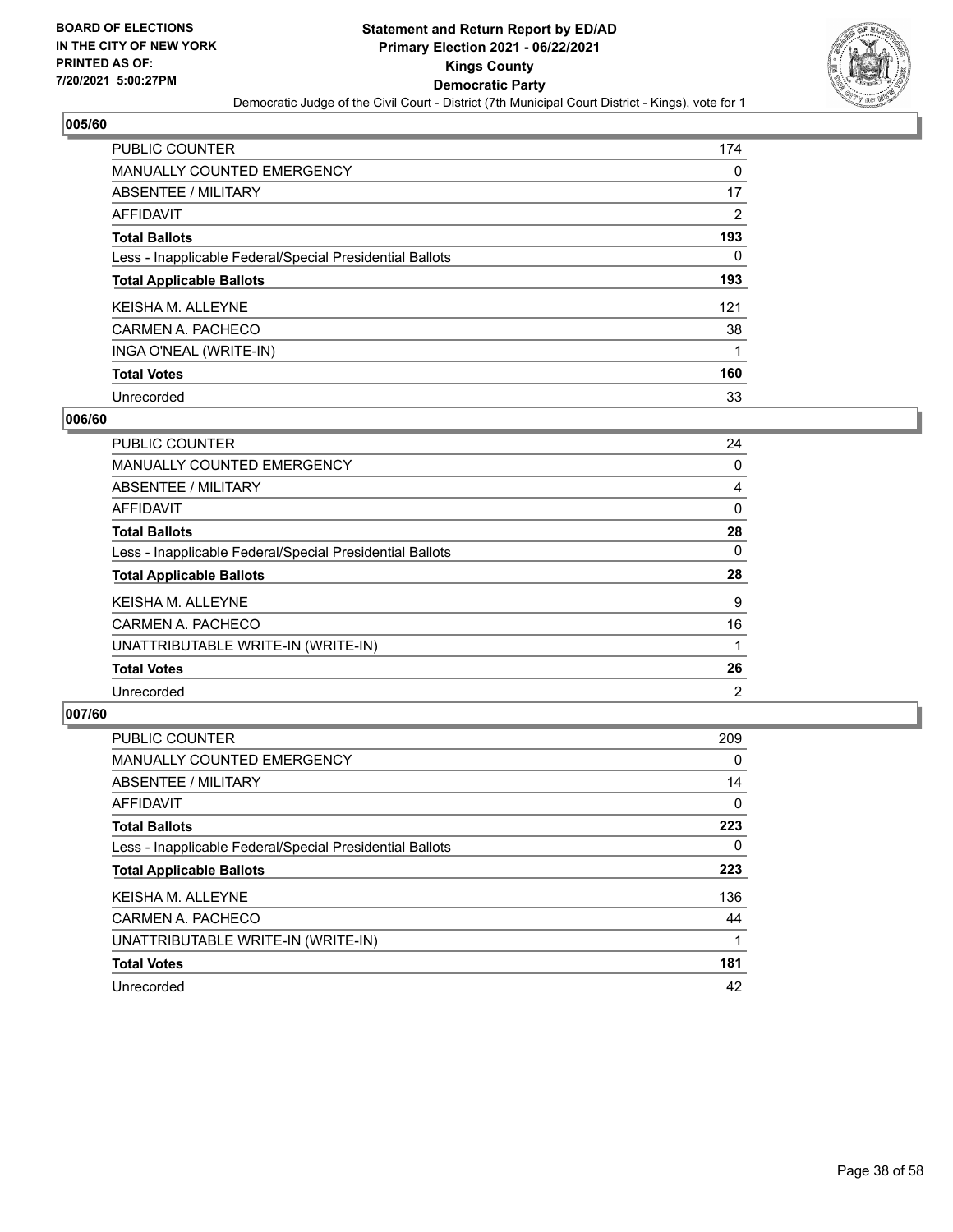

| <b>PUBLIC COUNTER</b>                                    | 183      |
|----------------------------------------------------------|----------|
| <b>MANUALLY COUNTED EMERGENCY</b>                        | 0        |
| <b>ABSENTEE / MILITARY</b>                               | 16       |
| <b>AFFIDAVIT</b>                                         | $\Omega$ |
| <b>Total Ballots</b>                                     | 199      |
| Less - Inapplicable Federal/Special Presidential Ballots | 0        |
| <b>Total Applicable Ballots</b>                          | 199      |
| <b>KEISHA M. ALLEYNE</b>                                 | 160      |
| CARMEN A. PACHECO                                        | 25       |
| <b>Total Votes</b>                                       | 185      |
| Unrecorded                                               | 14       |

#### **009/60**

| PUBLIC COUNTER                                           | 190      |
|----------------------------------------------------------|----------|
| <b>MANUALLY COUNTED EMERGENCY</b>                        | 0        |
| <b>ABSENTEE / MILITARY</b>                               | 10       |
| AFFIDAVIT                                                | 0        |
| <b>Total Ballots</b>                                     | 200      |
| Less - Inapplicable Federal/Special Presidential Ballots | $\Omega$ |
| <b>Total Applicable Ballots</b>                          | 200      |
| <b>KEISHA M. ALLEYNE</b>                                 | 143      |
| CARMEN A. PACHECO                                        | 26       |
| <b>Total Votes</b>                                       | 169      |
| Unrecorded                                               | 31       |

| PUBLIC COUNTER                                           | 80       |
|----------------------------------------------------------|----------|
| MANUALLY COUNTED EMERGENCY                               | 0        |
| ABSENTEE / MILITARY                                      | 3        |
| AFFIDAVIT                                                | $\Omega$ |
| <b>Total Ballots</b>                                     | 83       |
| Less - Inapplicable Federal/Special Presidential Ballots | 0        |
| <b>Total Applicable Ballots</b>                          | 83       |
| <b>KEISHAM, ALLEYNE</b>                                  | 52       |
| CARMEN A. PACHECO                                        | 17       |
| <b>Total Votes</b>                                       | 69       |
| Unrecorded                                               | 14       |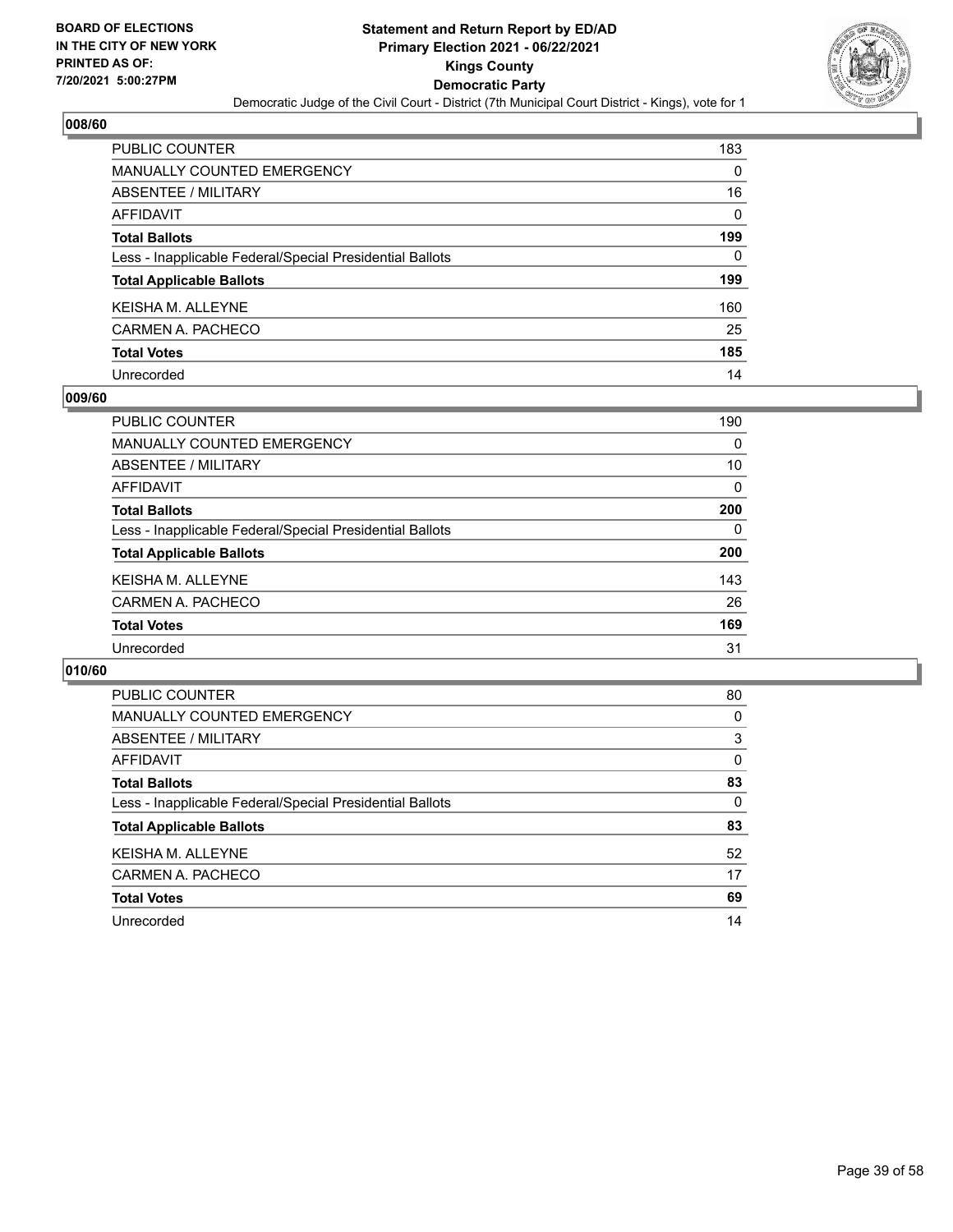

| PUBLIC COUNTER                                           | 9        |
|----------------------------------------------------------|----------|
| <b>MANUALLY COUNTED EMERGENCY</b>                        | 0        |
| ABSENTEE / MILITARY                                      | 2        |
| AFFIDAVIT                                                | $\Omega$ |
| <b>Total Ballots</b>                                     | 11       |
| Less - Inapplicable Federal/Special Presidential Ballots | 0        |
| <b>Total Applicable Ballots</b>                          | 11       |
| KEISHA M. ALLEYNE                                        | 10       |
| CARMEN A. PACHECO                                        | 0        |
| <b>Total Votes</b>                                       | 10       |
| Unrecorded                                               |          |

#### **012/60**

| <b>PUBLIC COUNTER</b>                                    | 80 |
|----------------------------------------------------------|----|
| <b>MANUALLY COUNTED EMERGENCY</b>                        | 0  |
| ABSENTEE / MILITARY                                      | 10 |
| AFFIDAVIT                                                | 2  |
| <b>Total Ballots</b>                                     | 92 |
| Less - Inapplicable Federal/Special Presidential Ballots | 0  |
| <b>Total Applicable Ballots</b>                          | 92 |
| <b>KEISHA M. ALLEYNE</b>                                 | 62 |
| CARMEN A. PACHECO                                        | 18 |
| UNATTRIBUTABLE WRITE-IN (WRITE-IN)                       | 2  |
| <b>Total Votes</b>                                       | 82 |
| Unrecorded                                               | 10 |

| <b>PUBLIC COUNTER</b>                                    | 225      |
|----------------------------------------------------------|----------|
| MANUALLY COUNTED EMERGENCY                               | $\Omega$ |
| ABSENTEE / MILITARY                                      | 28       |
| AFFIDAVIT                                                | 0        |
| <b>Total Ballots</b>                                     | 253      |
| Less - Inapplicable Federal/Special Presidential Ballots | $\Omega$ |
| <b>Total Applicable Ballots</b>                          | 253      |
| KEISHA M. ALLEYNE                                        | 169      |
| CARMEN A. PACHECO                                        | 54       |
| <b>Total Votes</b>                                       | 223      |
| Unrecorded                                               | 30       |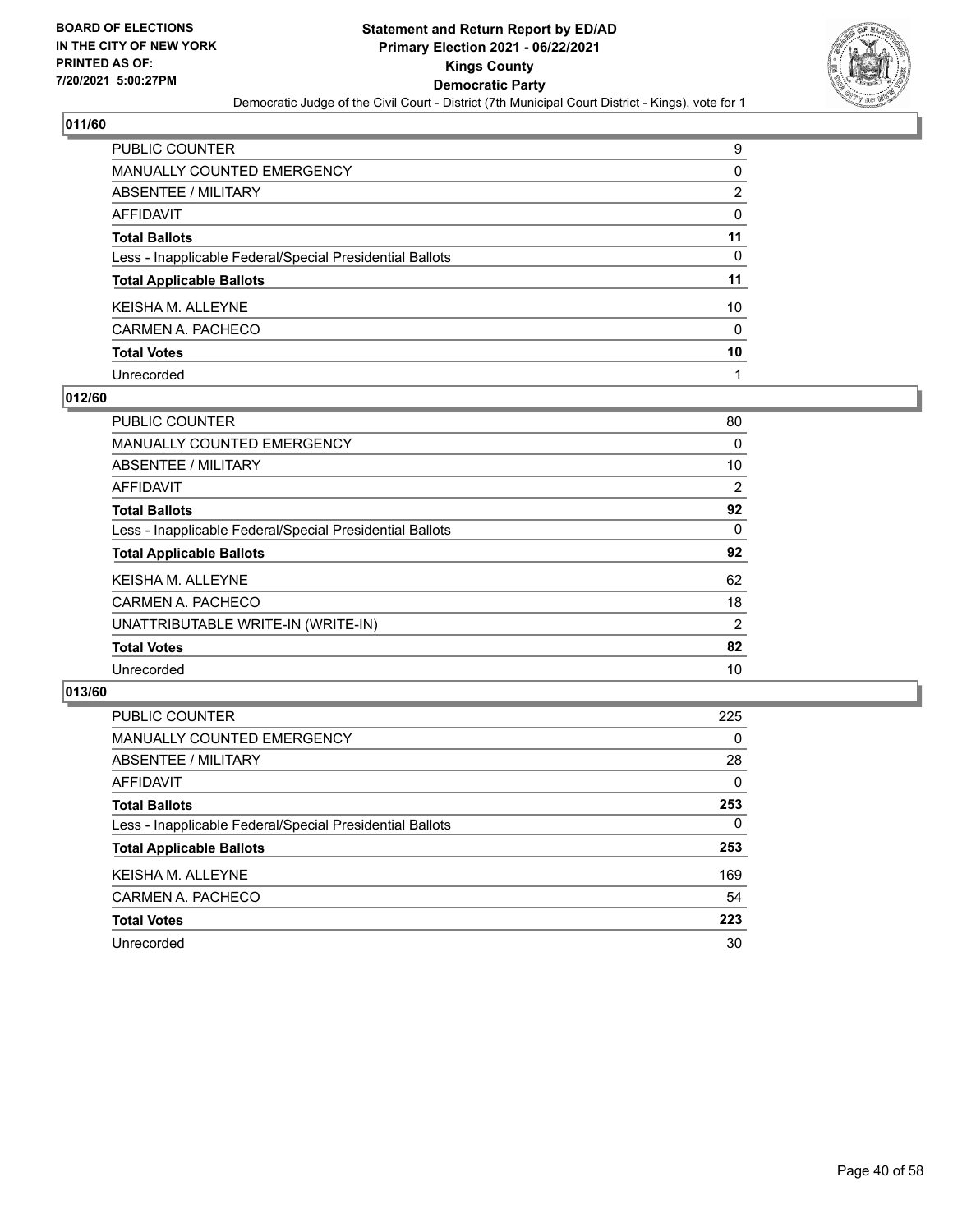

| PUBLIC COUNTER                                           | 181 |
|----------------------------------------------------------|-----|
| <b>MANUALLY COUNTED EMERGENCY</b>                        | 0   |
| ABSENTEE / MILITARY                                      | 11  |
| AFFIDAVIT                                                | 0   |
| <b>Total Ballots</b>                                     | 192 |
| Less - Inapplicable Federal/Special Presidential Ballots | 0   |
| <b>Total Applicable Ballots</b>                          | 192 |
| <b>KEISHA M. ALLEYNE</b>                                 | 142 |
| CARMEN A. PACHECO                                        | 39  |
| UNATTRIBUTABLE WRITE-IN (WRITE-IN)                       |     |
| <b>Total Votes</b>                                       | 182 |
| Unrecorded                                               | 10  |

#### **015/60**

| PUBLIC COUNTER                                           | 117      |
|----------------------------------------------------------|----------|
| <b>MANUALLY COUNTED EMERGENCY</b>                        | 0        |
| <b>ABSENTEE / MILITARY</b>                               | 12       |
| AFFIDAVIT                                                | 5        |
| <b>Total Ballots</b>                                     | 134      |
| Less - Inapplicable Federal/Special Presidential Ballots | $\Omega$ |
| <b>Total Applicable Ballots</b>                          | 134      |
| <b>KEISHAM, ALLEYNE</b>                                  | 98       |
| CARMEN A. PACHECO                                        | 18       |
| <b>Total Votes</b>                                       | 116      |
| Unrecorded                                               | 18       |

| <b>PUBLIC COUNTER</b>                                    | 74       |
|----------------------------------------------------------|----------|
| MANUALLY COUNTED EMERGENCY                               | $\Omega$ |
| ABSENTEE / MILITARY                                      | 6        |
| AFFIDAVIT                                                | $\Omega$ |
| <b>Total Ballots</b>                                     | 80       |
| Less - Inapplicable Federal/Special Presidential Ballots | $\Omega$ |
| <b>Total Applicable Ballots</b>                          | 80       |
| KEISHA M. ALLEYNE                                        | 57       |
| CARMEN A. PACHECO                                        | 17       |
| <b>Total Votes</b>                                       | 74       |
| Unrecorded                                               | 6        |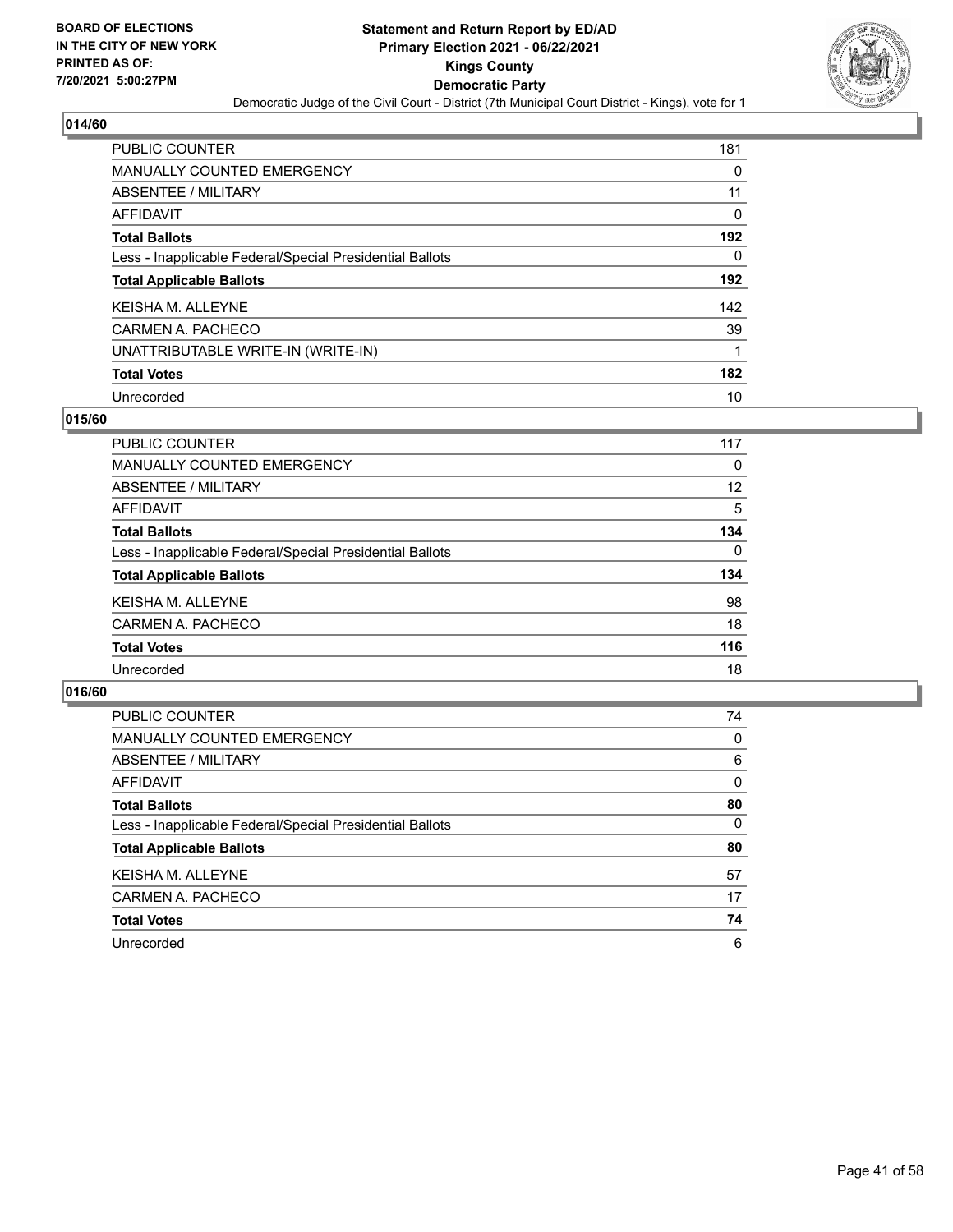

| <b>PUBLIC COUNTER</b>                                    | 226      |
|----------------------------------------------------------|----------|
| <b>MANUALLY COUNTED EMERGENCY</b>                        | 0        |
| <b>ABSENTEE / MILITARY</b>                               | 29       |
| <b>AFFIDAVIT</b>                                         | $\Omega$ |
| <b>Total Ballots</b>                                     | 255      |
| Less - Inapplicable Federal/Special Presidential Ballots | 0        |
| <b>Total Applicable Ballots</b>                          | 255      |
| <b>KEISHA M. ALLEYNE</b>                                 | 161      |
| CARMEN A. PACHECO                                        | 62       |
| <b>Total Votes</b>                                       | 223      |
| Unrecorded                                               | 32       |

#### **018/60**

| PUBLIC COUNTER                                           | 73       |
|----------------------------------------------------------|----------|
| <b>MANUALLY COUNTED EMERGENCY</b>                        | $\Omega$ |
| ABSENTEE / MILITARY                                      | 4        |
| AFFIDAVIT                                                | $\Omega$ |
| <b>Total Ballots</b>                                     | 77       |
| Less - Inapplicable Federal/Special Presidential Ballots | $\Omega$ |
| <b>Total Applicable Ballots</b>                          | 77       |
| <b>KEISHA M. ALLEYNE</b>                                 | 52       |
| CARMEN A. PACHECO                                        | 18       |
| <b>Total Votes</b>                                       | 70       |
| Unrecorded                                               | 7        |

| <b>PUBLIC COUNTER</b>                                    | 48       |
|----------------------------------------------------------|----------|
| <b>MANUALLY COUNTED EMERGENCY</b>                        | 0        |
| ABSENTEE / MILITARY                                      | 7        |
| AFFIDAVIT                                                | $\Omega$ |
| <b>Total Ballots</b>                                     | 55       |
| Less - Inapplicable Federal/Special Presidential Ballots | 0        |
| <b>Total Applicable Ballots</b>                          | 55       |
| <b>KEISHA M. ALLEYNE</b>                                 | 26       |
| CARMEN A. PACHECO                                        | 24       |
| <b>Total Votes</b>                                       | 50       |
| Unrecorded                                               | 5        |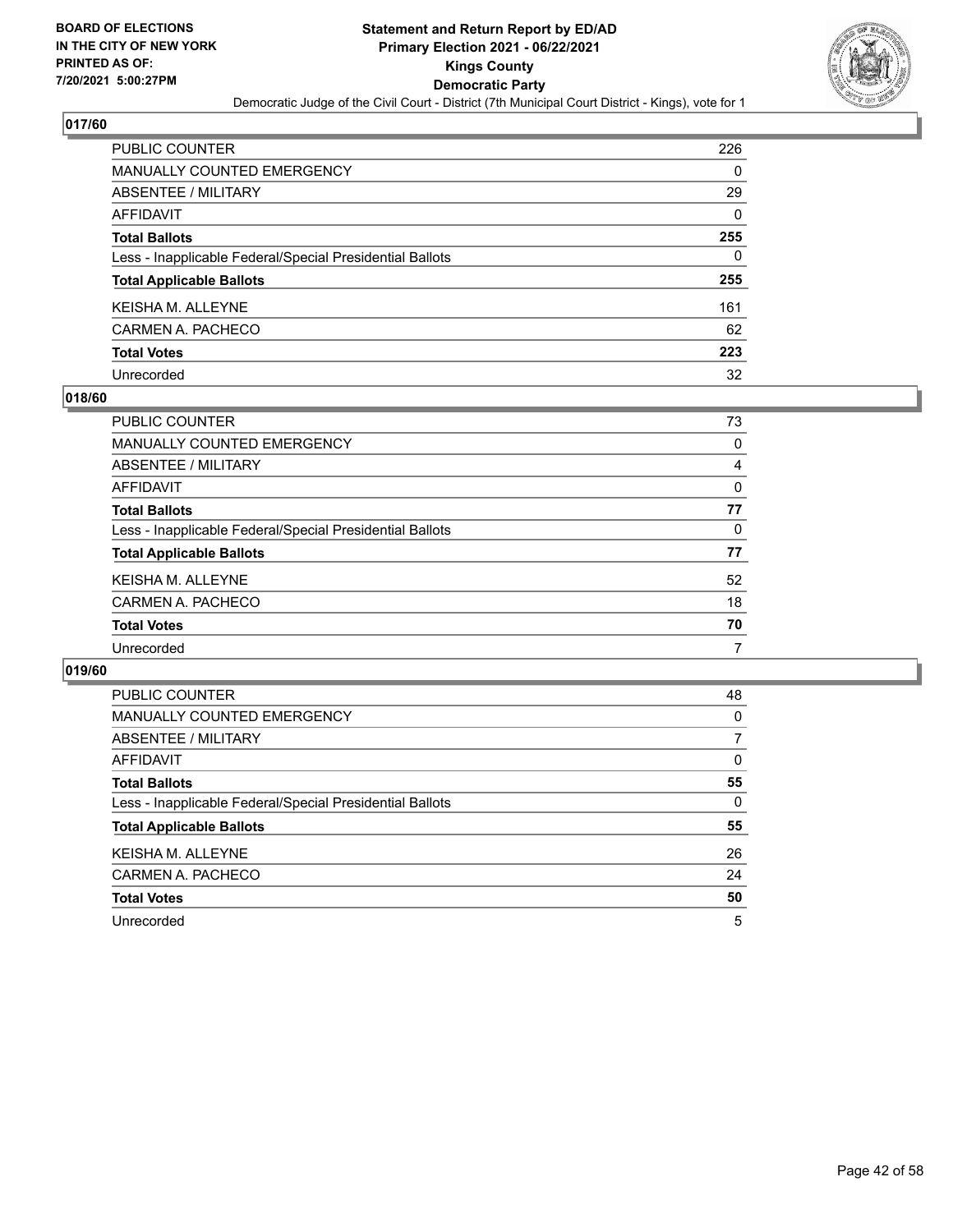

| PUBLIC COUNTER                                           | 23                |
|----------------------------------------------------------|-------------------|
| MANUALLY COUNTED EMERGENCY                               | 0                 |
| ABSENTEE / MILITARY                                      | 5                 |
| AFFIDAVIT                                                | 0                 |
| <b>Total Ballots</b>                                     | 28                |
| Less - Inapplicable Federal/Special Presidential Ballots | $\Omega$          |
| <b>Total Applicable Ballots</b>                          | 28                |
| KEISHA M. ALLEYNE                                        | 15                |
| CARMEN A. PACHECO                                        | $12 \overline{ }$ |
| <b>Total Votes</b>                                       | 27                |
| Unrecorded                                               |                   |

#### **021/60**

| <b>PUBLIC COUNTER</b>                                    | 61       |
|----------------------------------------------------------|----------|
| <b>MANUALLY COUNTED EMERGENCY</b>                        | 0        |
| ABSENTEE / MILITARY                                      | 12       |
| AFFIDAVIT                                                | $\Omega$ |
| <b>Total Ballots</b>                                     | 73       |
| Less - Inapplicable Federal/Special Presidential Ballots | $\Omega$ |
| <b>Total Applicable Ballots</b>                          | 73       |
| <b>KEISHA M. ALLEYNE</b>                                 | 59       |
| CARMEN A. PACHECO                                        | 12       |
| <b>Total Votes</b>                                       | 71       |
| Unrecorded                                               | 2        |

| PUBLIC COUNTER                                           | 104            |
|----------------------------------------------------------|----------------|
| <b>MANUALLY COUNTED EMERGENCY</b>                        | $\Omega$       |
| ABSENTEE / MILITARY                                      | 22             |
| AFFIDAVIT                                                | $\overline{2}$ |
| <b>Total Ballots</b>                                     | 128            |
| Less - Inapplicable Federal/Special Presidential Ballots | 0              |
| <b>Total Applicable Ballots</b>                          | 128            |
| <b>KEISHAM, ALLEYNE</b>                                  | 88             |
| CARMEN A. PACHECO                                        | 20             |
| <b>Total Votes</b>                                       | 108            |
| Unrecorded                                               | 20             |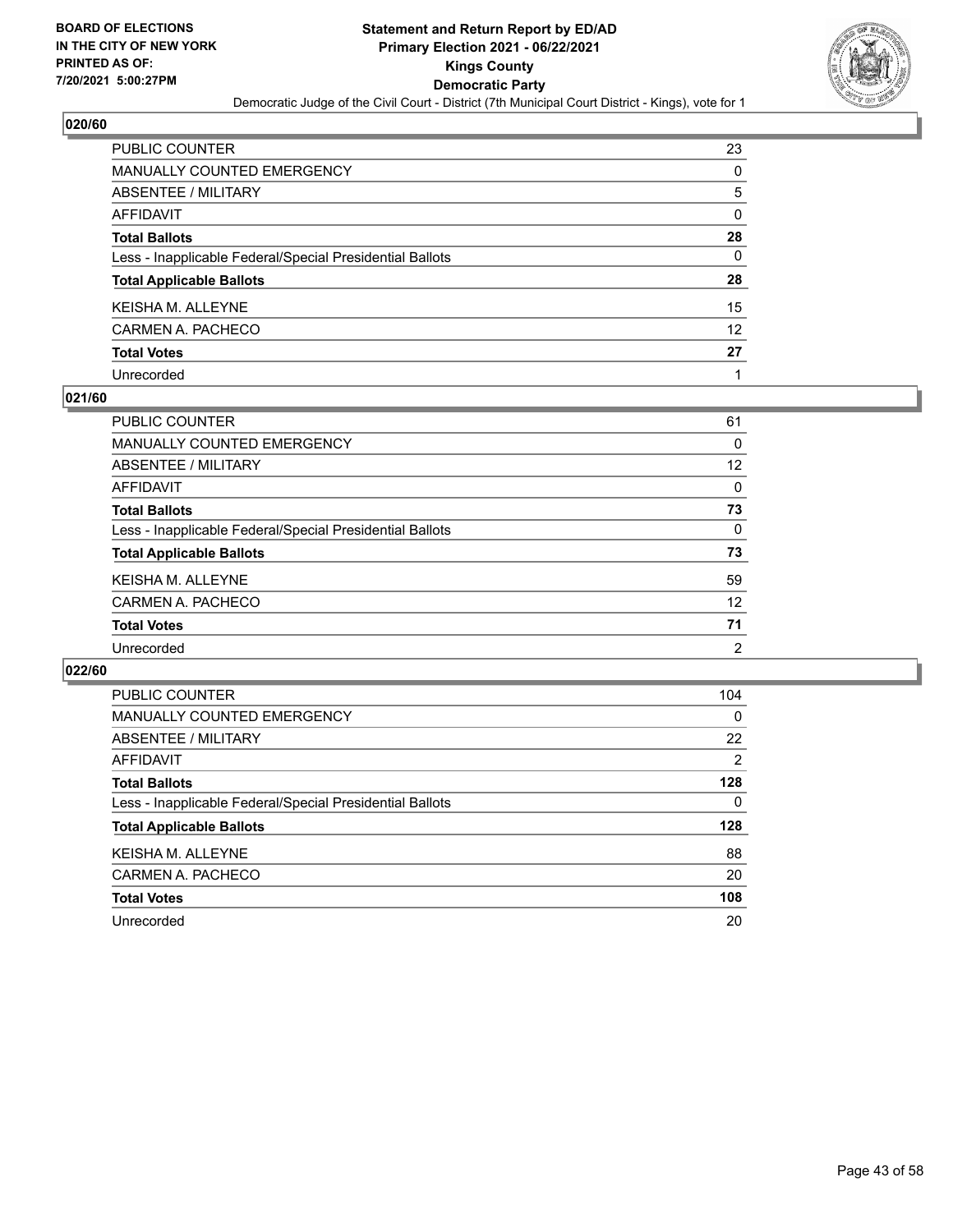

| PUBLIC COUNTER                                           | 22 |
|----------------------------------------------------------|----|
| MANUALLY COUNTED EMERGENCY                               | 0  |
| ABSENTEE / MILITARY                                      | 8  |
| AFFIDAVIT                                                | 0  |
| <b>Total Ballots</b>                                     | 30 |
| Less - Inapplicable Federal/Special Presidential Ballots | 0  |
| <b>Total Applicable Ballots</b>                          | 30 |
| KEISHA M. ALLEYNE                                        | 18 |
| CARMEN A. PACHECO                                        | 11 |
| <b>Total Votes</b>                                       | 29 |
| Unrecorded                                               |    |

#### **024/60**

| PUBLIC COUNTER                                           | 92       |
|----------------------------------------------------------|----------|
| <b>MANUALLY COUNTED EMERGENCY</b>                        | 0        |
| ABSENTEE / MILITARY                                      | 15       |
| AFFIDAVIT                                                | $\Omega$ |
| <b>Total Ballots</b>                                     | 107      |
| Less - Inapplicable Federal/Special Presidential Ballots | 0        |
| <b>Total Applicable Ballots</b>                          | 107      |
| <b>KEISHA M. ALLEYNE</b>                                 | 77       |
| CARMEN A. PACHECO                                        | 17       |
| <b>Total Votes</b>                                       | 94       |
| Unrecorded                                               | 13       |

| <b>Total Votes</b>                                       | 0        |
|----------------------------------------------------------|----------|
| CARMEN A. PACHECO                                        | $\Omega$ |
| <b>KEISHA M. ALLEYNE</b>                                 | 0        |
| <b>Total Applicable Ballots</b>                          | 0        |
| Less - Inapplicable Federal/Special Presidential Ballots | 0        |
| <b>Total Ballots</b>                                     | 0        |
| AFFIDAVIT                                                | 0        |
| ABSENTEE / MILITARY                                      | 0        |
| MANUALLY COUNTED EMERGENCY                               | 0        |
| <b>PUBLIC COUNTER</b>                                    | 0        |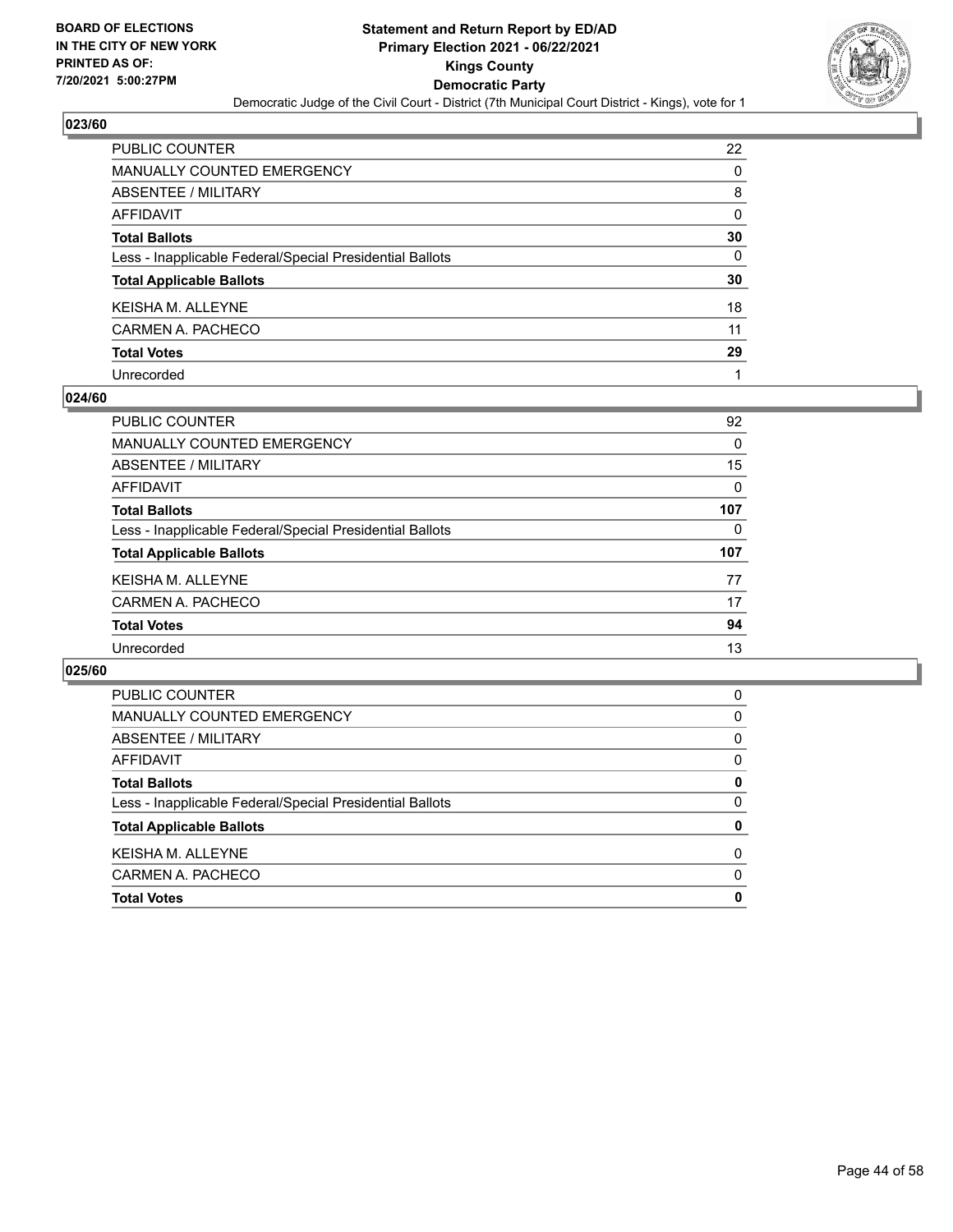

| <b>PUBLIC COUNTER</b>                                    | 249 |
|----------------------------------------------------------|-----|
| <b>MANUALLY COUNTED EMERGENCY</b>                        | 0   |
| <b>ABSENTEE / MILITARY</b>                               | 9   |
| <b>AFFIDAVIT</b>                                         | 0   |
| <b>Total Ballots</b>                                     | 258 |
| Less - Inapplicable Federal/Special Presidential Ballots | 0   |
| <b>Total Applicable Ballots</b>                          | 258 |
| <b>KEISHA M. ALLEYNE</b>                                 | 164 |
| CARMEN A. PACHECO                                        | 65  |
| <b>Total Votes</b>                                       | 229 |
| Unrecorded                                               | 29  |

#### **027/60**

| PUBLIC COUNTER                                           | 214      |
|----------------------------------------------------------|----------|
| <b>MANUALLY COUNTED EMERGENCY</b>                        | 0        |
| ABSENTEE / MILITARY                                      | 7        |
| AFFIDAVIT                                                | $\Omega$ |
| <b>Total Ballots</b>                                     | 221      |
| Less - Inapplicable Federal/Special Presidential Ballots | 0        |
| <b>Total Applicable Ballots</b>                          | 221      |
| <b>KEISHA M. ALLEYNE</b>                                 | 139      |
| CARMEN A. PACHECO                                        | 56       |
| UNATTRIBUTABLE WRITE-IN (WRITE-IN)                       |          |
| <b>Total Votes</b>                                       | 196      |
| Unrecorded                                               | 25       |

| PUBLIC COUNTER                                           | 254      |
|----------------------------------------------------------|----------|
| <b>MANUALLY COUNTED EMERGENCY</b>                        | $\Omega$ |
| ABSENTEE / MILITARY                                      | 15       |
| AFFIDAVIT                                                | $\Omega$ |
| <b>Total Ballots</b>                                     | 269      |
| Less - Inapplicable Federal/Special Presidential Ballots | $\Omega$ |
| <b>Total Applicable Ballots</b>                          | 269      |
| <b>KEISHA M. ALLEYNE</b>                                 | 199      |
| CARMEN A. PACHECO                                        | 49       |
| <b>Total Votes</b>                                       | 248      |
| Unrecorded                                               | 21       |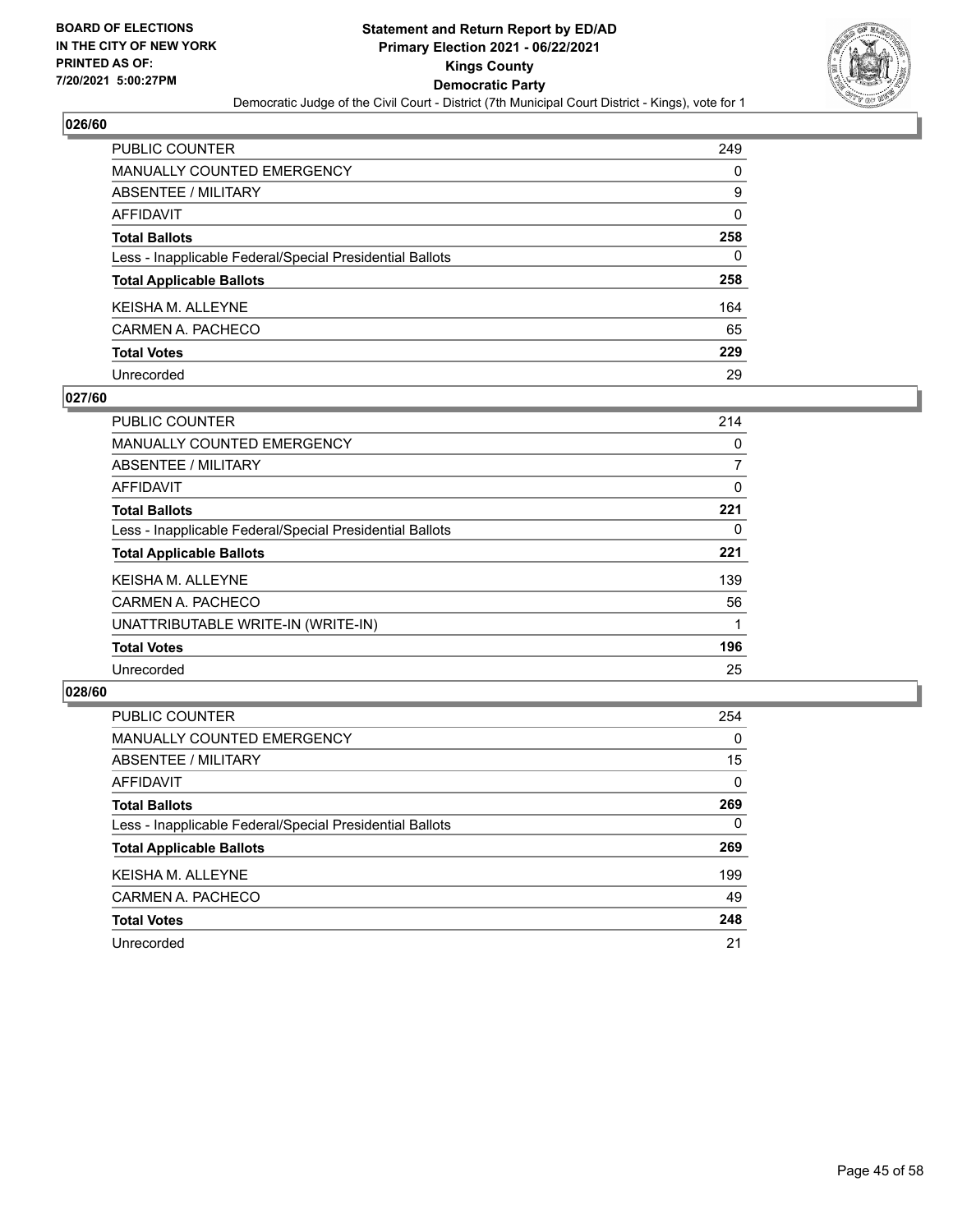

| PUBLIC COUNTER                                           | 109 |
|----------------------------------------------------------|-----|
| <b>MANUALLY COUNTED EMERGENCY</b>                        | 0   |
| ABSENTEE / MILITARY                                      | 13  |
| AFFIDAVIT                                                | 3   |
| <b>Total Ballots</b>                                     | 125 |
| Less - Inapplicable Federal/Special Presidential Ballots | 0   |
| <b>Total Applicable Ballots</b>                          | 125 |
| <b>KEISHA M. ALLEYNE</b>                                 | 80  |
| CARMEN A. PACHECO                                        | 36  |
| ADENIKE OLANEVAJIN (WRITE-IN)                            | 1   |
| <b>Total Votes</b>                                       | 117 |
|                                                          |     |

#### **030/60**

| <b>PUBLIC COUNTER</b>                                    | 100            |
|----------------------------------------------------------|----------------|
| <b>MANUALLY COUNTED EMERGENCY</b>                        | 0              |
| ABSENTEE / MILITARY                                      | 6              |
| AFFIDAVIT                                                | 2              |
| <b>Total Ballots</b>                                     | 108            |
| Less - Inapplicable Federal/Special Presidential Ballots | $\Omega$       |
| <b>Total Applicable Ballots</b>                          | 108            |
| <b>KEISHA M. ALLEYNE</b>                                 | 78             |
| CARMEN A. PACHECO                                        | 28             |
| <b>Total Votes</b>                                       | 106            |
| Unrecorded                                               | $\overline{2}$ |

| <b>PUBLIC COUNTER</b>                                    | 106      |
|----------------------------------------------------------|----------|
| <b>MANUALLY COUNTED EMERGENCY</b>                        | 0        |
| ABSENTEE / MILITARY                                      | 5        |
| AFFIDAVIT                                                |          |
| <b>Total Ballots</b>                                     | 112      |
| Less - Inapplicable Federal/Special Presidential Ballots | $\Omega$ |
| <b>Total Applicable Ballots</b>                          | 112      |
| <b>KEISHA M. ALLEYNE</b>                                 | 61       |
| CARMEN A. PACHECO                                        | 31       |
| UNATTRIBUTABLE WRITE-IN (WRITE-IN)                       |          |
| <b>Total Votes</b>                                       | 93       |
| Unrecorded                                               | 19       |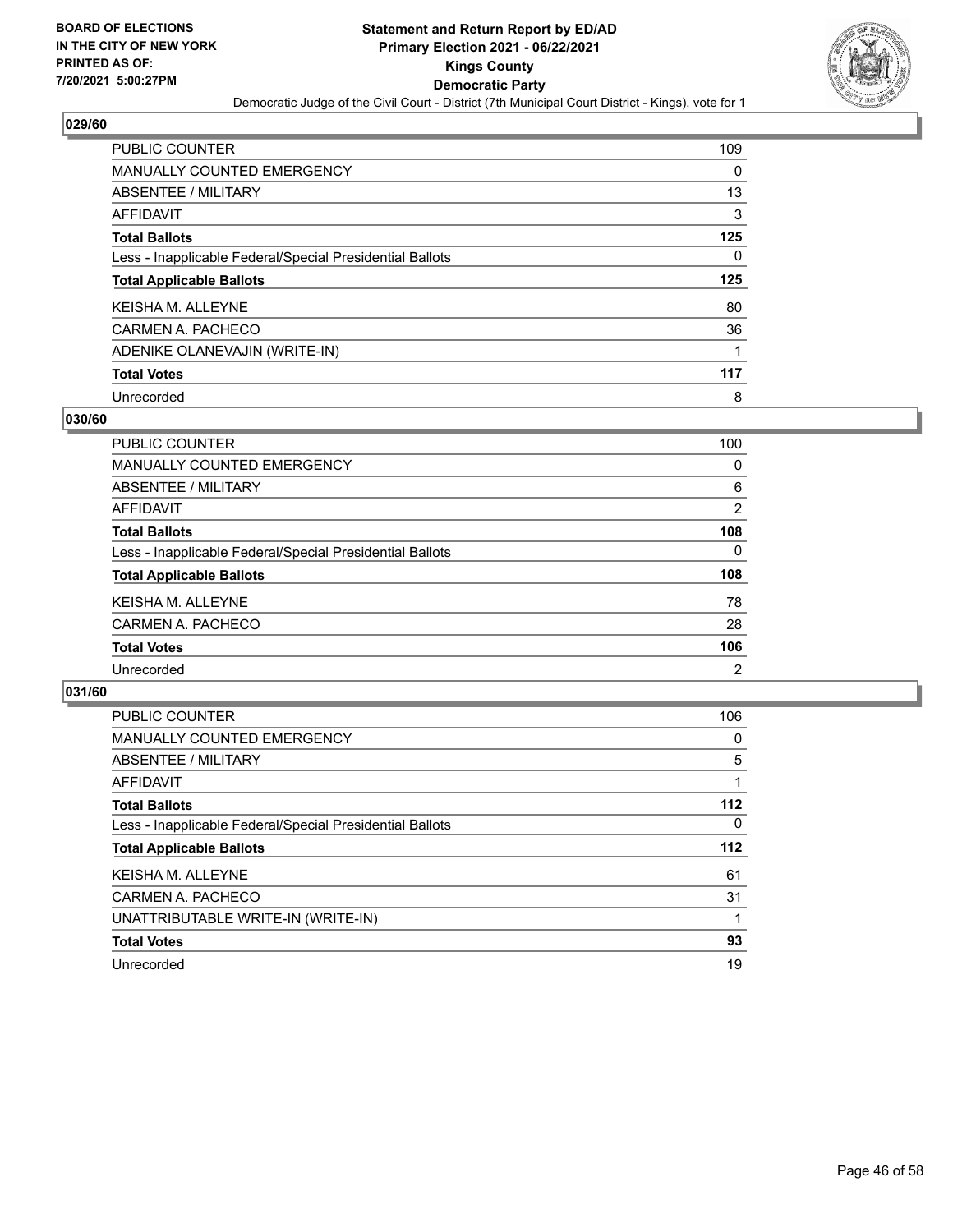

| <b>PUBLIC COUNTER</b>                                    | 139      |
|----------------------------------------------------------|----------|
| <b>MANUALLY COUNTED EMERGENCY</b>                        | 0        |
| <b>ABSENTEE / MILITARY</b>                               | 11       |
| <b>AFFIDAVIT</b>                                         | $\Omega$ |
| <b>Total Ballots</b>                                     | 150      |
| Less - Inapplicable Federal/Special Presidential Ballots | 0        |
| <b>Total Applicable Ballots</b>                          | 150      |
| <b>KEISHA M. ALLEYNE</b>                                 | 106      |
| CARMEN A. PACHECO                                        | 32       |
| <b>Total Votes</b>                                       | 138      |
| Unrecorded                                               | 12       |

#### **033/60**

| <b>PUBLIC COUNTER</b>                                    | 176      |
|----------------------------------------------------------|----------|
| MANUALLY COUNTED EMERGENCY                               | 0        |
| ABSENTEE / MILITARY                                      | 11       |
| AFFIDAVIT                                                |          |
| <b>Total Ballots</b>                                     | 188      |
| Less - Inapplicable Federal/Special Presidential Ballots | $\Omega$ |
| <b>Total Applicable Ballots</b>                          | 188      |
| <b>KEISHA M. ALLEYNE</b>                                 | 131      |
| CARMEN A. PACHECO                                        | 25       |
| <b>Total Votes</b>                                       | 156      |
| Unrecorded                                               | 32       |

| PUBLIC COUNTER                                           | 156      |
|----------------------------------------------------------|----------|
| <b>MANUALLY COUNTED EMERGENCY</b>                        | 0        |
| ABSENTEE / MILITARY                                      | 8        |
| <b>AFFIDAVIT</b>                                         | $\Omega$ |
| <b>Total Ballots</b>                                     | 164      |
| Less - Inapplicable Federal/Special Presidential Ballots | $\Omega$ |
| <b>Total Applicable Ballots</b>                          | 164      |
| <b>KEISHAM, ALLEYNE</b>                                  | 118      |
| CARMEN A. PACHECO                                        | 31       |
| <b>Total Votes</b>                                       | 149      |
| Unrecorded                                               | 15       |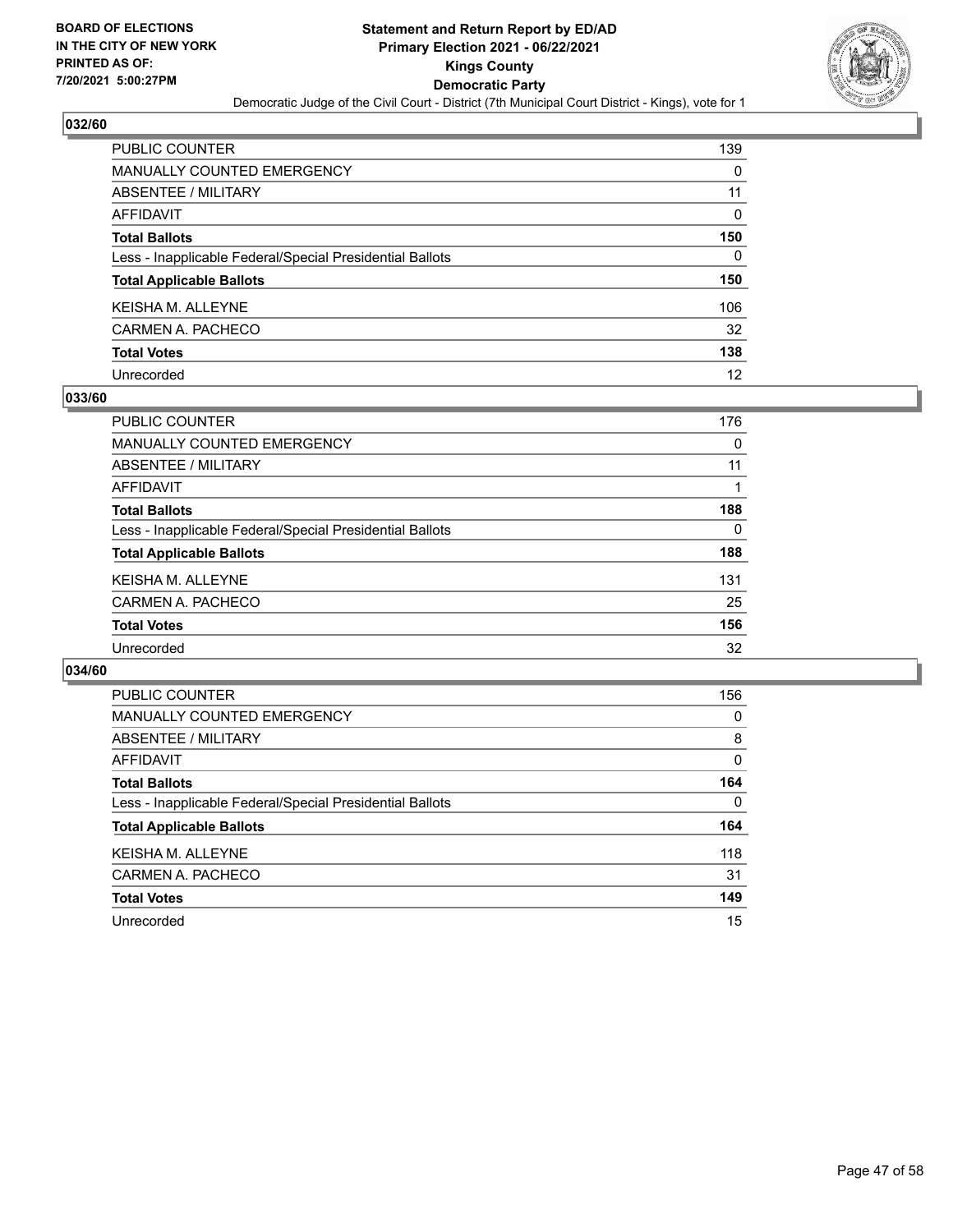

| PUBLIC COUNTER                                           | 96           |
|----------------------------------------------------------|--------------|
| <b>MANUALLY COUNTED EMERGENCY</b>                        | 0            |
| ABSENTEE / MILITARY                                      | 9            |
| <b>AFFIDAVIT</b>                                         | 0            |
| <b>Total Ballots</b>                                     | 105          |
| Less - Inapplicable Federal/Special Presidential Ballots | $\mathbf{0}$ |
| <b>Total Applicable Ballots</b>                          | 105          |
| KEISHA M. ALLEYNE                                        | 71           |
| CARMEN A. PACHECO                                        | 20           |
| <b>Total Votes</b>                                       | 91           |
| Unrecorded                                               | 14           |

#### **036/60**

| <b>PUBLIC COUNTER</b>                                    | 159            |
|----------------------------------------------------------|----------------|
| <b>MANUALLY COUNTED EMERGENCY</b>                        | 0              |
| ABSENTEE / MILITARY                                      | 9              |
| AFFIDAVIT                                                | $\overline{2}$ |
| <b>Total Ballots</b>                                     | 170            |
| Less - Inapplicable Federal/Special Presidential Ballots | $\Omega$       |
| <b>Total Applicable Ballots</b>                          | 170            |
| <b>KEISHA M. ALLEYNE</b>                                 | 125            |
| CARMEN A. PACHECO                                        | 20             |
| UNATTRIBUTABLE WRITE-IN (WRITE-IN)                       |                |
| <b>Total Votes</b>                                       | 146            |
| Unrecorded                                               | 24             |

| <b>PUBLIC COUNTER</b>                                    | 131      |
|----------------------------------------------------------|----------|
| <b>MANUALLY COUNTED EMERGENCY</b>                        | 0        |
| ABSENTEE / MILITARY                                      | 9        |
| AFFIDAVIT                                                | $\Omega$ |
| <b>Total Ballots</b>                                     | 140      |
| Less - Inapplicable Federal/Special Presidential Ballots | $\Omega$ |
| <b>Total Applicable Ballots</b>                          | 140      |
| <b>KEISHA M. ALLEYNE</b>                                 | 105      |
| CARMEN A. PACHECO                                        | 19       |
| <b>Total Votes</b>                                       | 124      |
| Unrecorded                                               | 16       |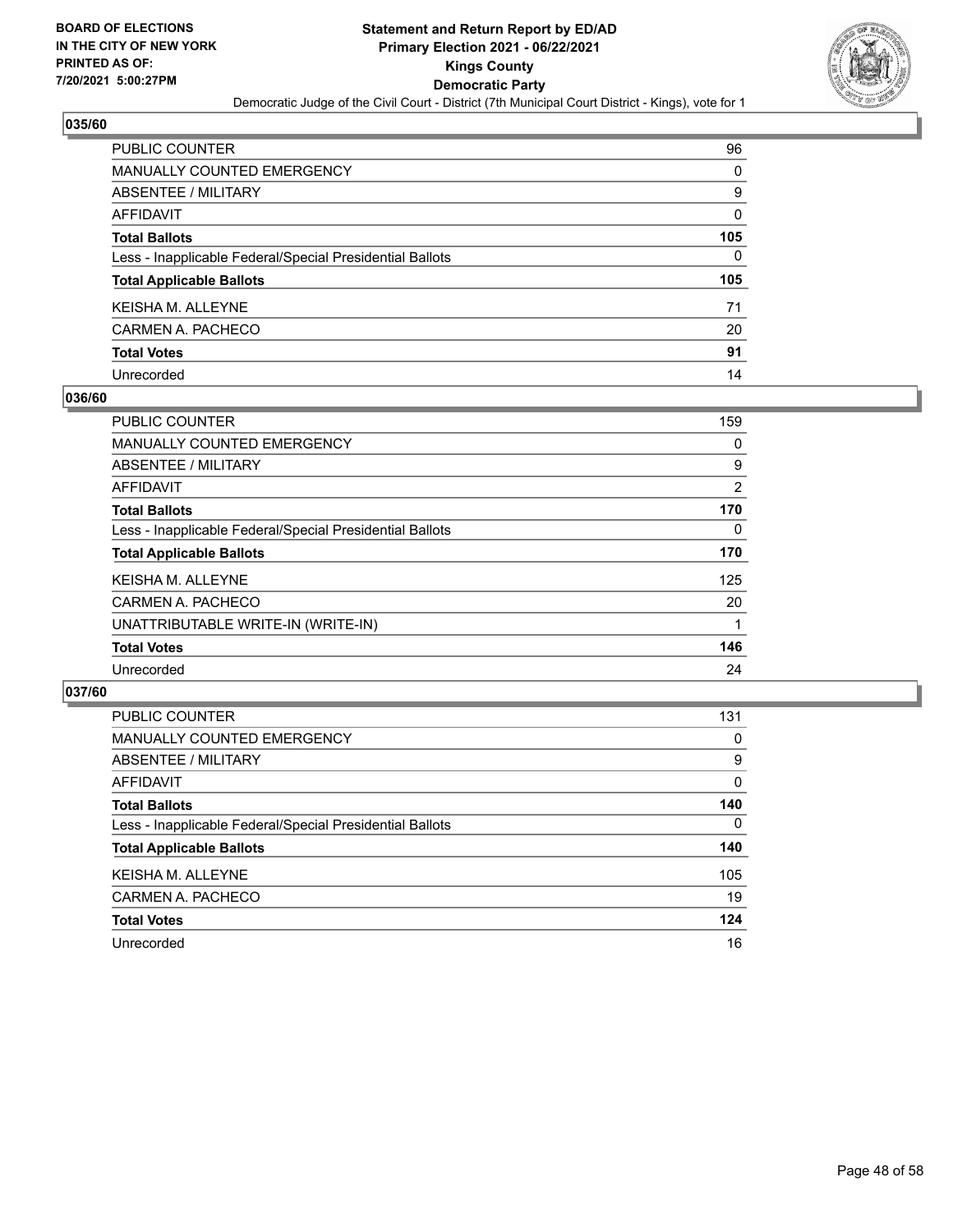

| PUBLIC COUNTER                                           | 153      |
|----------------------------------------------------------|----------|
| <b>MANUALLY COUNTED EMERGENCY</b>                        | 0        |
| <b>ABSENTEE / MILITARY</b>                               | 17       |
| <b>AFFIDAVIT</b>                                         | 2        |
| <b>Total Ballots</b>                                     | 172      |
| Less - Inapplicable Federal/Special Presidential Ballots | $\Omega$ |
| <b>Total Applicable Ballots</b>                          | 172      |
| <b>KEISHA M. ALLEYNE</b>                                 | 119      |
| CARMEN A. PACHECO                                        | 28       |
| <b>Total Votes</b>                                       | 147      |
| Unrecorded                                               | 25       |

#### **053/60**

| <b>PUBLIC COUNTER</b>                                    | 160      |
|----------------------------------------------------------|----------|
| <b>MANUALLY COUNTED EMERGENCY</b>                        | 0        |
| ABSENTEE / MILITARY                                      | 11       |
| AFFIDAVIT                                                | 4        |
| <b>Total Ballots</b>                                     | 175      |
| Less - Inapplicable Federal/Special Presidential Ballots | $\Omega$ |
| <b>Total Applicable Ballots</b>                          | 175      |
| <b>KEISHA M. ALLEYNE</b>                                 | 130      |
| CARMEN A. PACHECO                                        | 28       |
| <b>Total Votes</b>                                       | 158      |
| Unrecorded                                               | 17       |
|                                                          |          |

| PUBLIC COUNTER                                           | 148 |
|----------------------------------------------------------|-----|
| <b>MANUALLY COUNTED EMERGENCY</b>                        | 0   |
| ABSENTEE / MILITARY                                      | 11  |
| AFFIDAVIT                                                |     |
| <b>Total Ballots</b>                                     | 160 |
| Less - Inapplicable Federal/Special Presidential Ballots | 0   |
| <b>Total Applicable Ballots</b>                          | 160 |
| <b>KEISHAM, ALLEYNE</b>                                  | 116 |
| CARMEN A. PACHECO                                        | 24  |
| <b>Total Votes</b>                                       | 140 |
| Unrecorded                                               | 20  |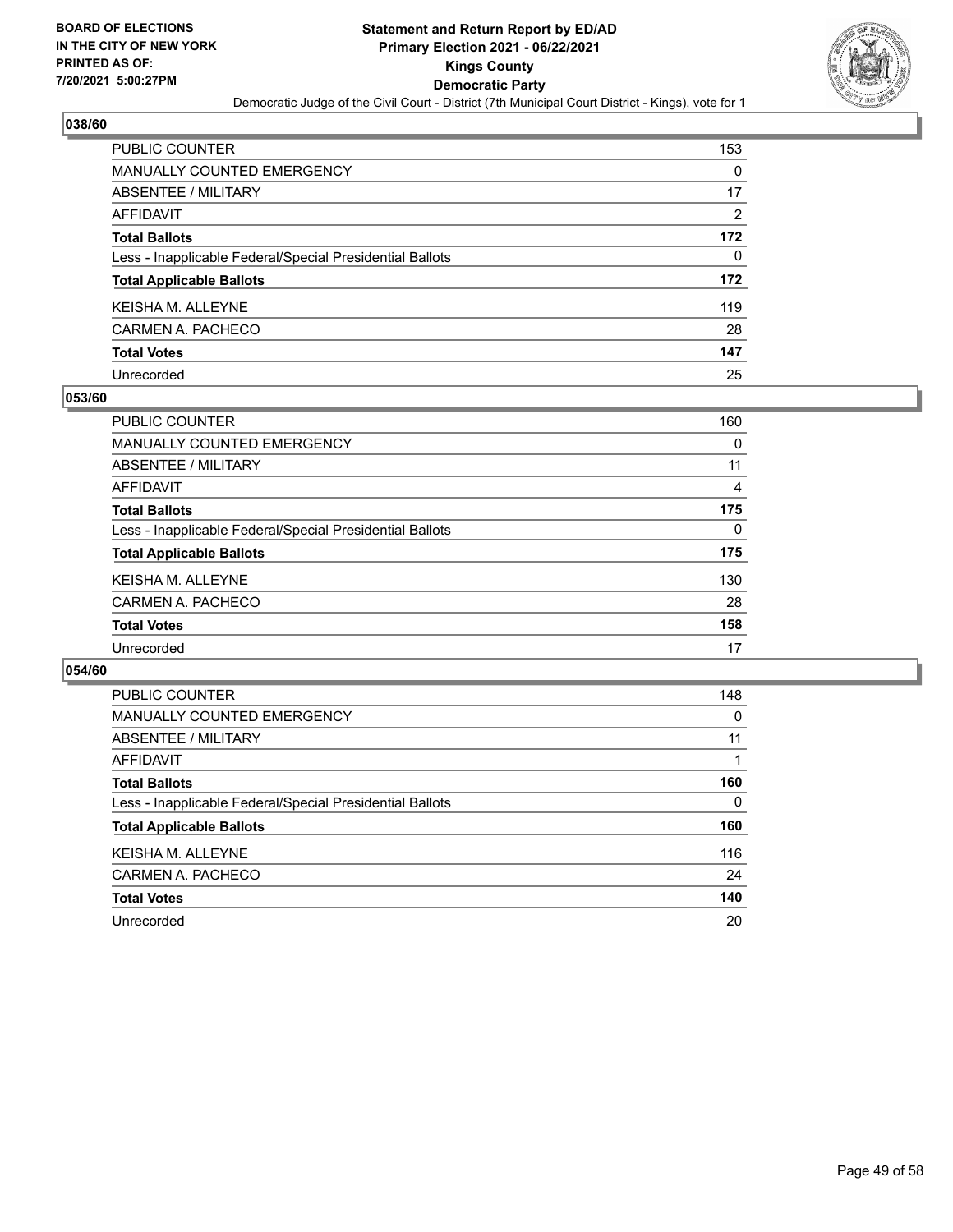

| PUBLIC COUNTER                                           | 147 |
|----------------------------------------------------------|-----|
| <b>MANUALLY COUNTED EMERGENCY</b>                        | 0   |
| ABSENTEE / MILITARY                                      | 11  |
| <b>AFFIDAVIT</b>                                         | 2   |
| <b>Total Ballots</b>                                     | 160 |
| Less - Inapplicable Federal/Special Presidential Ballots | 0   |
| <b>Total Applicable Ballots</b>                          | 160 |
| KEISHA M. ALLEYNE                                        | 130 |
| CARMEN A. PACHECO                                        | 12  |
| <b>Total Votes</b>                                       | 142 |
| Unrecorded                                               | 18  |

#### **056/60**

| <b>PUBLIC COUNTER</b>                                    | 173      |
|----------------------------------------------------------|----------|
| <b>MANUALLY COUNTED EMERGENCY</b>                        | 0        |
| ABSENTEE / MILITARY                                      | 16       |
| AFFIDAVIT                                                | 0        |
| <b>Total Ballots</b>                                     | 189      |
| Less - Inapplicable Federal/Special Presidential Ballots | $\Omega$ |
| <b>Total Applicable Ballots</b>                          | 189      |
| <b>KEISHA M. ALLEYNE</b>                                 | 140      |
| CARMEN A. PACHECO                                        | 24       |
| <b>Total Votes</b>                                       | 164      |
| Unrecorded                                               | 25       |

| PUBLIC COUNTER                                           | 178      |
|----------------------------------------------------------|----------|
| <b>MANUALLY COUNTED EMERGENCY</b>                        | 0        |
| ABSENTEE / MILITARY                                      | 11       |
| AFFIDAVIT                                                | $\Omega$ |
| <b>Total Ballots</b>                                     | 189      |
| Less - Inapplicable Federal/Special Presidential Ballots | 0        |
| <b>Total Applicable Ballots</b>                          | 189      |
| <b>KEISHA M. ALLEYNE</b>                                 | 133      |
| CARMEN A. PACHECO                                        | 31       |
| <b>Total Votes</b>                                       | 164      |
| Unrecorded                                               | 25       |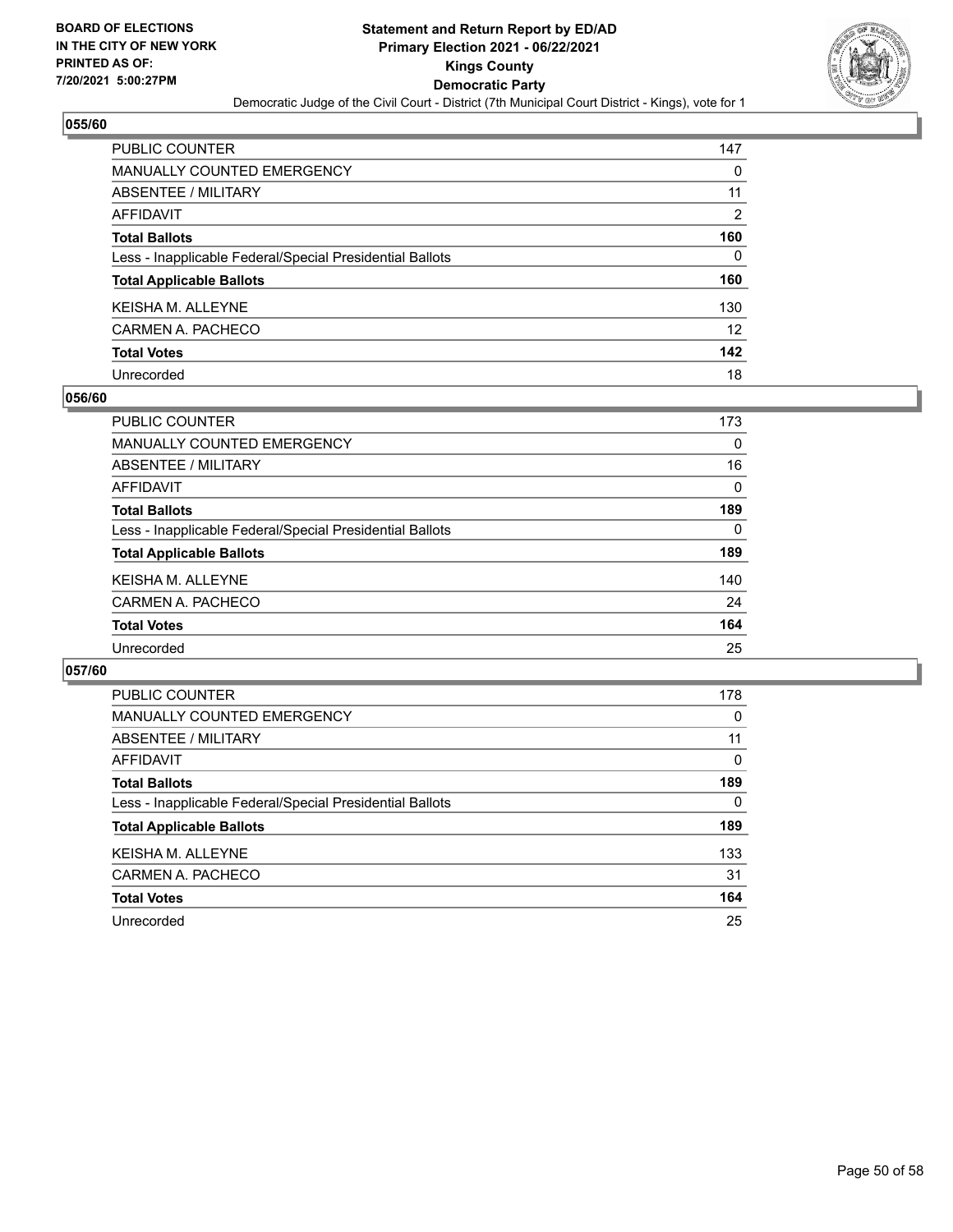

| PUBLIC COUNTER                                           | 128 |
|----------------------------------------------------------|-----|
| <b>MANUALLY COUNTED EMERGENCY</b>                        | 0   |
| ABSENTEE / MILITARY                                      |     |
| <b>AFFIDAVIT</b>                                         | 0   |
| <b>Total Ballots</b>                                     | 135 |
| Less - Inapplicable Federal/Special Presidential Ballots | 0   |
| <b>Total Applicable Ballots</b>                          | 135 |
| KEISHA M. ALLEYNE                                        | 70  |
| CARMEN A. PACHECO                                        | 42  |
| <b>Total Votes</b>                                       | 112 |
| Unrecorded                                               | 23  |

#### **059/60**

| <b>PUBLIC COUNTER</b>                                    | 115      |
|----------------------------------------------------------|----------|
| MANUALLY COUNTED EMERGENCY                               | 0        |
| ABSENTEE / MILITARY                                      | 10       |
| AFFIDAVIT                                                | 3        |
| <b>Total Ballots</b>                                     | 128      |
| Less - Inapplicable Federal/Special Presidential Ballots | $\Omega$ |
| <b>Total Applicable Ballots</b>                          | 128      |
| <b>KEISHA M. ALLEYNE</b>                                 | 92       |
| CARMEN A. PACHECO                                        | 18       |
| <b>Total Votes</b>                                       | 110      |
| Unrecorded                                               | 18       |

| PUBLIC COUNTER                                           | 105      |
|----------------------------------------------------------|----------|
| <b>MANUALLY COUNTED EMERGENCY</b>                        | 0        |
| ABSENTEE / MILITARY                                      | 8        |
| <b>AFFIDAVIT</b>                                         | $\Omega$ |
| <b>Total Ballots</b>                                     | 113      |
| Less - Inapplicable Federal/Special Presidential Ballots | $\Omega$ |
| <b>Total Applicable Ballots</b>                          | 113      |
| <b>KEISHAM, ALLEYNE</b>                                  | 76       |
| CARMEN A. PACHECO                                        | 26       |
| <b>Total Votes</b>                                       | 102      |
| Unrecorded                                               | 11       |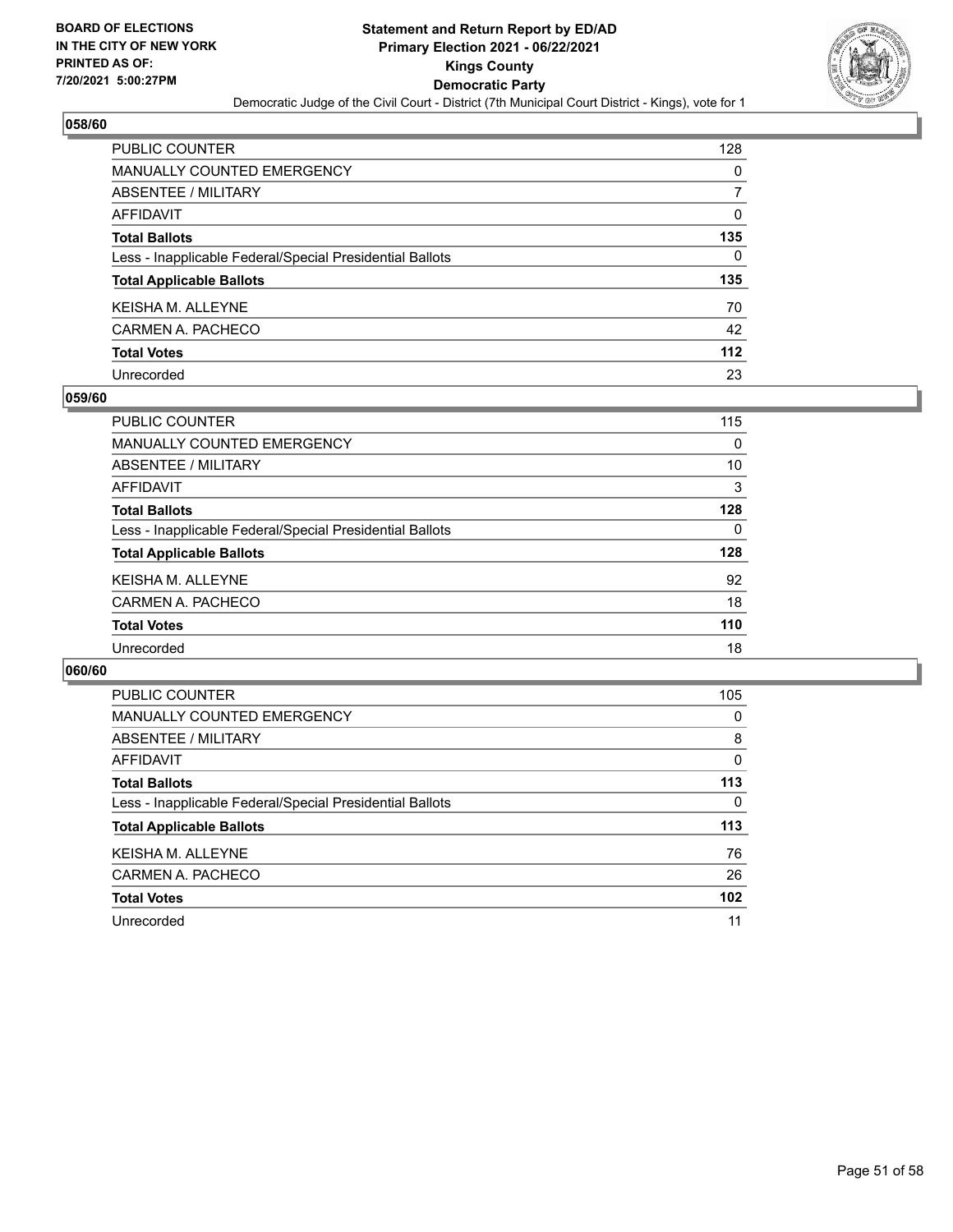

| PUBLIC COUNTER                                           | 165            |
|----------------------------------------------------------|----------------|
| MANUALLY COUNTED EMERGENCY                               | 0              |
| ABSENTEE / MILITARY                                      | 11             |
| AFFIDAVIT                                                | $\overline{2}$ |
| <b>Total Ballots</b>                                     | 178            |
| Less - Inapplicable Federal/Special Presidential Ballots | 0              |
| <b>Total Applicable Ballots</b>                          | 178            |
| KEISHA M. ALLEYNE                                        | 139            |
| CARMEN A. PACHECO                                        | 27             |
| <b>Total Votes</b>                                       | 166            |
| Unrecorded                                               | 12             |

#### **062/60**

| <b>PUBLIC COUNTER</b>                                    | 208 |
|----------------------------------------------------------|-----|
| MANUALLY COUNTED EMERGENCY                               | 0   |
| ABSENTEE / MILITARY                                      | 23  |
| AFFIDAVIT                                                | 0   |
| <b>Total Ballots</b>                                     | 231 |
| Less - Inapplicable Federal/Special Presidential Ballots | 0   |
| <b>Total Applicable Ballots</b>                          | 231 |
| <b>KEISHA M. ALLEYNE</b>                                 | 145 |
| CARMEN A. PACHECO                                        | 58  |
| UNATTRIBUTABLE WRITE-IN (WRITE-IN)                       |     |
| <b>Total Votes</b>                                       | 204 |
| Unrecorded                                               | 27  |

| PUBLIC COUNTER                                           | 234      |
|----------------------------------------------------------|----------|
| <b>MANUALLY COUNTED EMERGENCY</b>                        | 0        |
| ABSENTEE / MILITARY                                      | 11       |
| <b>AFFIDAVIT</b>                                         | 3        |
| <b>Total Ballots</b>                                     | 248      |
| Less - Inapplicable Federal/Special Presidential Ballots | $\Omega$ |
| <b>Total Applicable Ballots</b>                          | 248      |
| <b>KEISHAM, ALLEYNE</b>                                  | 189      |
| CARMEN A. PACHECO                                        | 28       |
| CHARLES BARON (WRITE-IN)                                 |          |
| <b>Total Votes</b>                                       | 218      |
| Unrecorded                                               | 30       |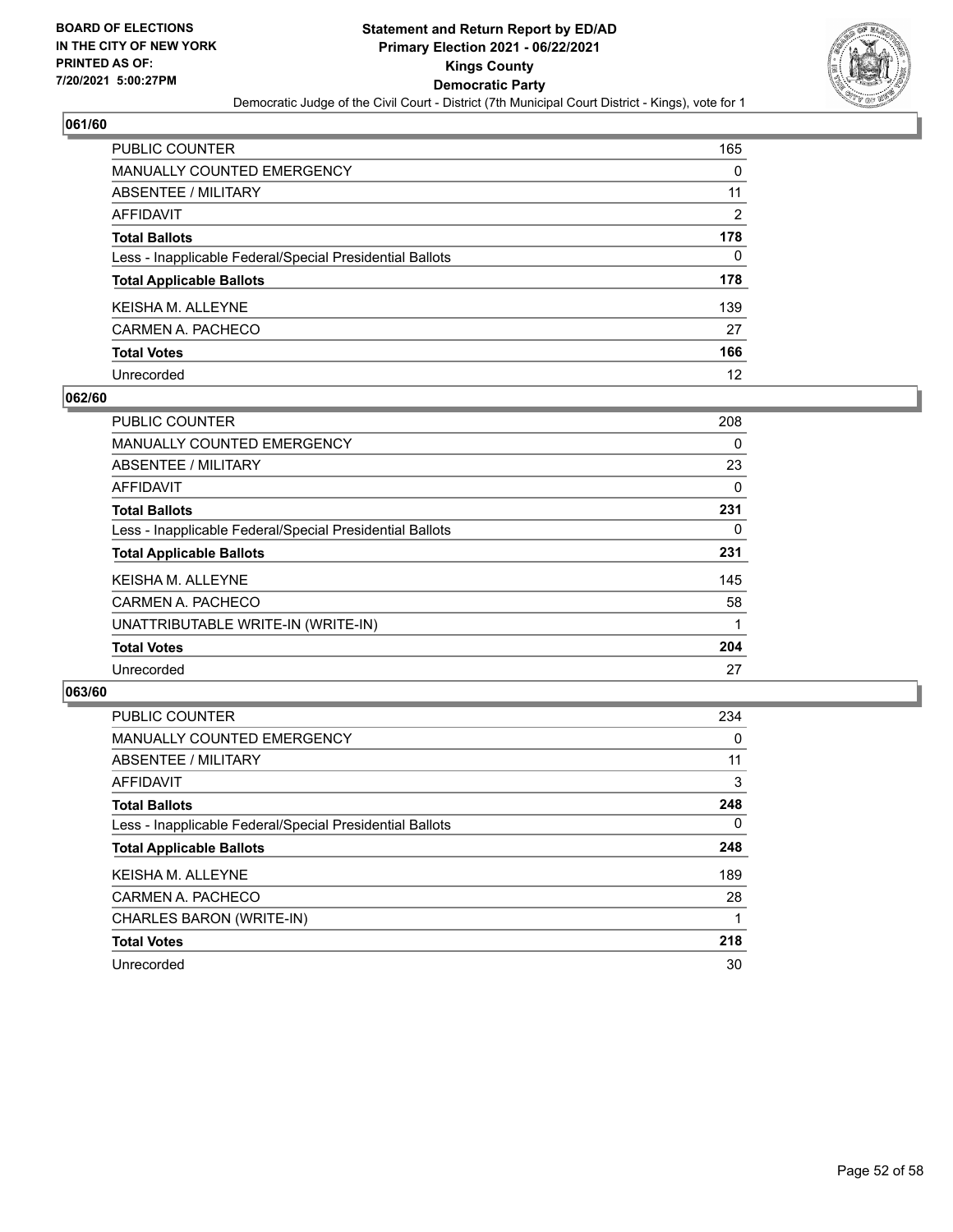

| PUBLIC COUNTER                                           | 169 |
|----------------------------------------------------------|-----|
| <b>MANUALLY COUNTED EMERGENCY</b>                        | 0   |
| ABSENTEE / MILITARY                                      | 15  |
| <b>AFFIDAVIT</b>                                         |     |
| <b>Total Ballots</b>                                     | 185 |
| Less - Inapplicable Federal/Special Presidential Ballots | 0   |
| <b>Total Applicable Ballots</b>                          | 185 |
| KEISHA M. ALLEYNE                                        | 128 |
| CARMEN A. PACHECO                                        | 32  |
| <b>Total Votes</b>                                       | 160 |
| Unrecorded                                               | 25  |

#### **065/60**

| <b>PUBLIC COUNTER</b>                                    | 193 |
|----------------------------------------------------------|-----|
| MANUALLY COUNTED EMERGENCY                               | 0   |
| <b>ABSENTEE / MILITARY</b>                               | 5   |
| AFFIDAVIT                                                |     |
| <b>Total Ballots</b>                                     | 199 |
| Less - Inapplicable Federal/Special Presidential Ballots | 0   |
| <b>Total Applicable Ballots</b>                          | 199 |
| <b>KEISHA M. ALLEYNE</b>                                 | 138 |
| CARMEN A. PACHECO                                        | 48  |
| <b>Total Votes</b>                                       | 186 |
| Unrecorded                                               | 13  |

| PUBLIC COUNTER                                           | 146      |
|----------------------------------------------------------|----------|
| <b>MANUALLY COUNTED EMERGENCY</b>                        | $\Omega$ |
| ABSENTEE / MILITARY                                      | 11       |
| AFFIDAVIT                                                | 0        |
| <b>Total Ballots</b>                                     | 157      |
| Less - Inapplicable Federal/Special Presidential Ballots | 0        |
| <b>Total Applicable Ballots</b>                          | 157      |
| <b>KEISHA M. ALLEYNE</b>                                 | 109      |
| CARMEN A. PACHECO                                        | 36       |
| <b>Total Votes</b>                                       | 145      |
| Unrecorded                                               | 12       |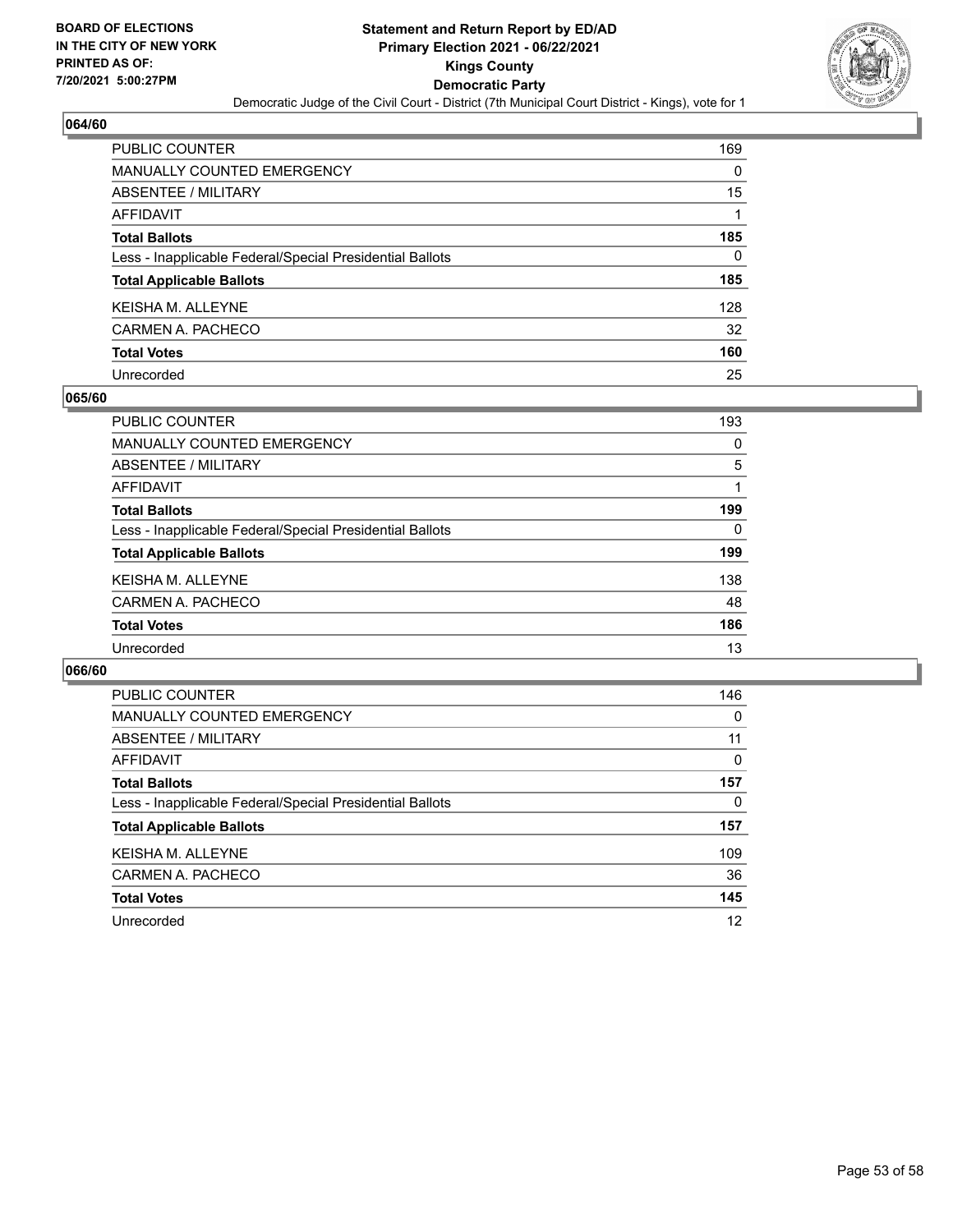

| PUBLIC COUNTER                                           | 87 |
|----------------------------------------------------------|----|
| <b>MANUALLY COUNTED EMERGENCY</b>                        | 0  |
| ABSENTEE / MILITARY                                      | 4  |
| <b>AFFIDAVIT</b>                                         | 0  |
| <b>Total Ballots</b>                                     | 91 |
| Less - Inapplicable Federal/Special Presidential Ballots | 0  |
| <b>Total Applicable Ballots</b>                          | 91 |
| KEISHA M. ALLEYNE                                        | 65 |
| CARMEN A. PACHECO                                        | 17 |
| <b>Total Votes</b>                                       | 82 |
| Unrecorded                                               | 9  |

#### **068/60**

| <b>PUBLIC COUNTER</b>                                    | 80 |
|----------------------------------------------------------|----|
| MANUALLY COUNTED EMERGENCY                               | 0  |
| ABSENTEE / MILITARY                                      | 12 |
| <b>AFFIDAVIT</b>                                         |    |
| <b>Total Ballots</b>                                     | 93 |
| Less - Inapplicable Federal/Special Presidential Ballots | 0  |
| <b>Total Applicable Ballots</b>                          | 93 |
| <b>KEISHA M. ALLEYNE</b>                                 | 64 |
| CARMEN A. PACHECO                                        | 16 |
| KIM ELLIS (WRITE-IN)                                     |    |
| <b>Total Votes</b>                                       | 81 |
| Unrecorded                                               | 12 |

| <b>PUBLIC COUNTER</b>                                    | 156      |
|----------------------------------------------------------|----------|
| <b>MANUALLY COUNTED EMERGENCY</b>                        | 0        |
| ABSENTEE / MILITARY                                      | 8        |
| AFFIDAVIT                                                |          |
| <b>Total Ballots</b>                                     | 165      |
| Less - Inapplicable Federal/Special Presidential Ballots | $\Omega$ |
| <b>Total Applicable Ballots</b>                          | 165      |
| <b>KEISHA M. ALLEYNE</b>                                 | 130      |
| CARMEN A. PACHECO                                        | 18       |
| <b>Total Votes</b>                                       | 148      |
| Unrecorded                                               | 17       |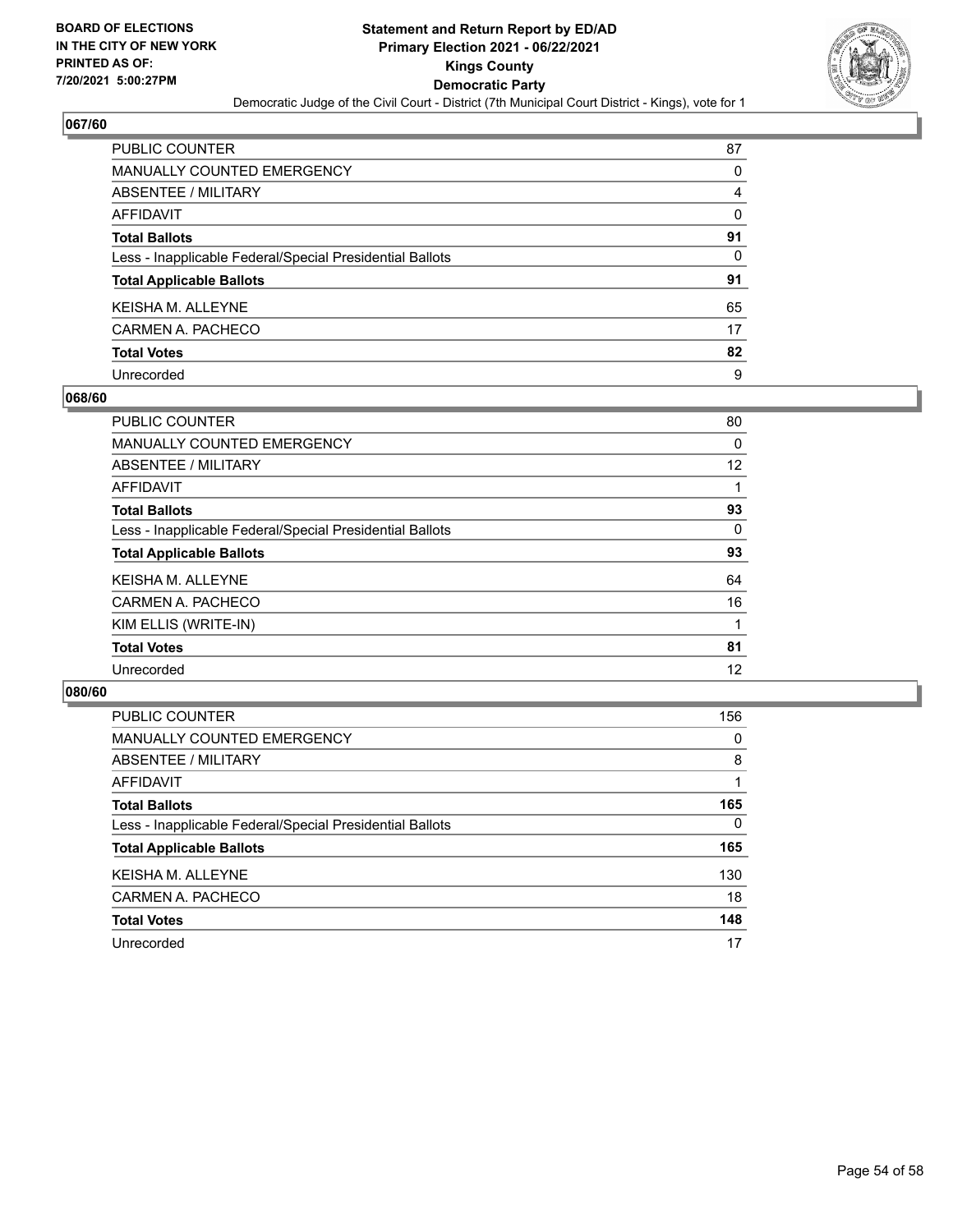

| PUBLIC COUNTER                                           | 172 |
|----------------------------------------------------------|-----|
| <b>MANUALLY COUNTED EMERGENCY</b>                        | 0   |
| ABSENTEE / MILITARY                                      | 20  |
| AFFIDAVIT                                                | 2   |
| <b>Total Ballots</b>                                     | 194 |
| Less - Inapplicable Federal/Special Presidential Ballots | 0   |
| <b>Total Applicable Ballots</b>                          | 194 |
| <b>KEISHA M. ALLEYNE</b>                                 | 141 |
| CARMEN A. PACHECO                                        | 33  |
| LOLA WATERMAN (WRITE-IN)                                 |     |
| <b>Total Votes</b>                                       | 175 |
| Unrecorded                                               | 19  |

#### **082/60**

| PUBLIC COUNTER                                           | 289      |
|----------------------------------------------------------|----------|
| <b>MANUALLY COUNTED EMERGENCY</b>                        | 0        |
| ABSENTEE / MILITARY                                      | 34       |
| AFFIDAVIT                                                | $\Omega$ |
| <b>Total Ballots</b>                                     | 323      |
| Less - Inapplicable Federal/Special Presidential Ballots | $\Omega$ |
| <b>Total Applicable Ballots</b>                          | 323      |
| <b>KEISHA M. ALLEYNE</b>                                 | 259      |
| CARMEN A. PACHECO                                        | 43       |
| UNATTRIBUTABLE WRITE-IN (WRITE-IN)                       |          |
| <b>Total Votes</b>                                       | 303      |
| Unrecorded                                               | 20       |

| <b>PUBLIC COUNTER</b>                                    | 255      |
|----------------------------------------------------------|----------|
| <b>MANUALLY COUNTED EMERGENCY</b>                        | $\Omega$ |
| ABSENTEE / MILITARY                                      | 31       |
| AFFIDAVIT                                                | 3        |
| <b>Total Ballots</b>                                     | 289      |
| Less - Inapplicable Federal/Special Presidential Ballots | $\Omega$ |
| <b>Total Applicable Ballots</b>                          | 289      |
| <b>KEISHA M. ALLEYNE</b>                                 | 211      |
| CARMEN A. PACHECO                                        | 39       |
| UNATTRIBUTABLE WRITE-IN (WRITE-IN)                       |          |
| <b>Total Votes</b>                                       | 251      |
| Unrecorded                                               | 38       |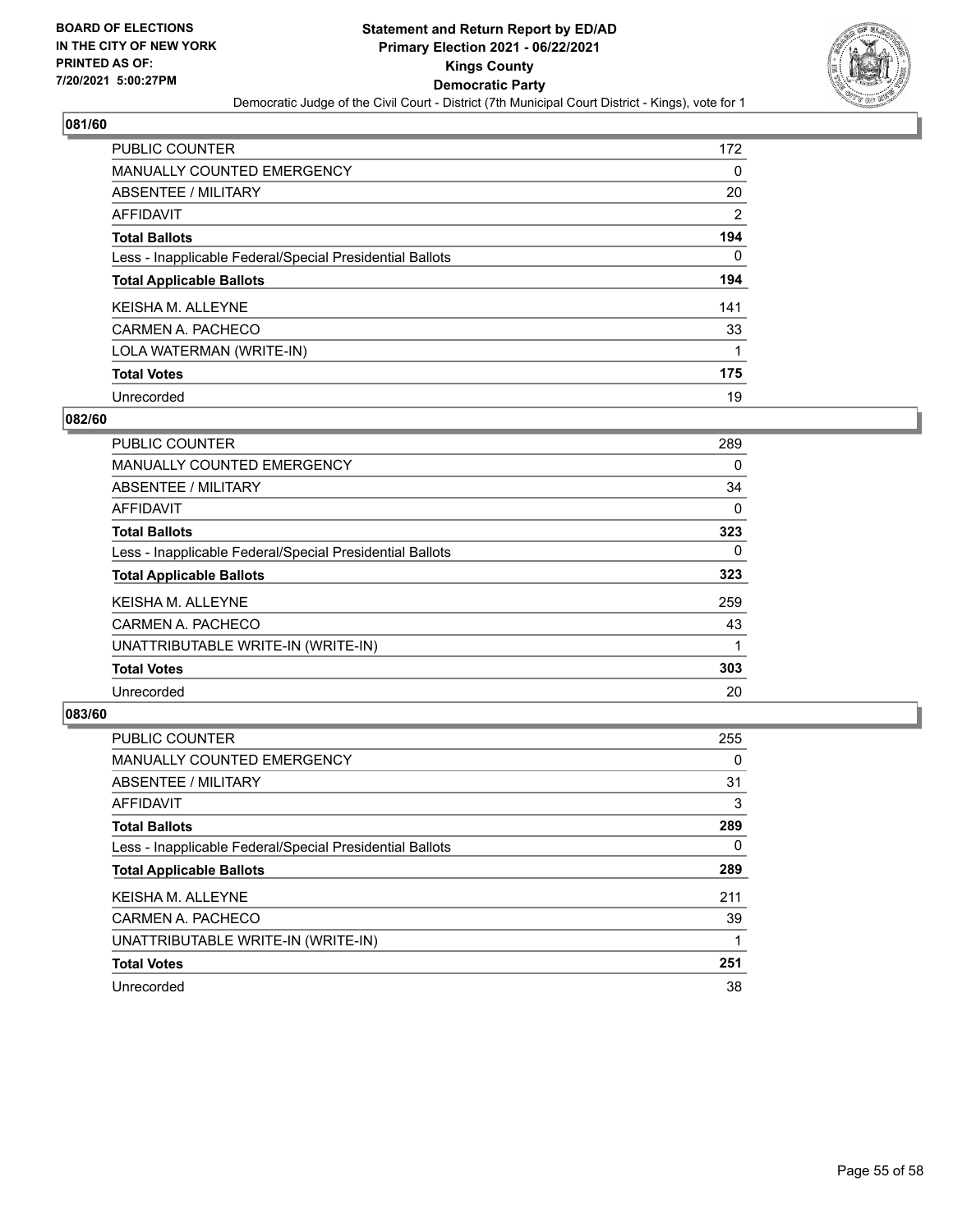

| PUBLIC COUNTER                                           | 235      |
|----------------------------------------------------------|----------|
| <b>MANUALLY COUNTED EMERGENCY</b>                        | 0        |
| <b>ABSENTEE / MILITARY</b>                               | 19       |
| <b>AFFIDAVIT</b>                                         | 2        |
| <b>Total Ballots</b>                                     | 256      |
| Less - Inapplicable Federal/Special Presidential Ballots | $\Omega$ |
| <b>Total Applicable Ballots</b>                          | 256      |
| <b>KEISHAM, ALLEYNE</b>                                  | 192      |
| CARMEN A. PACHECO                                        | 38       |
| <b>Total Votes</b>                                       | 230      |
| Unrecorded                                               | 26       |

#### **085/60**

| <b>PUBLIC COUNTER</b>                                    | 191      |
|----------------------------------------------------------|----------|
| MANUALLY COUNTED EMERGENCY                               | 0        |
| <b>ABSENTEE / MILITARY</b>                               | 8        |
| AFFIDAVIT                                                | 0        |
| <b>Total Ballots</b>                                     | 199      |
| Less - Inapplicable Federal/Special Presidential Ballots | $\Omega$ |
| <b>Total Applicable Ballots</b>                          | 199      |
| <b>KEISHA M. ALLEYNE</b>                                 | 152      |
| CARMEN A. PACHECO                                        | 27       |
| <b>Total Votes</b>                                       | 179      |
| Unrecorded                                               | 20       |

| PUBLIC COUNTER                                           | 187 |
|----------------------------------------------------------|-----|
| <b>MANUALLY COUNTED EMERGENCY</b>                        | 0   |
| ABSENTEE / MILITARY                                      | 5   |
| AFFIDAVIT                                                | 6   |
| <b>Total Ballots</b>                                     | 198 |
| Less - Inapplicable Federal/Special Presidential Ballots | 0   |
| <b>Total Applicable Ballots</b>                          | 198 |
| <b>KEISHA M. ALLEYNE</b>                                 | 144 |
| CARMEN A. PACHECO                                        | 34  |
| <b>Total Votes</b>                                       | 178 |
| Unrecorded                                               | 20  |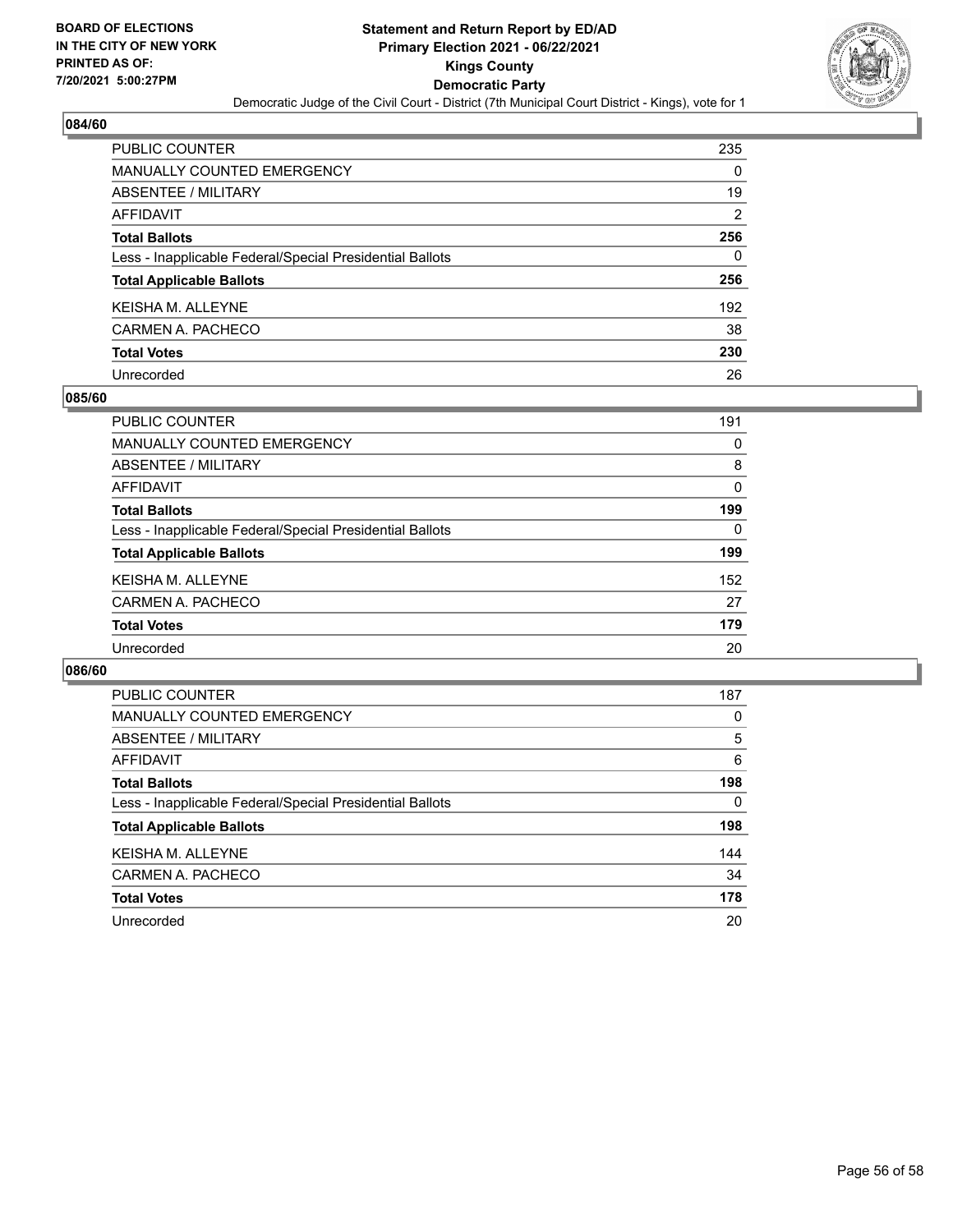

| PUBLIC COUNTER                                           | 160            |
|----------------------------------------------------------|----------------|
| <b>MANUALLY COUNTED EMERGENCY</b>                        | 0              |
| <b>ABSENTEE / MILITARY</b>                               | 14             |
| <b>AFFIDAVIT</b>                                         | $\overline{2}$ |
| <b>Total Ballots</b>                                     | 176            |
| Less - Inapplicable Federal/Special Presidential Ballots | 0              |
| <b>Total Applicable Ballots</b>                          | 176            |
| <b>KEISHA M. ALLEYNE</b>                                 | 124            |
| CARMEN A. PACHECO                                        | 32             |
| <b>Total Votes</b>                                       | 156            |
| Unrecorded                                               | 20             |

#### **089/60**

| <b>PUBLIC COUNTER</b>                                    | 98  |
|----------------------------------------------------------|-----|
| <b>MANUALLY COUNTED EMERGENCY</b>                        | 0   |
| ABSENTEE / MILITARY                                      | 9   |
| AFFIDAVIT                                                | 0   |
| <b>Total Ballots</b>                                     | 107 |
| Less - Inapplicable Federal/Special Presidential Ballots | 0   |
| <b>Total Applicable Ballots</b>                          | 107 |
| <b>KEISHA M. ALLEYNE</b>                                 | 75  |
| CARMEN A. PACHECO                                        | 19  |
| <b>Total Votes</b>                                       | 94  |
| Unrecorded                                               | 13  |
|                                                          |     |

| <b>PUBLIC COUNTER</b>                                    | 139 |
|----------------------------------------------------------|-----|
| MANUALLY COUNTED EMERGENCY                               | 0   |
| ABSENTEE / MILITARY                                      | 11  |
| AFFIDAVIT                                                |     |
| <b>Total Ballots</b>                                     | 151 |
| Less - Inapplicable Federal/Special Presidential Ballots | 0   |
| <b>Total Applicable Ballots</b>                          | 151 |
| <b>KEISHAM, ALLEYNE</b>                                  | 117 |
| CARMEN A. PACHECO                                        | 21  |
| ERICK BRAGG (WRITE-IN)                                   |     |
| <b>Total Votes</b>                                       | 139 |
| Unrecorded                                               | 12  |